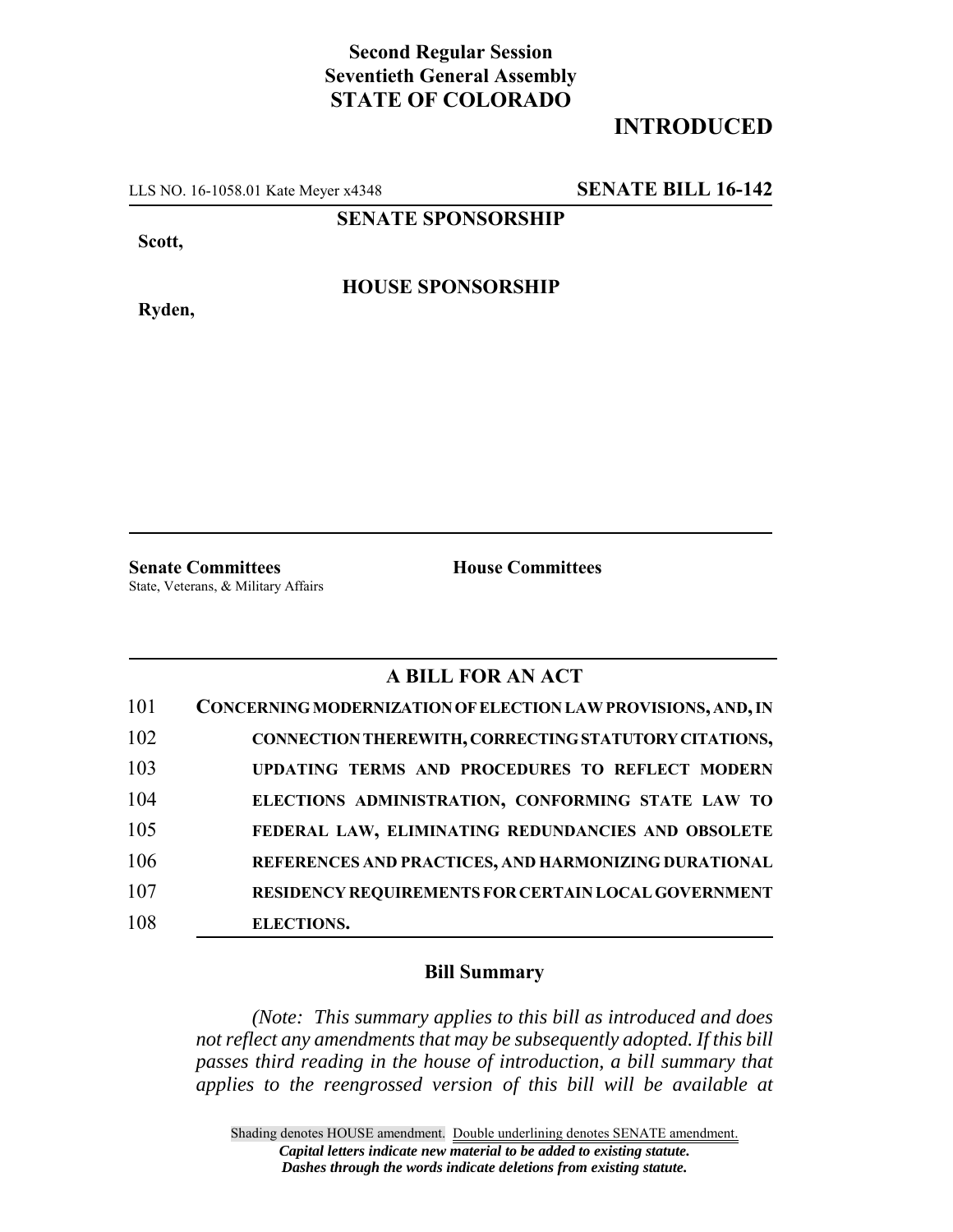### *http://www.leg.state.co.us/billsummaries.)*

The bill makes various technical changes to modernize, correct, and improve elections laws.

Statutory citations to the federal "National Voter Registration Act of 1993", "Help America Vote Act of 2002" (HAVA), "Voting Rights Act of 1965", "Uniformed and Overseas Citizens Absentee Voting Act" (UOCAVA), "Military and Overseas Voter Empowerment Act", and the "Voting Accessibility for the Elderly and Handicapped Act" are corrected to reflect recent relocations of those laws to a new title 52 of the United States Code (**sections 1, 2, 4, 5, 19, 20, 22, 24, 51, 53 to 58, and 65** of the bill).

To reflect modern elections administration, the term "registration book" is replaced with references to the statewide voter registration system, commonly referred to as SCORE (**sections 1, 3, 13, 16, 17, 18, 25 to 36, 44, 47, 59, 60, and 66 to 70**). As a result of these statutory amendments, additional adjustments are made to adapt the use of SCORE in cases where annexation results in a change of precinct boundaries (**section 17**) and to criminalize the unauthorized tampering with SCORE (**section 70**).

The term "identification" is amended to exclude state drivers' licenses issued to noncitizens (**section 1**).

Obsolete references to election commissions (**sections 2 and 82**) and passed deadlines (**sections 19, 43, 52, and 63**) are removed.

The HAVA complaint procedure, recently held to conflict with federal law with respect to standing, is aligned with the federal act (**section 6**).

**Sections 7 and 81** effect relocation of a provision pertaining to additional identification that must be supplied by first-time voter registrants.

Similar to current law regarding the timeliness of voter registration, the time allotted to change or withdraw affiliation is extended to the next business day when the deadline falls on a weekend day or holiday (**sections 8 and 15**).

Duplicative and inconsistent provisions relating to voter registration timeliness, application information required, and affirmations made by persons registering to vote are addressed (**sections 8 to 12, 21, and 23**).

Current law requires voter registration records to be maintained until after the next general election. Under **section 18**, county clerks and recorders are authorized to destroy paper voter registration records after digitally storing them in SCORE. Section 18 also clarifies that such records are public and are subject to examination by any person, whereas current law limits such examination to electors.

Currently, the secretary of state is required to generate a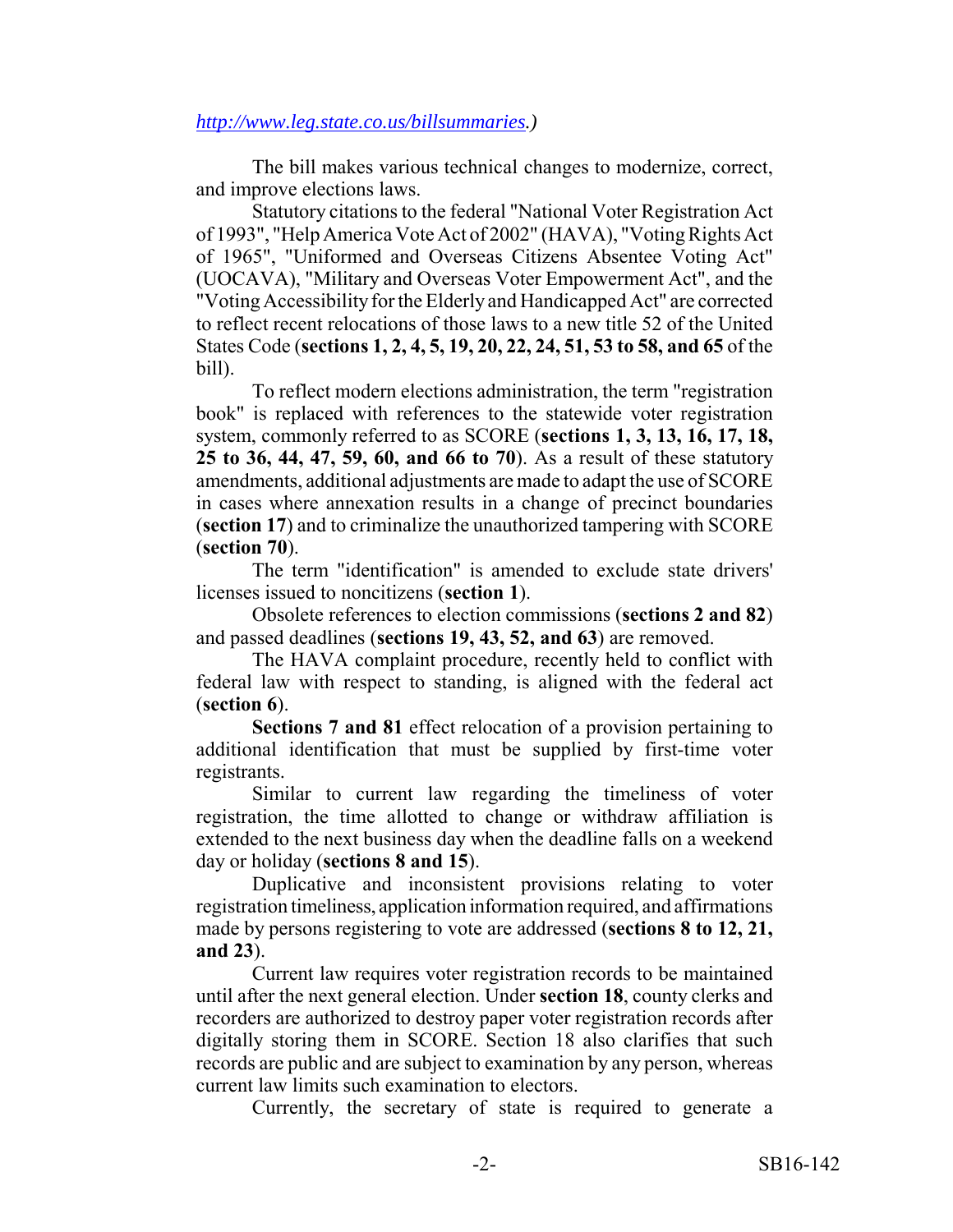postelection list of voters to review potential instances of double voting. **Section 21** shifts this duty to county clerks and recorders, and requires county clerks and recorders to report to the appropriate district attorneys the names of persons who are suspected to have voted more than once.

Because modern technology renders it obsolete, **section 37** repeals the ability of counties to request a waiver from the requirement that their voter service and polling centers have secure computer access.

To accommodate electors not voting in person, **section 45** allows a designated election official to post write-in candidate names on the official website of the designated election official.

**Section 46** deletes the requirement that the secretary of state publish notice of a random audit in a newspaper of general circulation.

With respect to mail ballot elections, **section 53**:

- ! Repeals provisions governed by the "Colorado Local Government Election Code";
- ! Removes redundant notice requirements;
- ! Allows counties to mail ballots prior to 22 days before an election; and
- ! Clarifies that certain provisions apply to all new registrants, rather than only new registrants who effected registration by mail.

**Section 82** repeals obsolete or superfluous provisions pertaining

to:

- ! The process of sending voter information cards;
- ! The provision through which every UOCAVA-covered voter may apply to receive a ballot; and
- ! The prohibition of adding elector names after the close of voter registration prior to an election.

1 *Be it enacted by the General Assembly of the State of Colorado:*

2 **SECTION 1.** In Colorado Revised Statutes, 1-1-104, **amend** (2.8)

- 3 (c), (16.5), (19.5) (a) (I), and (51); **repeal** (36); and **add** (46.7) as follows:
- 

4 **1-1-104. Definitions.** As used in this code, unless the context

- 5 otherwise requires:
- 6 (2.8) "Confirmation card" means a communication mailed from
- 7 a county clerk and recorder to an elector pursuant to section 1-2-302.5,
- 8 1-2-509, or 1-2-605, which card must:
- 9 (c) Comply with all relevant requirements of the federal "National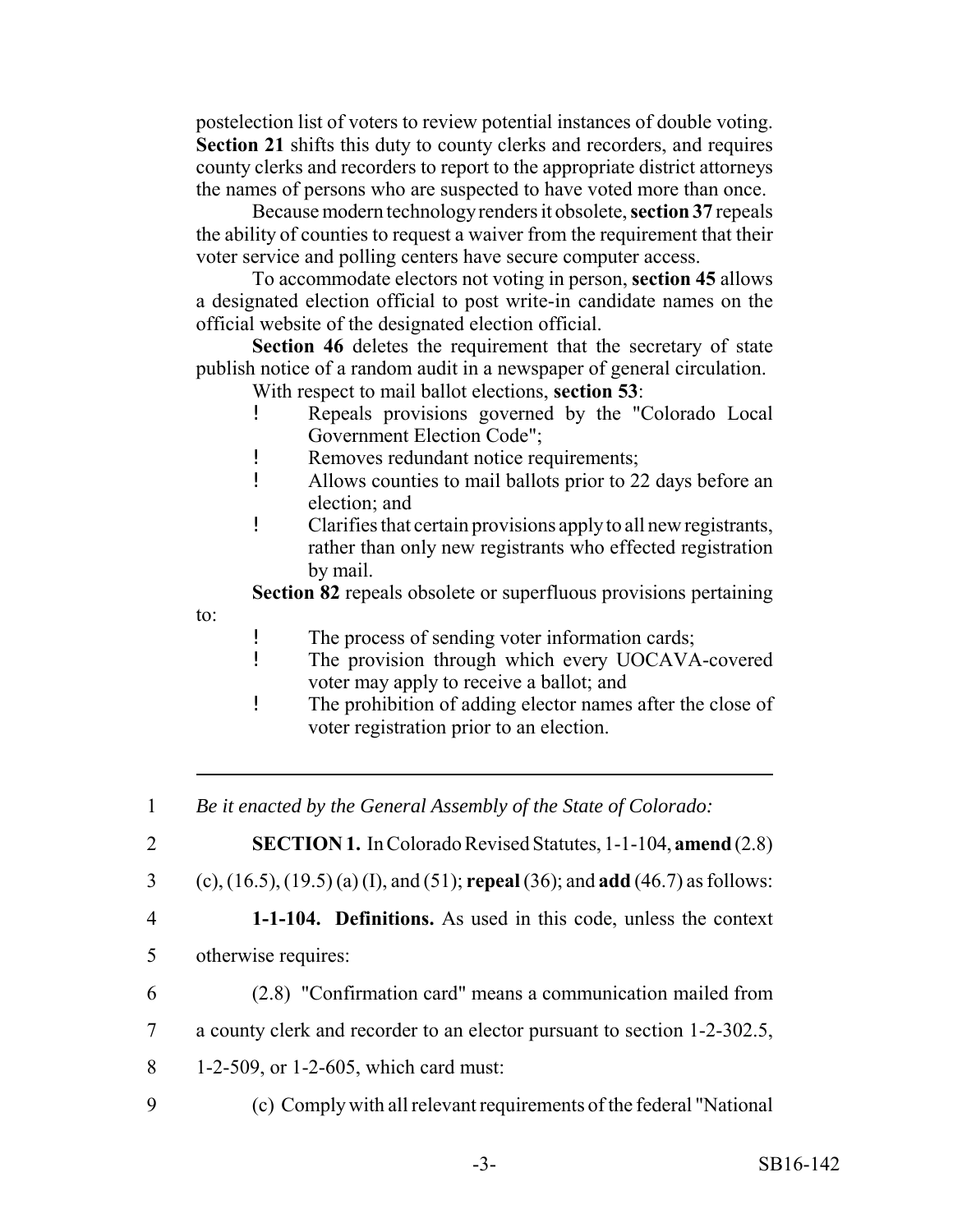1 Voter Registration Act of 1993", 42 U.S.C. sec. 1973gg 52 U.S.C. SEC. 2 20501 ET SEQ., as amended; and

 (16.5) "Federally accredited laboratory" means a laboratory certified under section 231 of the federal "Help America Vote Act of 5 2002", Pub.L. 107-252, codified at 42 U.S.C. sec. 15301 et seq., 52 U.S.C. 20901 ET SEQ., or any successor section.

(19.5) (a) "Identification" means:

 (I) A valid Colorado driver's license, EXCEPT A LICENSE ISSUED 9 UNDER PART 5 OF ARTICLE 2 OF TITLE 42, C.R.S.;

 (36) "Registration book" means the original elector registration records for each county retained and stored on the statewide voter 12 registration system created in section 1-2-301. The system must have the capability to export active and inactive registration records, to retain the 14 voting history for each active and inactive registration by surname, and 15 to retain completed voter signature forms by precinct for each election. (46.7) "STATEWIDE VOTER REGISTRATION SYSTEM" MEANS THE CENTRALIZED STATEWIDE VOTER REGISTRATION SYSTEM, COMMONLY

REFERRED TO AS "SCORE", CREATED IN SECTION 1-2-301.

 (51) "Watcher" means an eligible elector other than a candidate on the ballot who has been selected by a political party chairperson on 21 behalf of the political party, by a party candidate at a primary election, by an unaffiliated candidate at a general, congressional vacancy, or nonpartisan election, or by a person designated by either the opponents or the proponents in the case of a ballot issue or ballot question. If selected by a political party chairperson, a party candidate, or an unaffiliated 26 candidate, the watcher shall MUST be affiliated with that political party or 27 unaffiliated as shown on the registration books of the county clerk and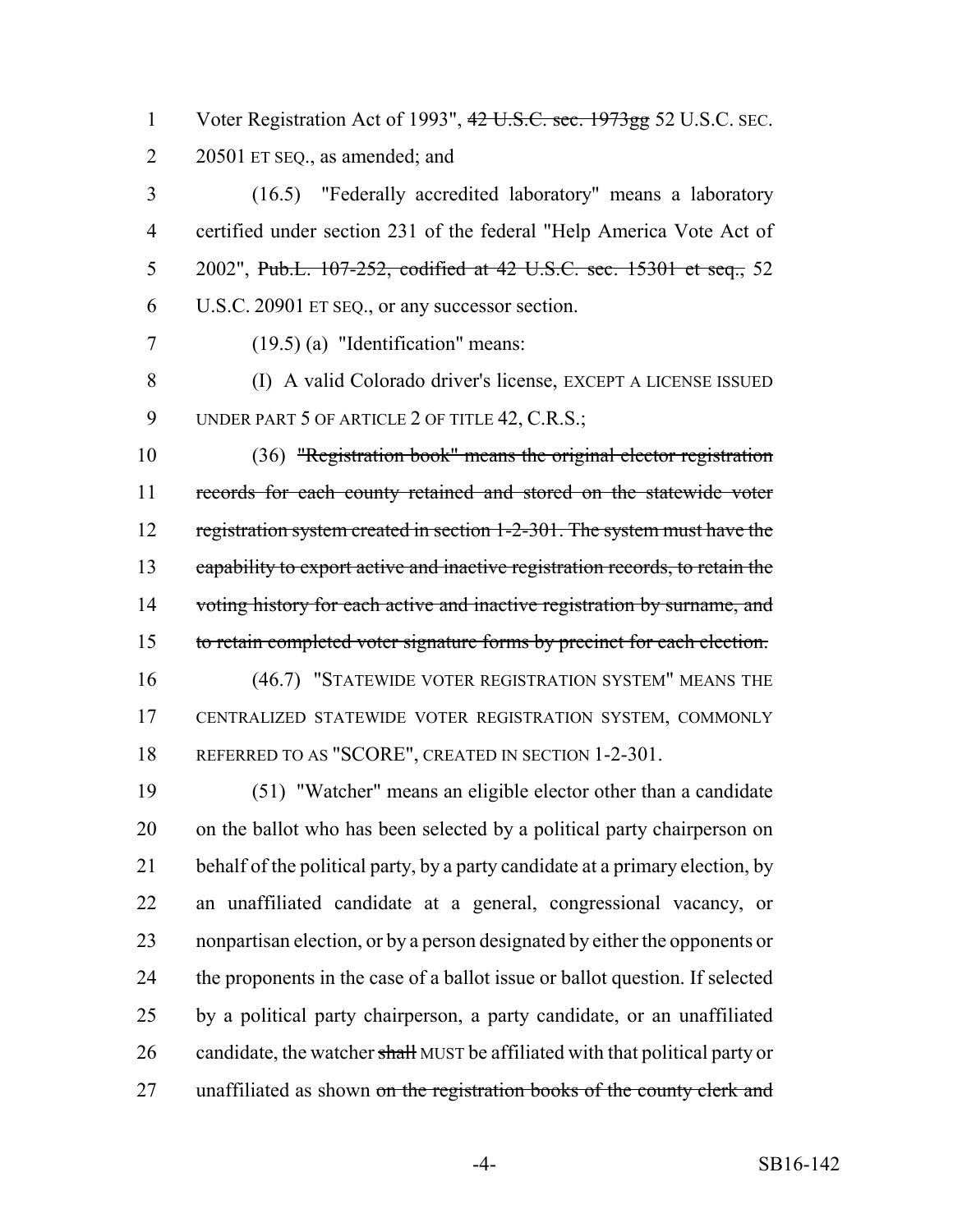1 recorder IN THE STATEWIDE VOTER REGISTRATION SYSTEM.

 **SECTION 2.** In Colorado Revised Statutes, 1-1-107, **amend** (1) 3 (d), (1) (e), (2) introductory portion, and (2) (b) as follows:

 **1-1-107. Powers and duties of secretary of state - penalty.** (1) In addition to any other duties prescribed by law, the secretary of state has the following duties:

 (d) To coordinate the responsibilities of the state of Colorado 8 under the federal "National Voter Registration Act of 1993", 42 U.S.C. 9 sec. 1973gg 52 U.S.C. SEC. 20501 ET SEQ.;

 (e) To serve as the chief state election official within the meaning 11 of the federal "Help America Vote Act of 2002", Pub.L. 107-252 52 U.S.C. 20901 ET SEQ., and, in that capacity, to coordinate the responsibilities of the state of Colorado under the federal act in accordance with the requirements of this code.

 (2) In addition to any other powers prescribed by law, the 16 secretary of state shall have HAS the following powers:

 (b) To inspect, with or without the filing of a complaint by any person, and review the practices and procedures of county clerk and recorders, election commissions, their employees, and other election officials in the conduct of primary, general, and congressional vacancy elections and the registration of electors in this state;

 **SECTION 3.** In Colorado Revised Statutes, 1-1-109, **amend** (2) as follows:

 **1-1-109. Forms prescribed - rules.** (2) A registered elector shall make elector registration information changes on an approved form, and 26 the elector registration information changes shall MUST be entered on the 27 elector's registration record and retained and stored in a registration book,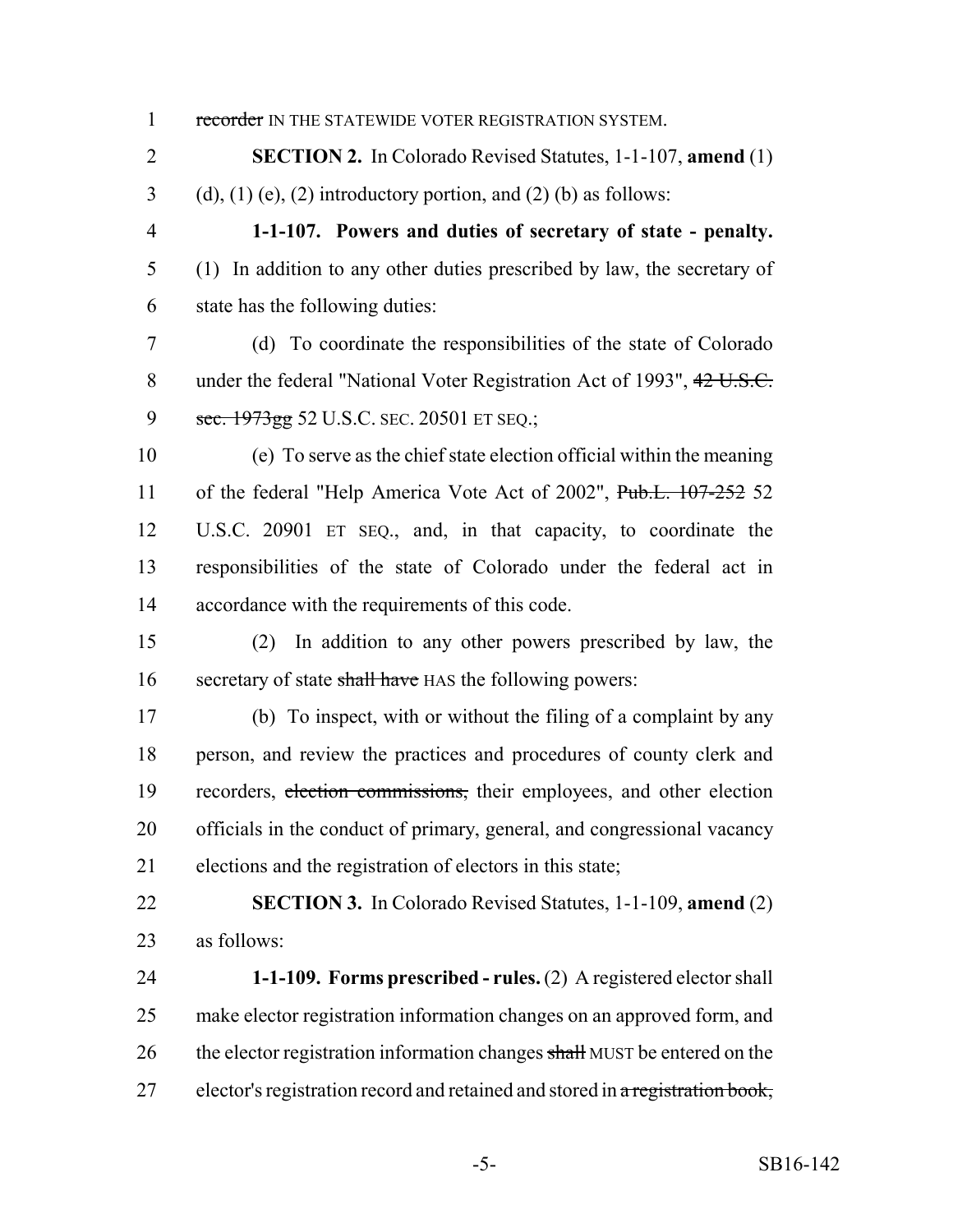1 as provided for in section 1-1-104 (36) THE STATEWIDE VOTER REGISTRATION SYSTEM.

 **SECTION 4.** In Colorado Revised Statutes, 1-1-301, **amend** (1) as follows:

 **1-1-301. Certification program.** (1) The secretary of state shall establish and operate or provide by contract a certification program for local election officials on the conduct of elections, the federal "Help 8 America Vote Act of 2002", Pub.L. 107-252, codified at 42 U.S.C. sec. 9 15301 et seq. 52 U.S.C. 20901 ET SEQ., and other topics related to elections.

 **SECTION 5.** In Colorado Revised Statutes, 1-1.5-102, **amend** (3) as follows:

 **1-1.5-102. Definitions.** As used in this article, unless the context otherwise requires:

 (3) "HAVA" means the federal "Help America Vote Act of 2002", Pub.L. 107-252, codified at 42 U.S.C. sec. 15301 et seq. 52U.S.C. 20901 ET SEQ.

 **SECTION 6.** In Colorado Revised Statutes, 1-1.5-105, **amend** (2) introductory portion and (2) (b) as follows:

 **1-1.5-105. Complaint procedure.** (2) Any rules promulgated 21 pursuant to subsection (1) of this section shall MUST provide for, but need not be limited to, the following:

23 (b) Authorization for any person who has either been personally 24 aggrieved by or has personally witnessed BELIEVES THAT THERE IS a violation of Title III of HAVA, INCLUDING A VIOLATION that has 26 occurred, is occurring, or that is about to occur, as applicable, to file a complaint;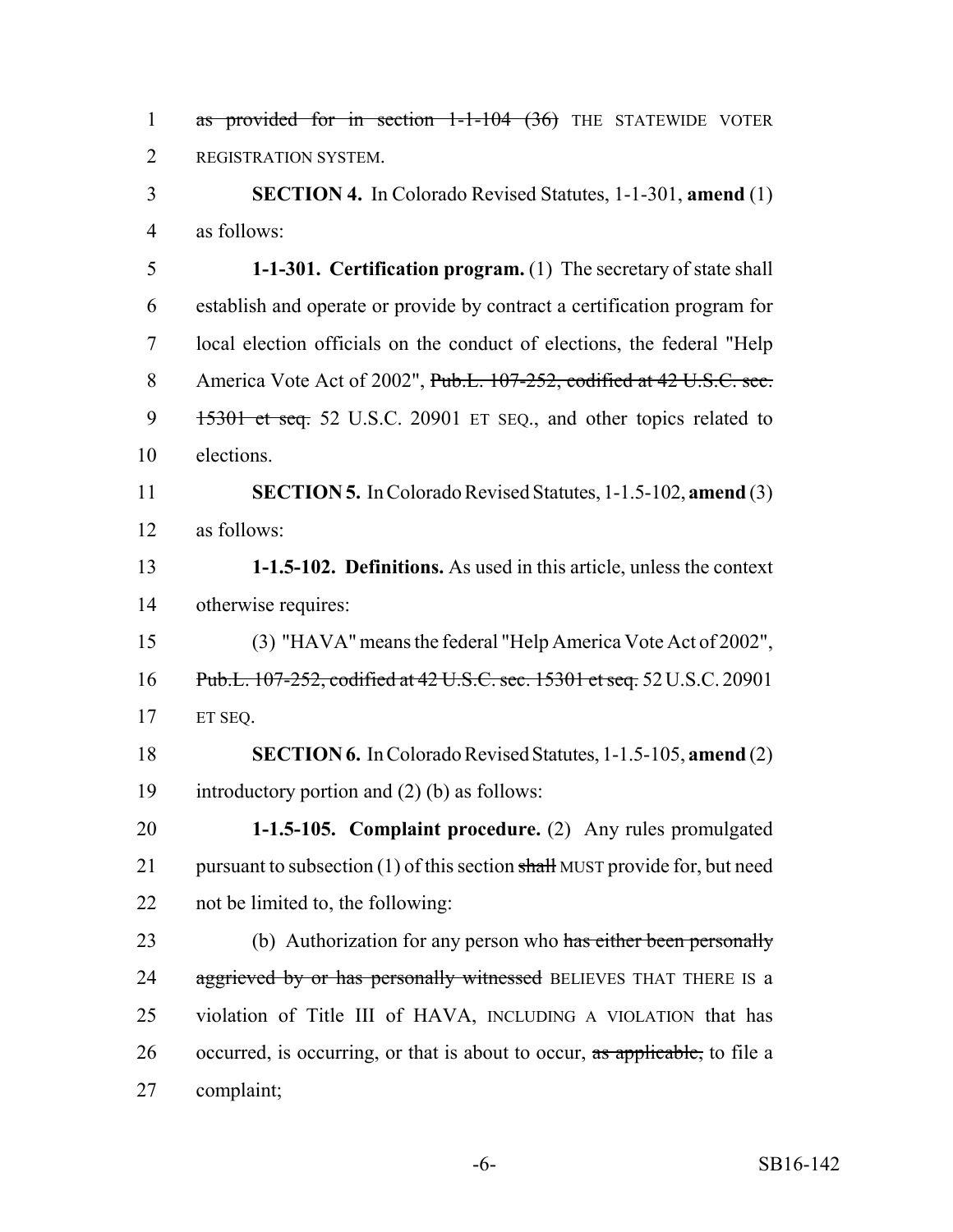| $\mathbf{1}$   | <b>SECTION 7.</b> In Colorado Revised Statutes, add with amended                        |
|----------------|-----------------------------------------------------------------------------------------|
| $\overline{2}$ | and relocated provisions 1-2-201 (5) as follows:                                        |
| 3              | Registration required - deadlines - additional<br>$1 - 2 - 201.$                        |
| $\overline{4}$ | identifying information to be provided by first-time registrants.                       |
| 5              | $(5)$ [Formerly 1-2-501 (1.5)] An elector who submits a voter registration              |
| 6              | form by mail and has not previously voted in the county or in the state                 |
| 7              | shall:                                                                                  |
| 8              | (a) Submit with the voter registration form a copy of identification                    |
| 9              | as defined in section 1-1-104 (19.5), the elector's driver's license number,            |
| 10             | or the last four digits of the elector's social security number; or                     |
| 11             | (b) Submit a copy of identification as defined in section 1-1-104                       |
| 12             | (19.5) with the elector's mail ballot in accordance with section 1-7.5-107              |
| 13             | (3.5).                                                                                  |
| 14             | <b>SECTION 8.</b> In Colorado Revised Statutes, 1-2-202.5, amend (3)                    |
| 15             | (b), (3) (d), and (7) (c) (II) as follows:                                              |
| 16             | 1-2-202.5. Online voter registration - online changes in elector                        |
| 17             | information. (3) The electronic voter registration form must include:                   |
| 18             | (b) The questions specified in section 1-2-204 $(1)$ and (2) with                       |
| 19             | places for the elector to input information in response to the questions;               |
| 20             | (d) $\overrightarrow{A}$ THE self-affirmation that the elector is qualified to register |
| 21             | and that the information entered by the elector on the electronic                       |
| 22             | application is true REQUIRED UNDER SECTION 1-2-205; and                                 |
| 23             | (7) (c) (II) A change or withdrawal of affiliation made in                              |
| 24             | accordance with this section applies to an election if the elector completes            |
| 25             | the electronic form no later than twenty-nine days before the election;                 |
| 26             | EXCEPT THAT, IF THE TWENTY-NINTH DAY BEFORE AN ELECTION IS A                            |
| 27             | SATURDAY, SUNDAY, OR LEGAL HOLIDAY, THE CHANGE OR WITHDRAWAL                            |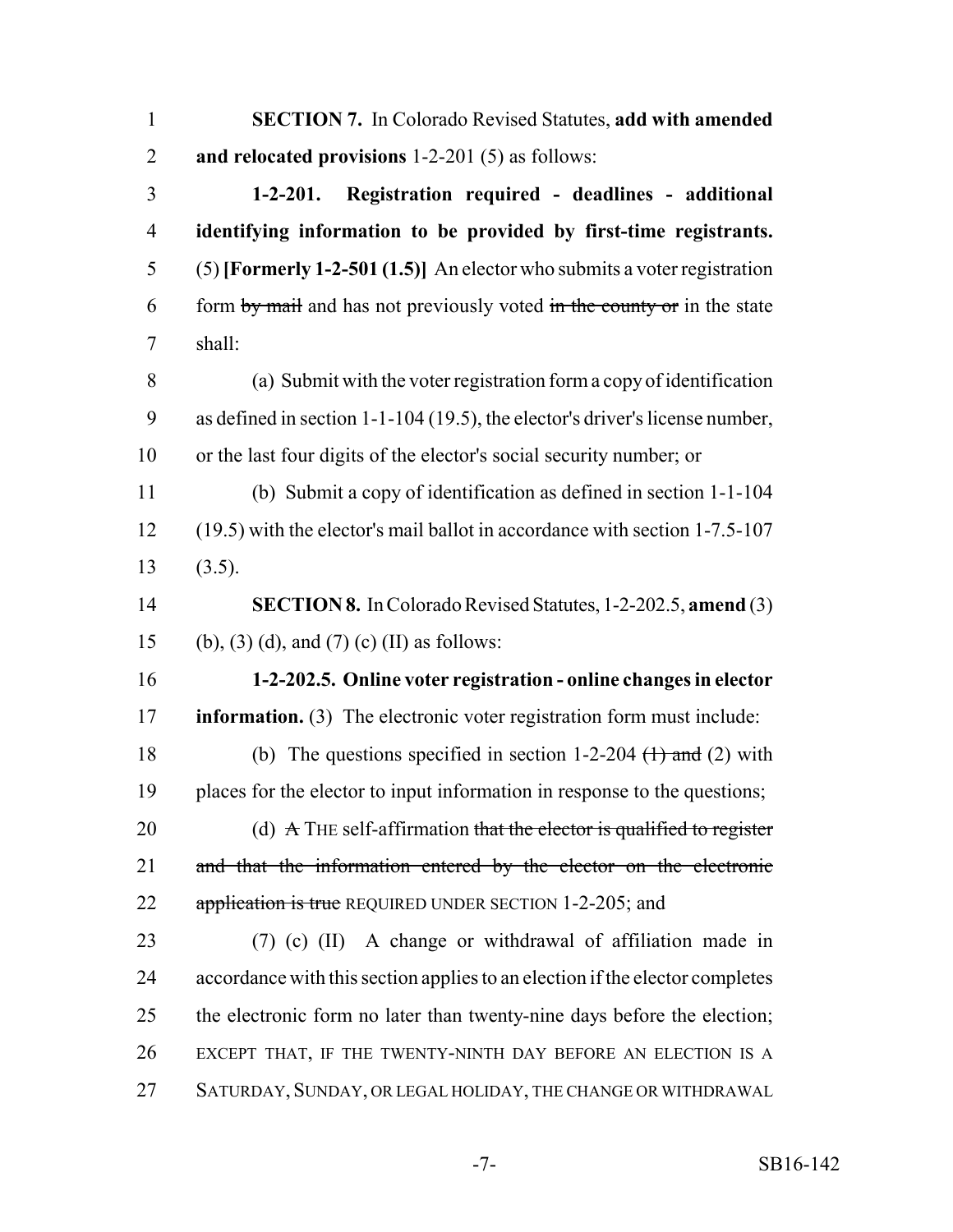APPLIES IF MADE BY THE NEXT DAY THAT IS NOT A SATURDAY, SUNDAY,

OR LEGAL HOLIDAY.

 **SECTION 9.** In Colorado Revised Statutes, **amend** 1-2-203 as follows:

 **1-2-203. Registration on Indian reservations.** The secretary or secretary's designee of any tribal council of an Indian tribe located on a 7 federal reservation which THAT has no municipality contained within the 8 reservation shall serve SERVES as a deputy registrar only for registration purposes for the county in which the reservation is located. The secretary of the tribal council or the secretary's designee shall take registrations only in the tribal council headquarters. The secretary of the tribal council or the secretary's designee shall register any eligible elector residing in any precinct in the county who appears in person in the office of the secretary of the tribal council at any time during which registration is permitted in the office of the county clerk and recorder. The secretary of the tribal council shall forward the registration records to the county clerk and recorder, either in person or by certified mail, on or before the fifteenth day of each month; except that, WITHIN TWENTY-TWO DAYS BEFORE AN ELECTION, the secretary of the tribal council shall appear in person OR TRANSMIT DAILY to deliver any registration records to the 21 county clerk and recorder. on the day following the last day that registration is permitted preceding any election for which registration is 23 required. WITHIN EIGHT DAYS BEFORE AN ELECTION, THE SECRETARY OF THE TRIBAL COUNCIL SHALL ACCEPT AN APPLICATION AND INFORM THE APPLICANT THAT HE OR SHE MUST GO TO A VOTER SERVICE AND POLLING CENTER IN ORDER TO VOTE IN THAT ELECTION.

**SECTION 10.** In Colorado Revised Statutes, 1-2-204, **amend** (2)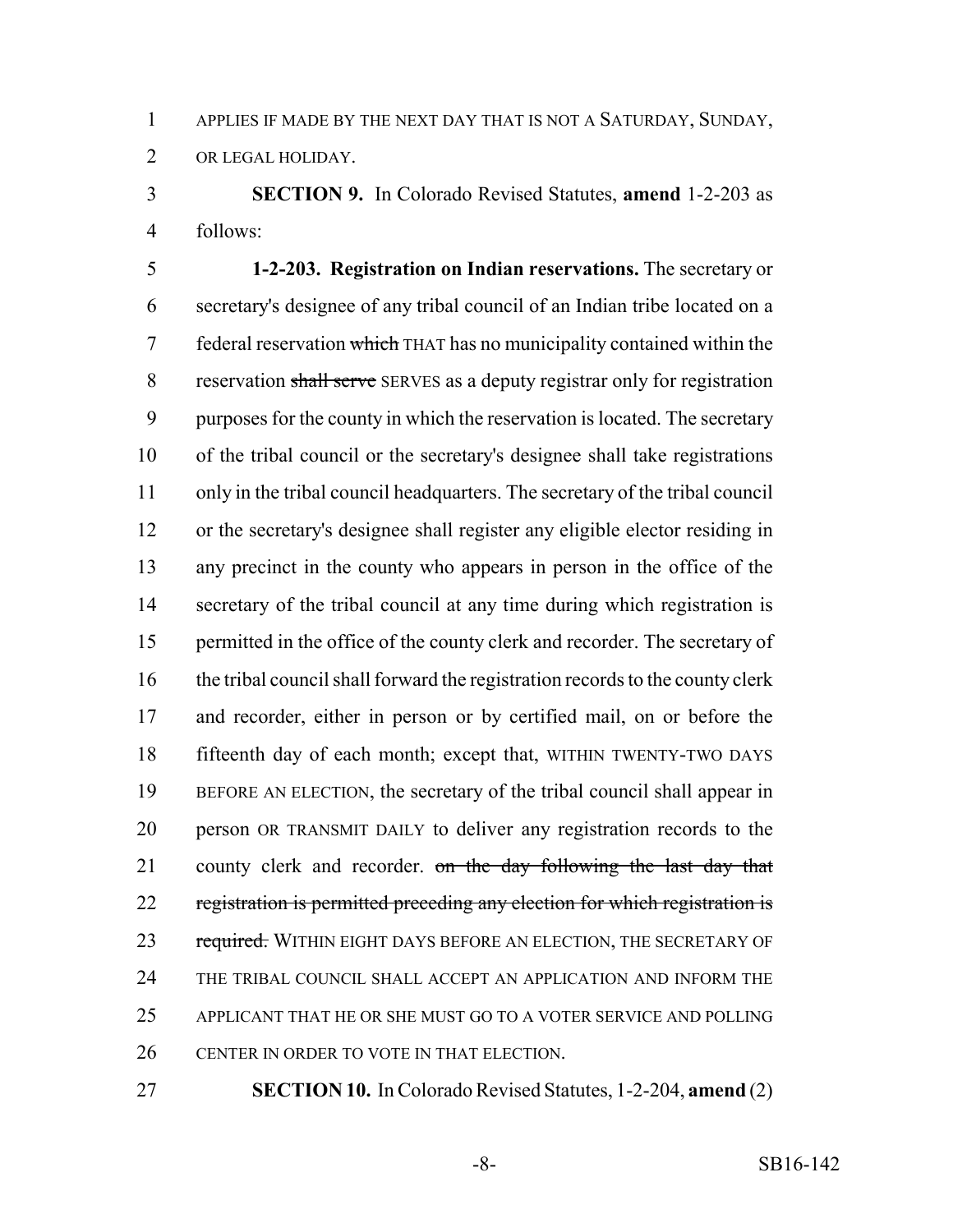introductory portion and (2) (d); **repeal** (1); and **add** (4.5) as follows: **1-2-204. Questions answered by elector - rules.** (1) The county clerk and recorder shall ask each eligible elector making application for registration, and the elector shall answer, the following: (a) Whether the elector intends to claim the elector's present address as the elector's sole legal place of residence and, in so doing, to abandon claim to any other legal residence; (b) Whether the elector is aware that, if the elector is a resident of this state for voting purposes, the elector is also a resident of this state for motor vehicle registration and operation purposes and for income tax purposes; (c) Whether the elector is aware that the elector cannot legally vote in more than one place in any election; and (d) Whether the elector is aware that a violation of the 15 self-affirmation the elector is about to make is a criminal act under the 16 laws of this state and will subject the elector to the penalties provided by  $\frac{1}{2}$ 18 (2) In addition, each eligible elector shall be asked, and the elector shall correctly answer the following: 20 (d) The elector's gender IDENTITY, if the elector wishes to state it; (4.5) THIS SECTION DOES NOT APPLY TO A COVERED VOTER, AS DEFINED IN SECTION 1-8.3-103, WHO IS REGISTERING TO VOTE PURSUANT TO SECTION 1-8.3-107. **SECTION 11.** In Colorado Revised Statutes, 1-2-213, **amend** (1), 25 (2) (a), (2) (d), (5), and (6) as follows: **1-2-213. Registration at driver's license examination facilities.** (1) The department of revenue, through its local driver's license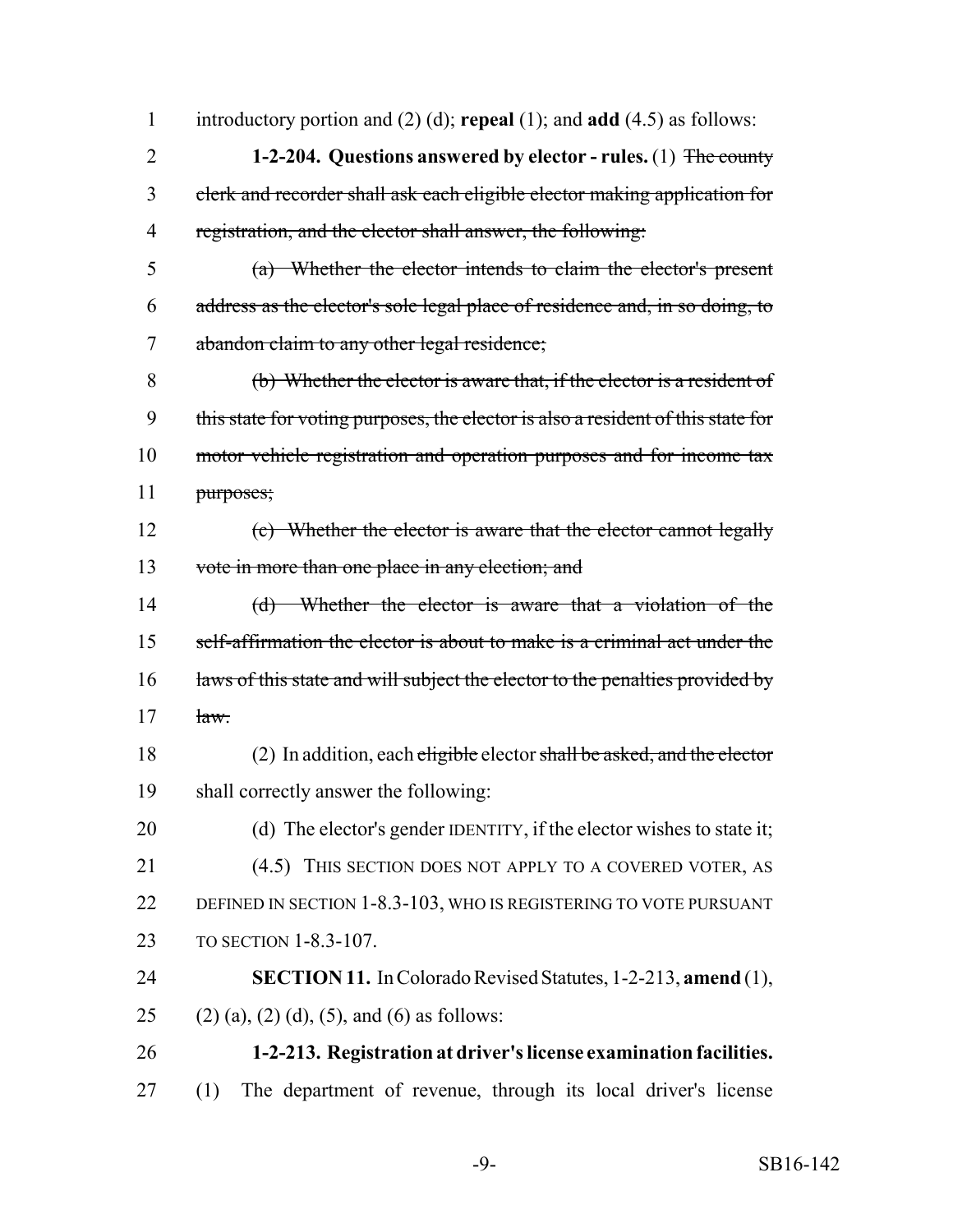examination facilities, shall provide each eligible elector who applies for the issuance, renewal, or correction of any type of driver's license or for an identification card pursuant to part 3 of article 2 of title 42, C.R.S., an 4 opportunity to complete an application to register to vote, by use of a 5 form containing the necessary information required by WHICH APPLICATION PROVIDES THE INFORMATION REQUIRED UNDER this part 2.

7 (2) (a) An applicant who wishes to complete an application for 8 registration must read and answer the questions PROVIDE THE 9 INFORMATION required by section 1-2-204 and shall make the 10 self-affirmation required under section 1-2-205. Each application for 11 registration must bear the following statement: "Warning: It is a class 1 12 misdemeanor to affirm falsely as to your qualifications to register to  $13$  vote."

14 (d) The authorized employee shall stamp the application for 15 registration with a validation stamp and indicate on the driver's license 16 that the bearer registered to vote, which license shall be the elector's 17 receipt. Applications and changes shall MUST be forwarded on a weekly 18 basis, or on a daily basis when open during the last week allowed for 19 registration prior to any election CONDUCTED BY THE COUNTY CLERK AND 20 RECORDER, to the county clerk and recorder of the county in which the 21 driver's license examination facility is located, and, if the applicant lives 22 in a different county from the facility, the application shall then be 23 forwarded to the county clerk and recorder of the county in which the 24 applicant resides.

25 (5) The department of revenue and the secretary of state shall 26 jointly develop an application form OR PROCESS, and a change of name 27 and address form which shall allow OR PROCESS, THAT ALLOWS an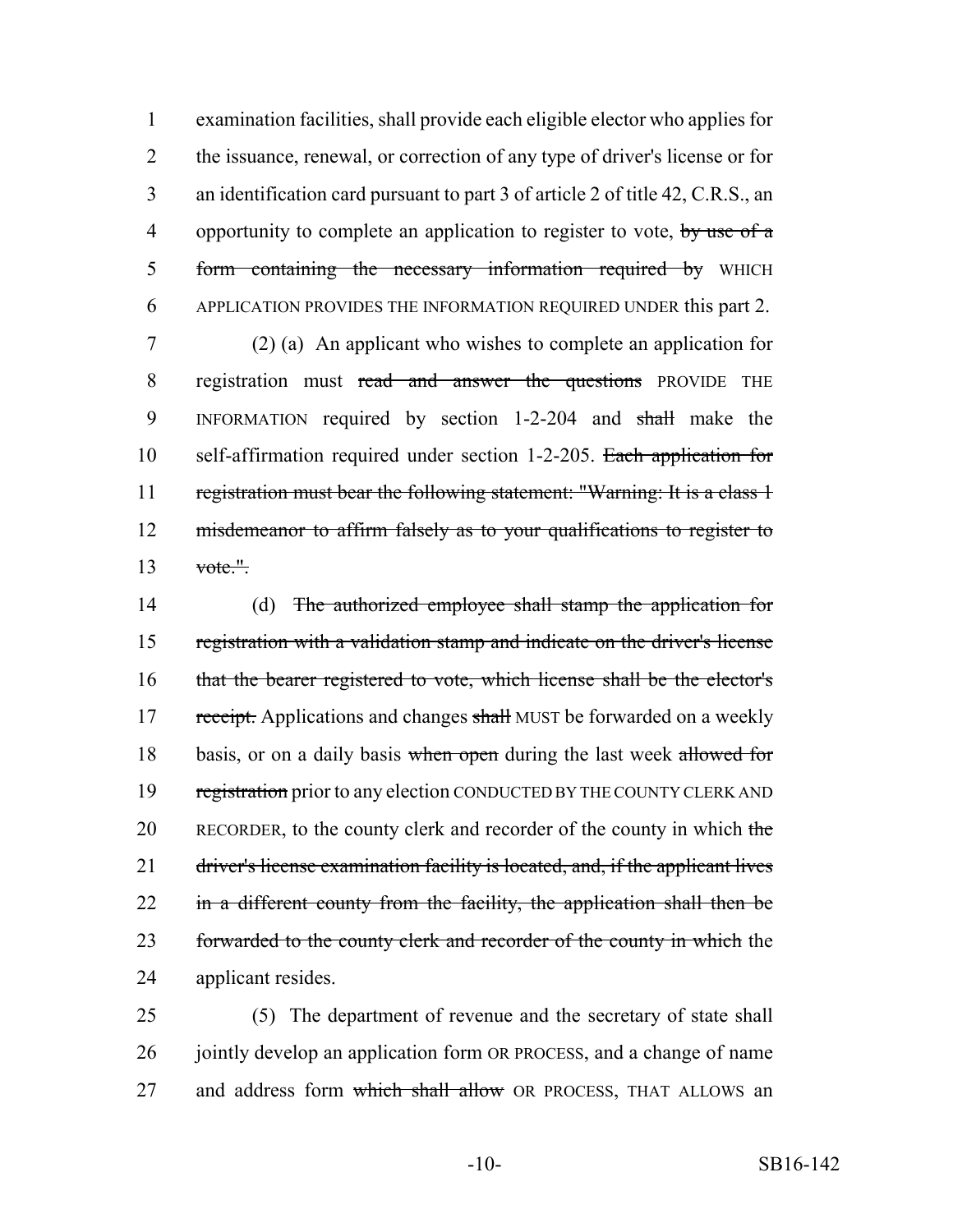1 applicant wishing to register to vote to do so by the use of a single form 2 containing the necessary information required by this part 2 and the 3 information required for the issuance, renewal, or correction of the 4 driver's license or identification card. The WITHOUT DUPLICATING ANY 5 INFORMATION REQUIRED FOR THE ISSUANCE, RENEWAL, OR CORRECTION 6 OF THE DRIVER'S LICENSE OR IDENTIFICATION CARD. ANY SUCH forms shall 7 MUST be furnished to the local driver's license examination facilities by 8 the department of revenue.

9 (6) Unless the registrant states on the form that the change of 10 address is not for voter registration purposes, any eligible elector who 11 continues to reside in the county where the elector is registered to vote 12 and who informs a driver's license examination facility of a change of 13 name or address shall MUST have notice of the change of name or address 14 forwarded by the driver's license examination facility to the county clerk 15 and recorder of the county in which the driver's license facility is located. 16 If the elector lives in a different county from the facility, the county clerk 17 and recorder shall forward the change to the county clerk and recorder of 18 the county in which the elector resides. The county clerk and recorder of 19 the county in which the elector resides shall change the registration record 20 of the elector to reflect the change of name and address.

21 **SECTION 12.** In Colorado Revised Statutes, 1-2-217.7, **amend** 22 (4) (a) (II); and **repeal** (4) (b) as follows:

 **1-2-217.7. Registration on or immediately prior to election day - locations - rules - legislative declaration.** (4) **Registration at voter service and polling centers.** (a) An elector may register and vote prior 26 to an election or on election day if the elector:

27 (II) Completes and signs a voter registration application in the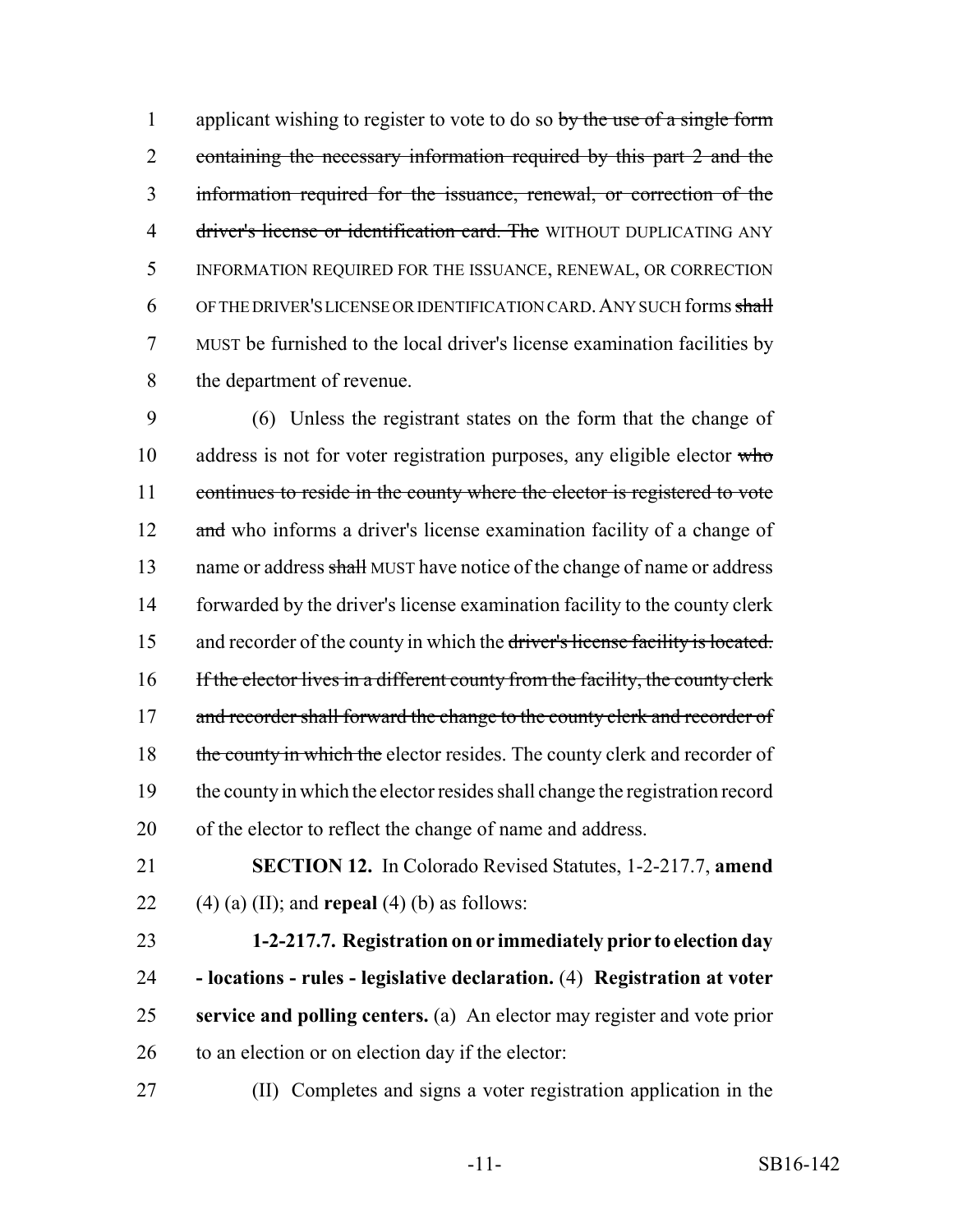form prescribed by the secretary of state by rule, which application must 2 include the questions contained in section 1-2-204  $(1)$  and (2); (b) In addition to executing the self-affirmation required under 4 section 1-2-205 (2), an elector registering to vote under this section shall complete and sign a voter registration affidavit, in a form prescribed by the secretary of state, that contains the following oath: I, .........., hereby certify under penalty of perjury that, to the best of my knowledge, I have not, nor will I, cast more than one ballot in this election. **SECTION 13.** In Colorado Revised Statutes, 1-2-218, **amend** (1) introductory portion as follows: **1-2-218. Change of name.** (1) Any eligible elector who has been registered in the county and who subsequently has had a name change by 14 any legal means may have his or her name changed on the registration 15 book IN THE STATEWIDE VOTER REGISTRATION SYSTEM by: **SECTION 14.** In Colorado Revised Statutes, 1-2-218.5, **amend** (2) as follows: **1-2-218.5. Declaration of affiliation.** (2) Any eligible elector who has not declared an affiliation with a political party or political 20 organization shall MUST be designated on the registration records of the county clerk and recorder as "unaffiliated". Any unaffiliated eligible elector may declare a political party affiliation when the elector desires 23 to vote at a primary election as provided in section  $1-7-201$  (2), or the elector may declare his or her political party or political organization affiliation at any other time during which electors are permitted to 26 register. by submitting a letter or a form furnished by the county clerk and 27 recorder, either by mail or in person.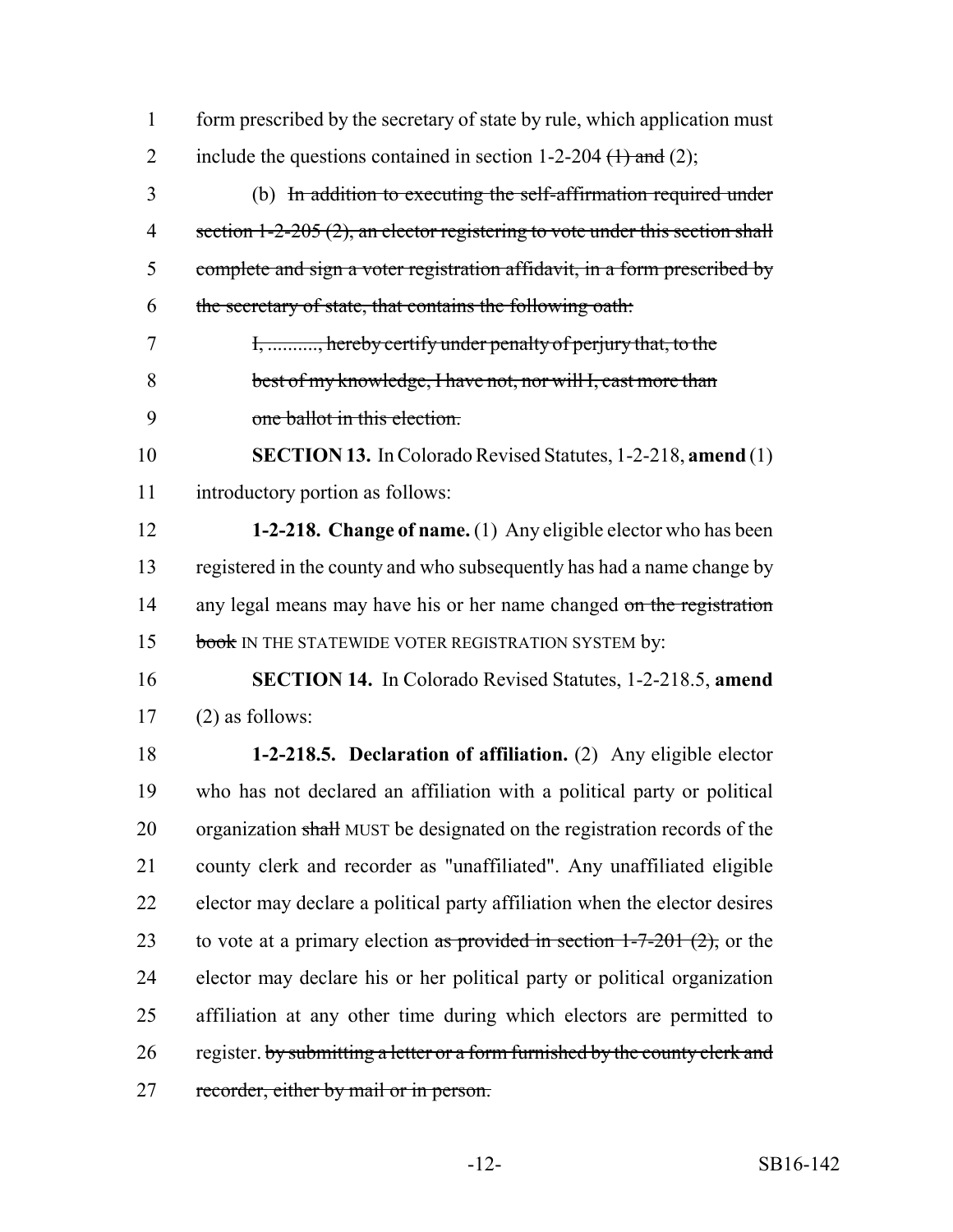**SECTION 15.** In Colorado Revised Statutes, 1-2-219, **amend** (1) as follows:

# **1-2-219. Changing or withdrawing declaration of affiliation.**

 (1) Any eligible elector desiring to change or withdraw the elector's affiliation may do so by completing and signing a prescribed request for the change or withdrawal and filing it with the county clerk and recorder or by submitting a personal letter written by the elector to the county clerk and recorder at any time up to and including the twenty-ninth day preceding an election; EXCEPT THAT, IF THE TWENTY-NINTH DAY BEFORE AN ELECTION IS A SATURDAY, SUNDAY, OR LEGAL HOLIDAY, THE CHANGE OR WITHDRAWAL APPLIES IF MADE BY THE NEXT DAY THAT IS NOT A SATURDAY, SUNDAY, OR LEGAL HOLIDAY. The prescribed form or 13 personal letter for the change shall MUST include the elector's printed name, address within the county, birth date, social security number, if the elector wishes to state it, and signature, the date, the elector's previous affiliation status, and the requested change in affiliation status. A 17 prescribed form shall MUST be furnished by the county clerk and recorder upon the elector's oral or written request. Upon receiving the request, the 19 county clerk and recorder shall change the elector's affiliation on the HIS OR HER registration record. If the affiliation is withdrawn, the designation 21 on the ELECTOR's registration record shall MUST be changed to "unaffiliated". If an elector changes affiliation, the elector is entitled to vote, at any primary election, only the ballot of the political party to which the elector is currently affiliated. A change or withdrawal of affiliation may not be made by anyone other than the elector.

# **SECTION 16.** In Colorado Revised Statutes, 1-2-222, **amend** (1) and (4) as follows: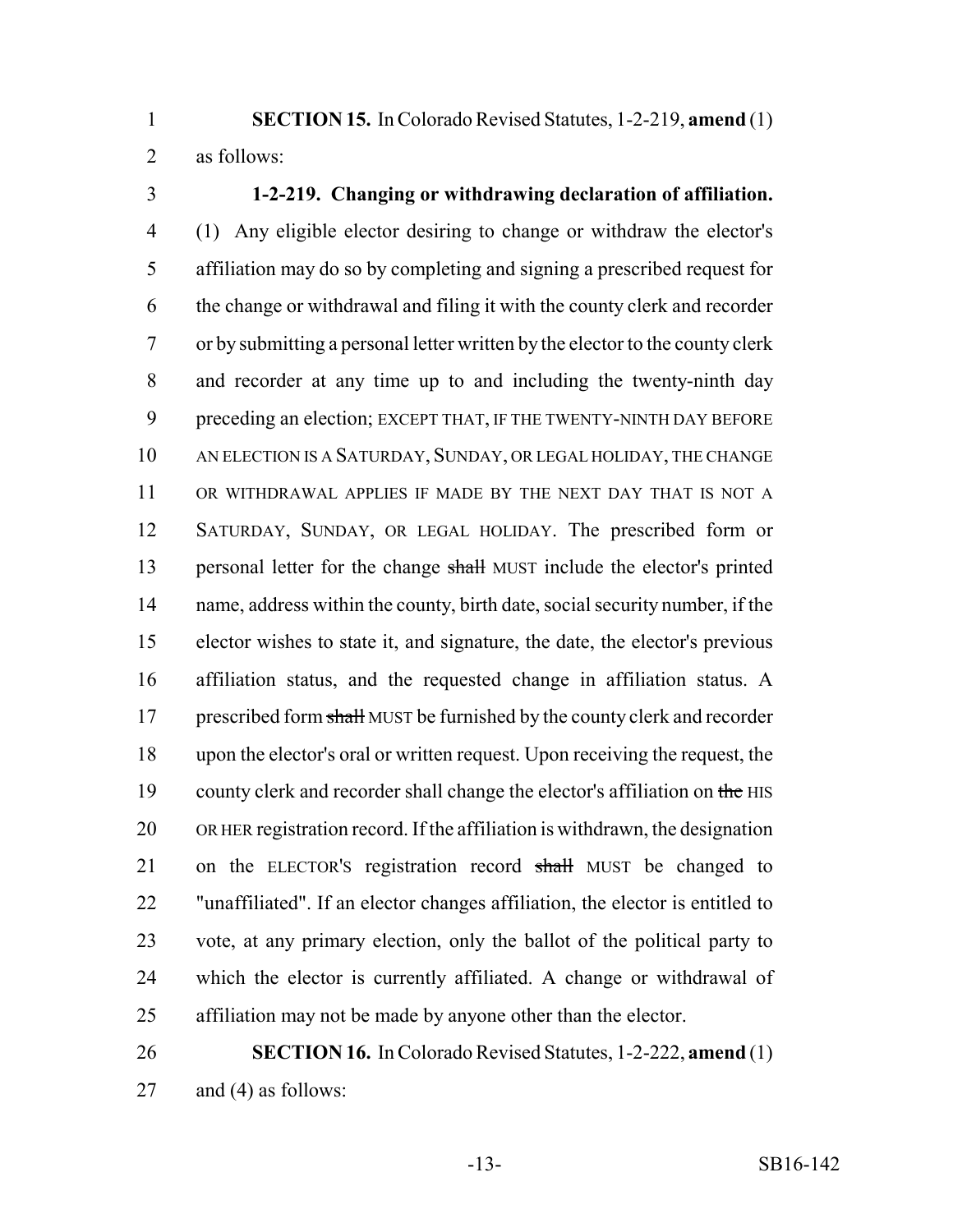**1-2-222. Errors in recording of affiliation.** (1) If an elector goes to the elector's legal voting place to vote at any primary election or to the office of the county clerk and recorder and contends that an error has 4 been made in the recording of the elector's affiliation on the registration 5 book IN THE STATEWIDE VOTER REGISTRATION SYSTEM or that the affiliation has been unlawfully changed or withdrawn, the election judges or the county clerk and recorder shall allow the elector to make and sign an affidavit, which shall be substantially in the form provided in subsection (4) of this section. Any election judge or the county clerk and recorder has authority to administer the oath and take the acknowledgment of the elector's affidavit. When the affidavit is completed, the county clerk and recorder shall make the change as specified in the affidavit using the date of the affidavit as the new affiliation date.

 (4) Printed affidavit forms shall be furnished to the election judges 16 of the various election precincts. The affidavit form shall MUST be substantially as follows:

- 18 STATE OF COLORADO ) 19 ) ss.
- County of ...........................................................)

 I, ...................., believing an error has been made as to the recording of my party affiliation, or a change unlawfully made, or a 23 withdrawal unlawfully made on the registration book of precinct ........ in 24 ............................County IN THE STATEWIDE VOTER REGISTRATION SYSTEM, do 25 solemnly swear, or affirm, that the party affiliation as now shown on the 26 registration book IN THE STATEWIDE VOTER REGISTRATION SYSTEM is an error, or has been unlawfully changed, or has been unlawfully withdrawn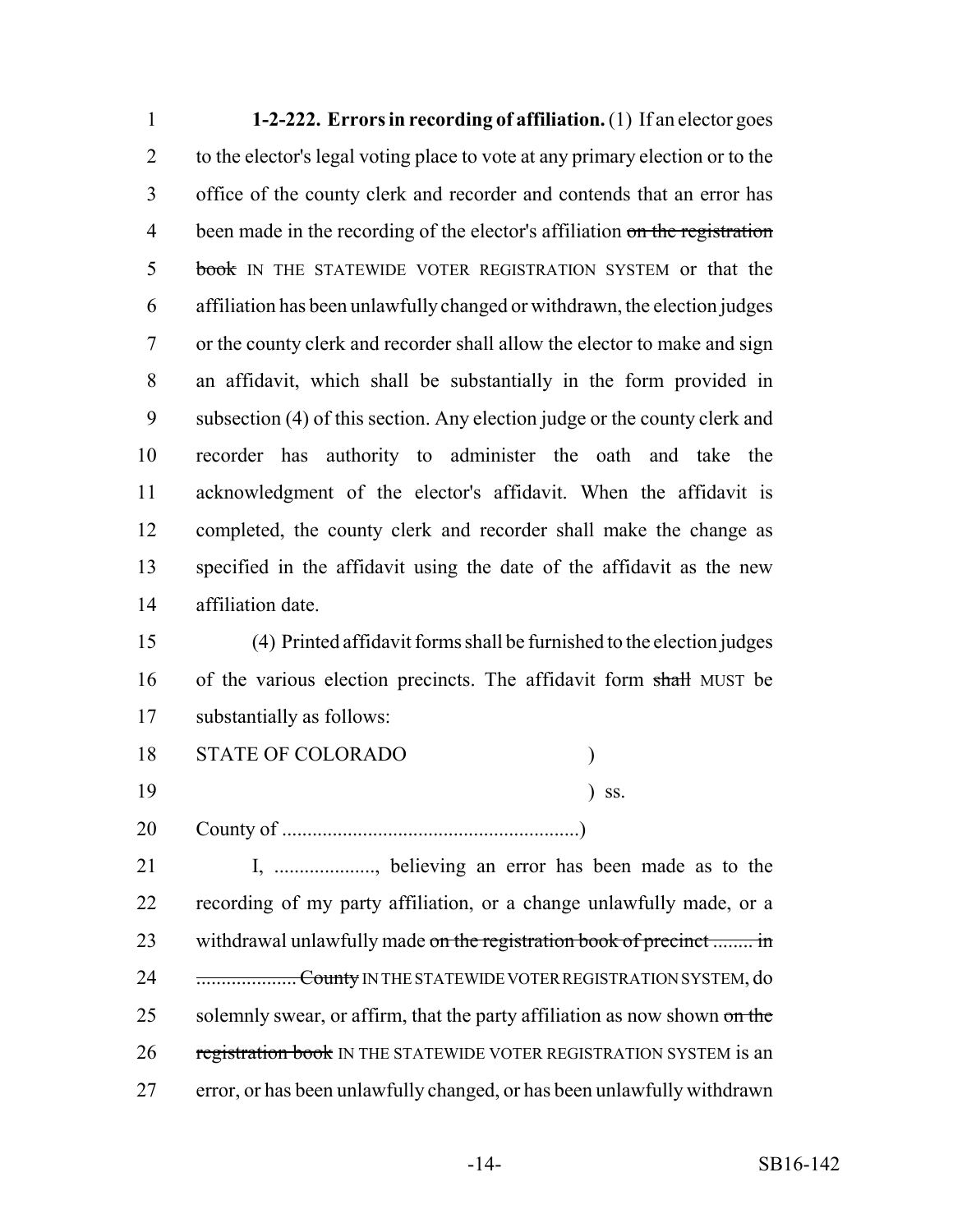| $\mathbf{1}$   | and that my correct party affiliation should be  instead of               |
|----------------|---------------------------------------------------------------------------|
| $\overline{2}$ |                                                                           |
| 3              | registration book IN THE STATEWIDE VOTER REGISTRATION SYSTEM. My          |
| $\overline{4}$ |                                                                           |
| 5              |                                                                           |
| 6              | Dated                                                                     |
| 7              | Signed                                                                    |
| 8              | Subscribed and sworn to before me this  day of                            |
| 9              | 20                                                                        |
| 10             |                                                                           |
| 11             | Election Judge or County Clerk                                            |
| 12             |                                                                           |
| 13             |                                                                           |
| 14             | <b>SECTION 17.</b> In Colorado Revised Statutes, 1-2-223, amend (2)       |
| 15             | as follows:                                                               |
| 16             | 1-2-223. Names transferred when precinct boundaries                       |
| 17             | changed. (2) In case any change is made in precinct boundaries as a       |
| 18             | result of annexation affecting county boundaries, the county clerk and    |
| 19             | recorder of the ANNEXING county from which the annexed territory was      |
| 20             | detached shall remove from the registration book UPDATE IN THE            |
| 21             | STATEWIDE VOTER REGISTRATION SYSTEM the registration records of all       |
| 22             | electors residing in the annexed territory as soon as practicable. The    |
| 23             | county clerk and recorder shall transfer, as soon as practicable, through |
| 24             | the statewide voter registration system, created pursuant to section      |
| 25             | 1-2-301, the registration records to the county clerk and recorder of the |
| 26             | county to which the territory was annexed, who shall insert them in the   |
| 27             | registration book of the appropriate precinct upon receipt. The           |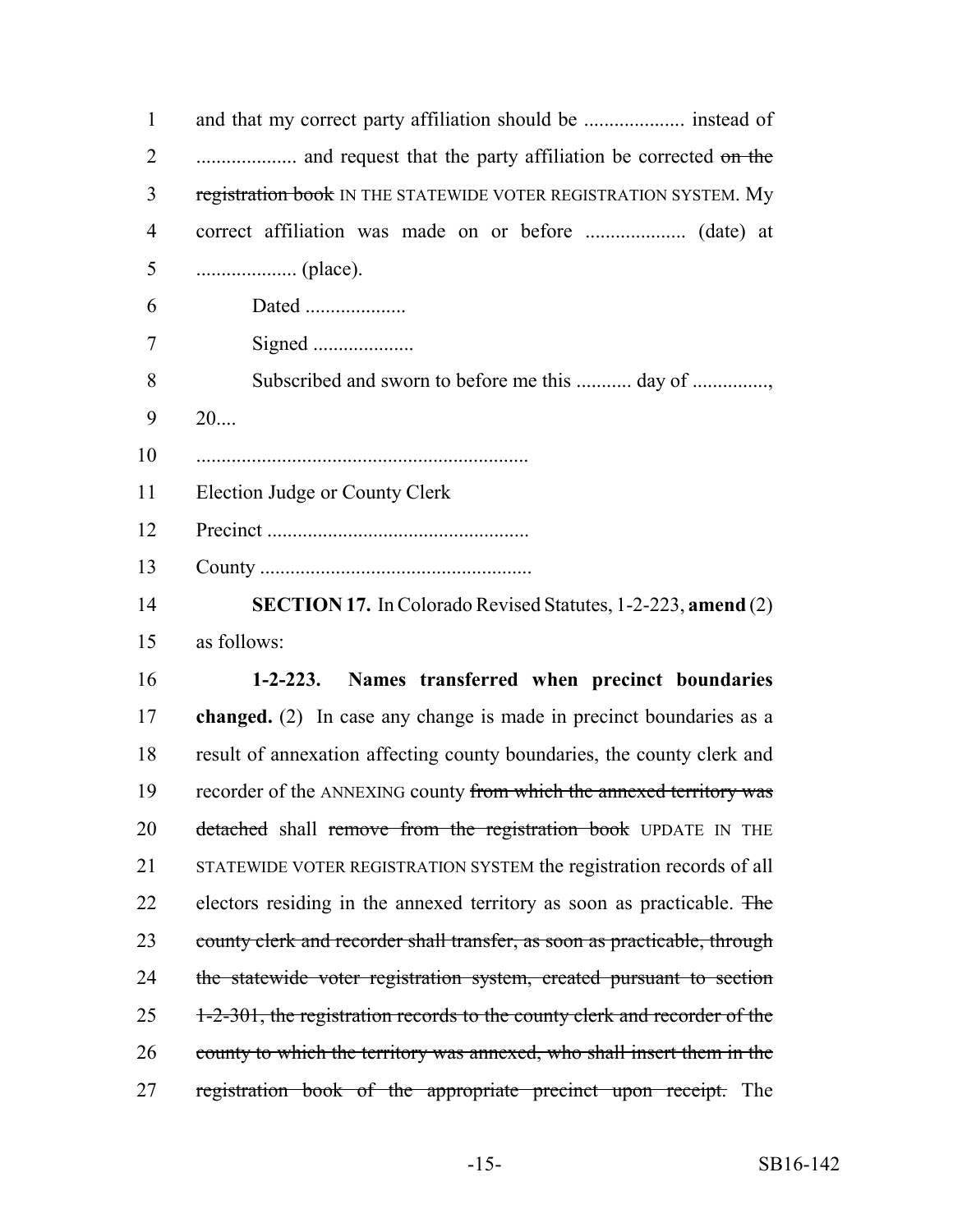1 registrations shall be ARE considered as continuing registrations with all the registered electors involved having full rights and privileges as if no change in county boundaries had occurred.

 **SECTION 18.** In Colorado Revised Statutes, 1-2-227, **amend** (1) as follows:

 **1-2-227. Custody and preservation of records.** 7 (1) (a) Registration books shall RECORDS MUST be left in the custody of 8 the county clerk and recorder, who shall be IS responsible for them. EXCEPT AS PROVIDED IN PARAGRAPH (b) OF THIS SUBSECTION (1), the oaths or affirmations, applications for affidavit registration, federal postcard applications, applications for change of residence or change of 12 name, and other papers provided for by this part 2 shall be preserved by the county clerk and recorder and shall not be destroyed until after the 14 next general election. They shall be SUCH REGISTRATION RECORDS, WHETHER PAPER OR DIGITAL, ARE public records subject to examination 16 by any elector PERSON, and the elector shall have SUCH PERSON HAS the right to make copies of the records during office hours.

 (b) A COUNTY CLERK AND RECORDER MAY DESTROY PAPER VOTER REGISTRATION RECORDS AS SOON AS THEY HAVE BEEN DIGITALLY 20 RECORDED IN THE STATEWIDE VOTER REGISTRATION SYSTEM.

 **SECTION 19.** In Colorado Revised Statutes, 1-2-301, **amend** (1) as follows:

 **1-2-301. Centralized statewide registration system - secretary of state to maintain computerized statewide voter registration list - county computer records - agreement to match information.** (1) No 26 later than January 1, 2006, The secretary of state shall implement, in a uniform and nondiscriminatory manner, a single, uniform, official,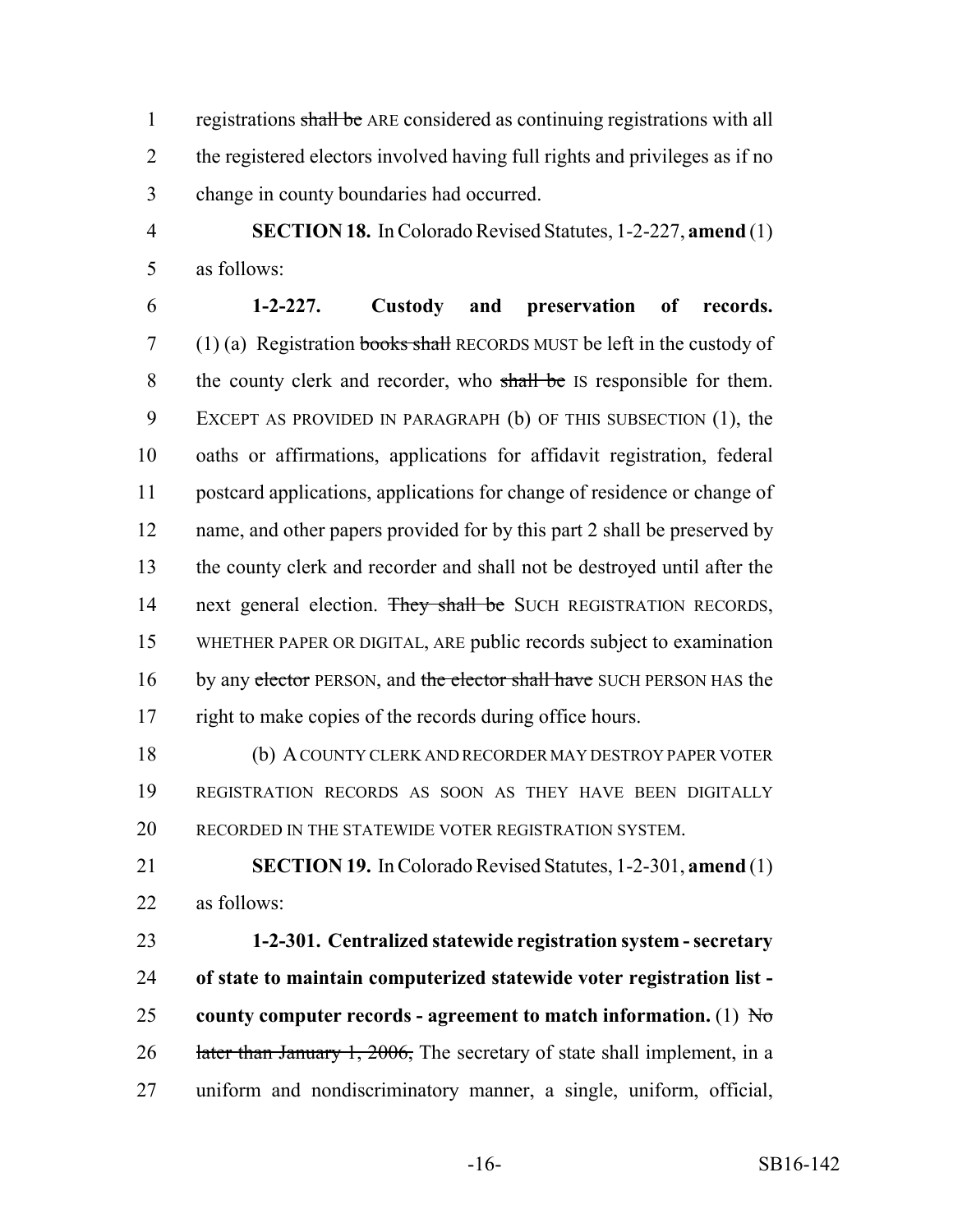centralized, interactive, computerized statewide voter registration system defined, maintained, and administered at the state level, which system shall contain a computerized statewide voter registration list maintained by the secretary of state that contains the name and registration information of every legally registered voter in the state and that assigns a unique identifier to each legally registered voter. The single, uniform, official, centralized, interactive, computerized statewide voter registration 8 system required by this subsection  $(1)$  shall be IS referred to in this part 9 3 as the "centralized statewide registration system". The centralized statewide registration system shall replace the voter registration and election management that was required to be developed or acquired prior 12 to May 22, 2003. On or before January 1, 2006, The centralized statewide registration system and the computerized statewide voter registration list 14 shall MUST be fully compliant with all applicable requirements specified 15 in section 303 of the federal "Help America Vote Act of 2002", Pub.L. 16 107-252, codified at 42 U.S.C. sec. 15301 et seq. 52 U.S.C. 20901 ET SEQ.

 **SECTION 20.** In Colorado Revised Statutes, 1-2-302, **amend** 18  $(6.7)$  as follows:

 **1-2-302. Maintenance of computerized statewide voter registration list - confidentiality.** (6.7) In accordance with the requirements of section 42-1-211 (1.5) (c), C.R.S., the department of revenue shall enter into an agreement with the federal commissioner of social security for the purpose of verifying applicable information in accordance with the requirements of section 303 (a) (5) (B) (ii) of the 25 federal "Help America Vote Act of 2002", Pub.L. 107-252, codified at 42 26 U.S.C. sec. 15301 et seq. 52 U.S.C. 20901 ET SEQ.

**SECTION 21.** In Colorado Revised Statutes, 1-2-305, **amend** (1)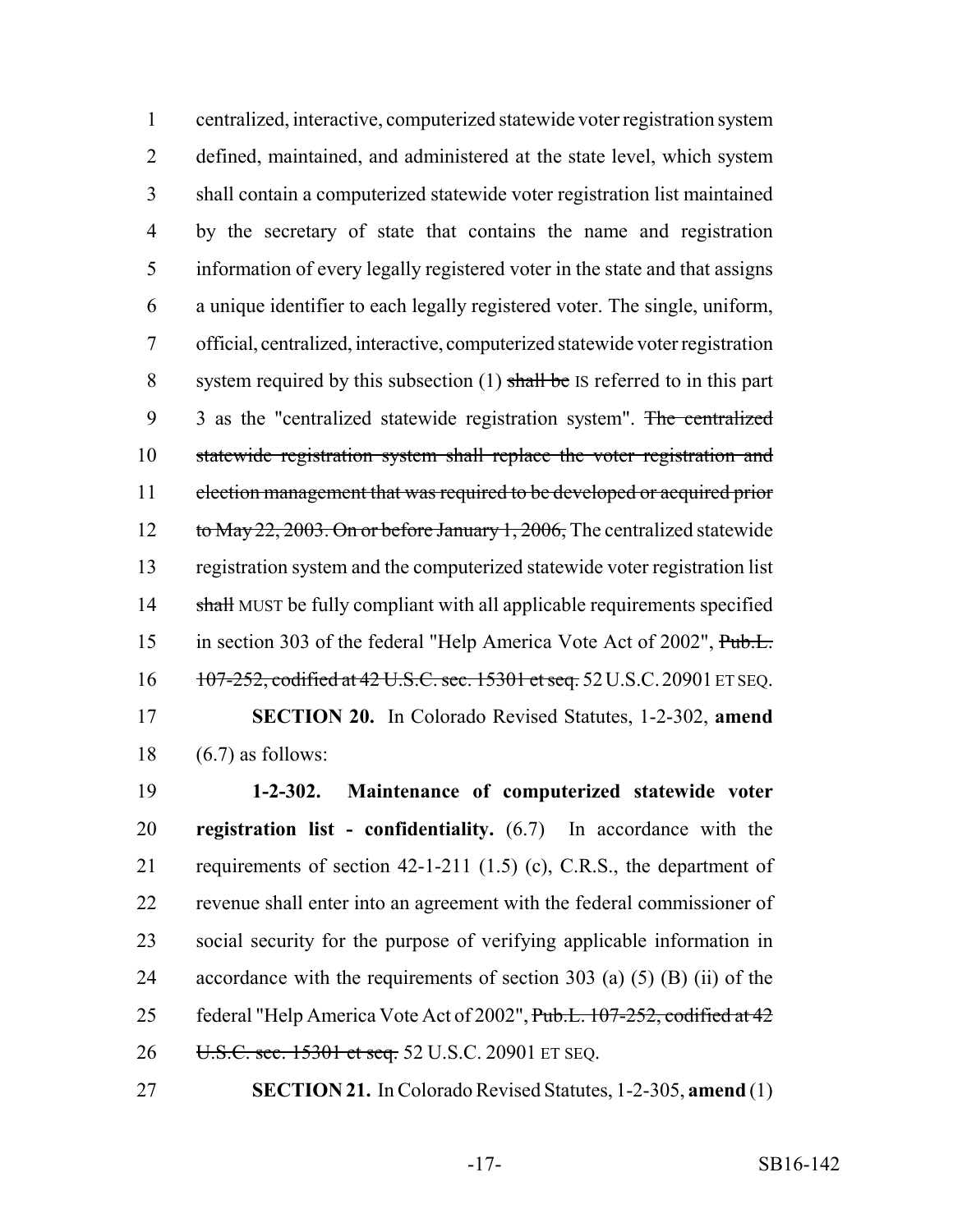and (2) as follows:

 **1-2-305. Postelection procedures - voting history - definitions.** 3 (1) Not later than sixty days after a state election, the secretary of state 4 COUNTY CLERK AND RECORDER shall generate a list of electors showing who voted and who did not vote in the election. The list shall be drawn from the statewide voter registration database. For electors who voted, the list shall show such elector's method of voting, whether by mail ballot, 8 voter service and polling center voting, or otherwise WITHIN THE COUNTY WHO SUBMITTED MORE THAN ONE BALLOT FOR THE ELECTION.

 (2) Upon receipt of the lists, the secretary of state shall examine 11 the lists to see which electors did and did not vote in the election in order 12 to ascertain if any elector has voted more than once. If it is determined that an elector has voted more than once, the secretary of state OR THE COUNTY CLERK AND RECORDER shall notify the proper district attorney for 15 prosecution of a violation of the provisions of this code.

 **SECTION 22.** In Colorado Revised Statutes, 1-2-502, **amend** (2) as follows:

 **1-2-502. Form for agency registration.** (2) All agencies providing an opportunity to complete the voter registration forms shall keep copies of all records relating to the completion of the forms for two 21 years. The forms shall not be considered public records but shall be ARE available to the secretary of state for purposes of compiling data in compliance with the federal "National Voter Registration Act of 1993", 24 42 U.S.C. sec. 1973gg 52 U.S.C. SEC. 20501 ET SEQ.

 **SECTION 23.** In Colorado Revised Statutes, 1-2-507, **amend** (1) as follows:

**1-2-507. Transmittal of voter registration applications - when.**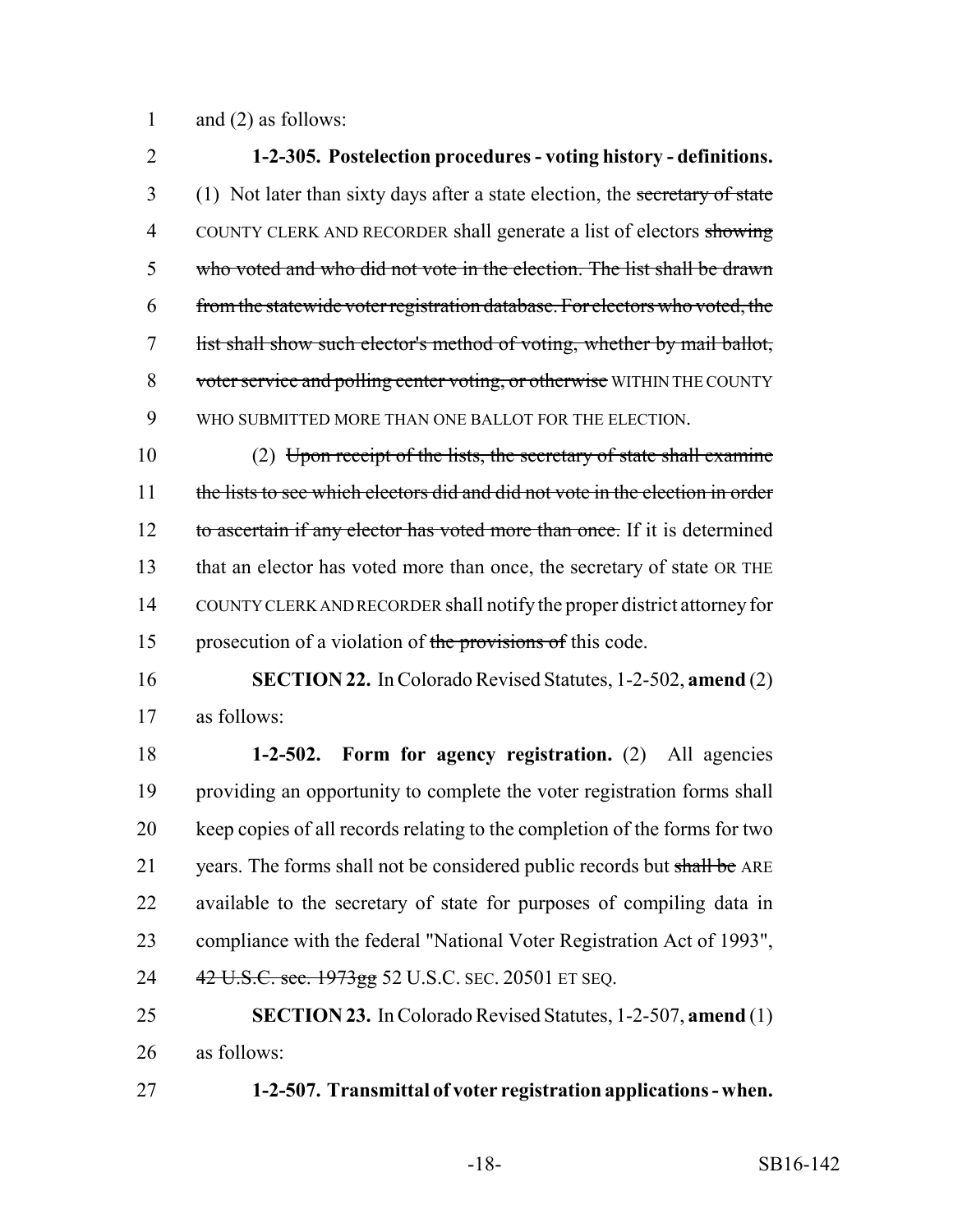(1) Except as provided in subsection (2) of this section, a completed agency registration application accepted at a voter registration agency 3 shall be transmitted to the county clerk and recorder for the county in 4 which the agency is located not later than five days after the date of acceptance; EXCEPT THAT, WITHIN TWENTY-TWO DAYS BEFORE AN ELECTION, A VOTER REGISTRATION AGENCY MUST TRANSMIT COMPLETED VOTER REGISTRATION APPLICATIONS ON A DAILY BASIS.

 **SECTION 24.** In Colorado Revised Statutes, 1-2-510, **amend** (3) as follows:

 **1-2-510. Public disclosure of voter registration activities.** 11 (3) The secretary of state shall IS also be responsible for filing any reports or information concerning the implementation of the federal 13 "National Voter Registration Act of 1993", 42 U.S.C. sec. 1973gg 52 U.S.C. SEC. 20501 ET SEQ., with the federal election commission as may be required.

 **SECTION 25.** In Colorado Revised Statutes, 1-3-101, **amend** (1) as follows:

 **1-3-101. Party affiliation required - residence.** (1) In order to vote at any precinct caucus, assembly, or convention of a political party, 20 the elector shall MUST be a resident of the precinct for thirty days, shall 21 have MUST BE registered to vote no later than twenty-nine days before the 22 caucus, assembly, or convention, and shall MUST be affiliated with the political party holding the caucus, assembly, or convention for at least 24 two months as shown on the registration books of the county clerk and 25 recorder IN THE STATEWIDE VOTER REGISTRATION SYSTEM; except that any registered elector who has attained the age of eighteen years or who has become a naturalized citizen during the two months immediately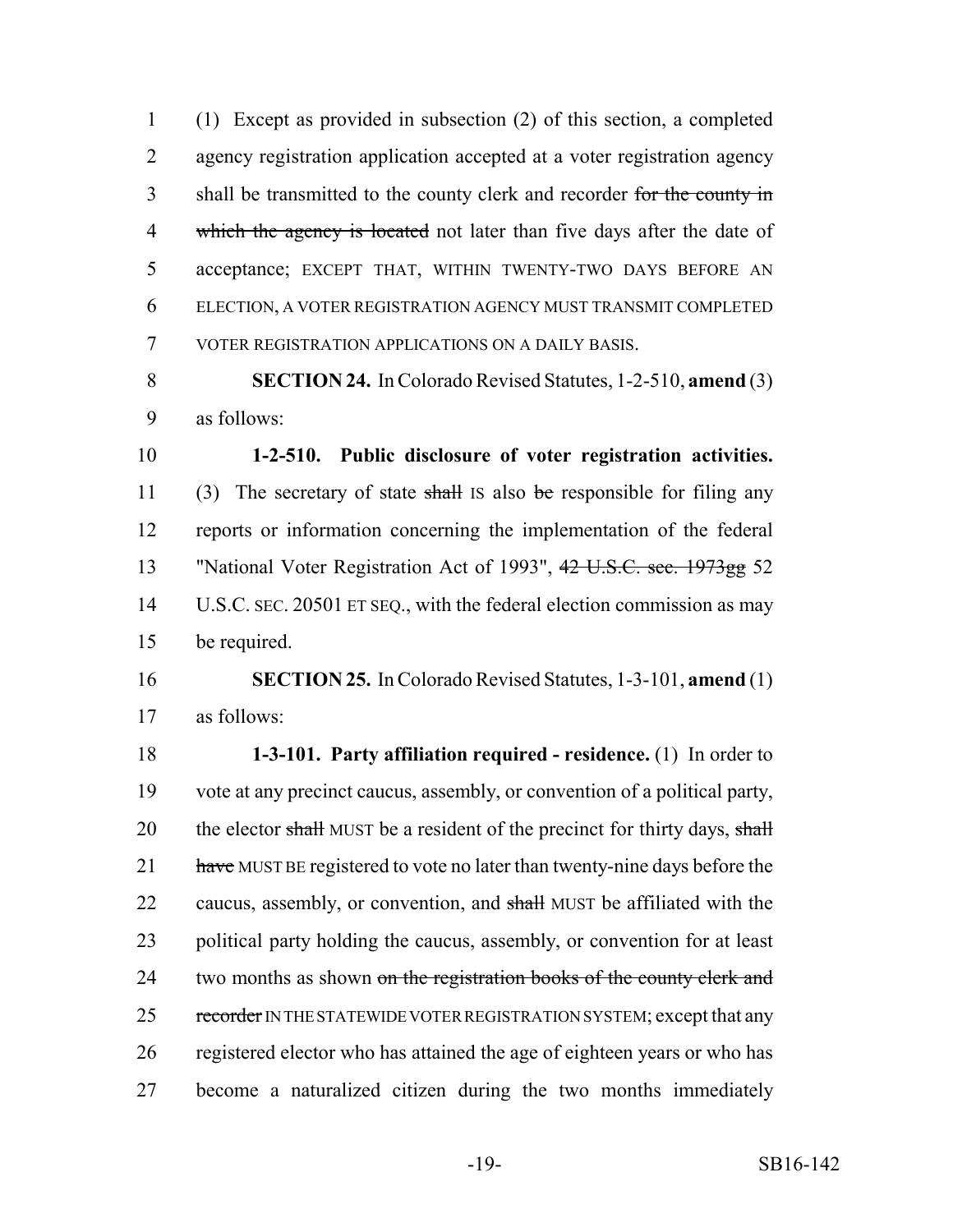preceding the meeting may vote at any caucus, assembly, or convention even though the elector has been affiliated with the political party for less than two months.

 **SECTION 26.** In Colorado Revised Statutes, 1-3-102, **amend** (2) (a) as follows:

 **1-3-102. Precinct caucuses.** (2) (a) The participants at the precinct caucus shall also elect two precinct committeepersons. Any person eighteen years of age or older may be a candidate for the office of precinct committeeperson if he or she has been a resident of the precinct for thirty days and has been affiliated with the political party holding the precinct caucus for a period of at least two months preceding the date of 12 the precinct caucus; except that any person who has attained the age of eighteen years or who has become a naturalized citizen during the two months immediately preceding the precinct caucus may be a candidate for the office of precinct committeeperson even though he or she has been 16 affiliated with the political party for less than two months as shown on the 17 registration book of the county clerk and recorder IN THE STATEWIDE VOTER REGISTRATION SYSTEM. The two people receiving the highest 19 number of votes at the caucus for precinct committeeperson shall be ARE elected as the precinct committeepersons of the precinct. If two or more candidates for precinct committeeperson receive an equal and the second highest number of votes, or if three or more candidates receive an equal 23 and the highest number of votes, the election shall MUST be determined by lot by those candidates. All disputes regarding the election of precinct 25 committeepersons shall be ARE determined by the credentials committees of the respective party assemblies. The names of the committeepersons 27 elected shall MUST be certified to the county assembly of the political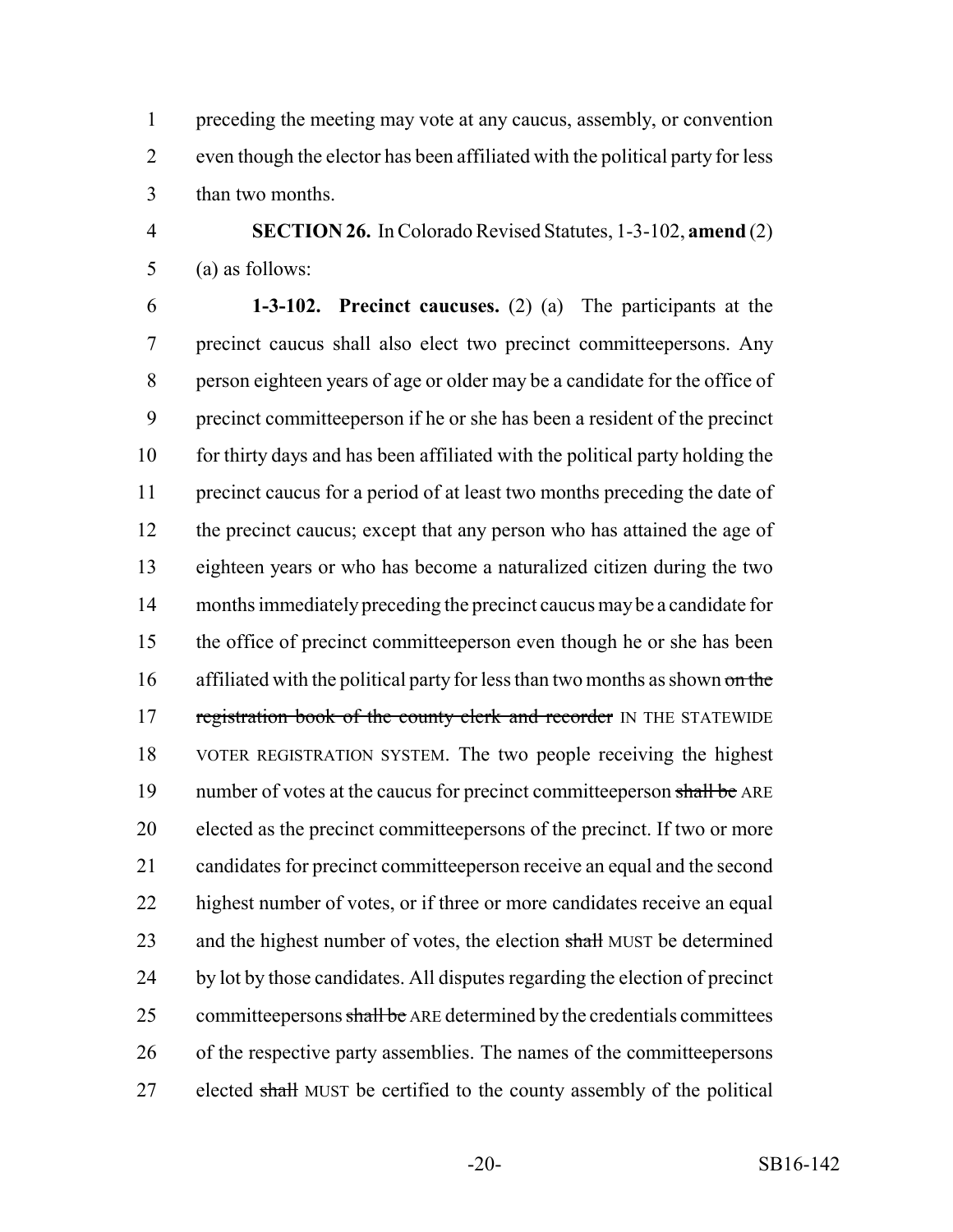party by the officers of the caucus. The county assembly shall ratify the list of committeepersons. The presiding officer and secretary of the county assembly shall file a certified list of the names and addresses, by precinct, of those persons elected as precinct committeepersons with the county clerk and recorder within four days after the date of the county assembly.

 **SECTION 27.** In Colorado Revised Statutes, 1-4-402, **amend** (1) 8 (d) (I) as follows:

 **1-4-402. Nominations of political party candidates.** 10 (1) (d) (I) Any candidate nominated by a political party shall have been MUST BE affiliated with the party for at least twelve consecutive months 12 prior to the date the convention begins, as shown on the voter registration 13 book of the county clerk and recorder IN THE STATEWIDE VOTER REGISTRATION SYSTEM.

## **SECTION 28.** In Colorado Revised Statutes, 1-4-601, **amend** (2) 16 and (4) (a) as follows:

 **1-4-601. Designation of candidates for primary election.** (2) An assembly shall MUST take no more than two ballots for party candidates for each office to be filled at the next general election. Every candidate receiving thirty percent or more of the votes of all duly accredited assembly delegates who are present and voting on that office 22 shall MUST be certified by affidavit of the presiding officer and secretary of the assembly. If no candidate receives thirty percent or more of the votes of all duly accredited assembly delegates who are present and 25 voting, a second ballot shall MUST be cast on all the candidates for that office. If on the second ballot no candidate receives thirty percent or more of the votes cast, the two candidates receiving the highest number of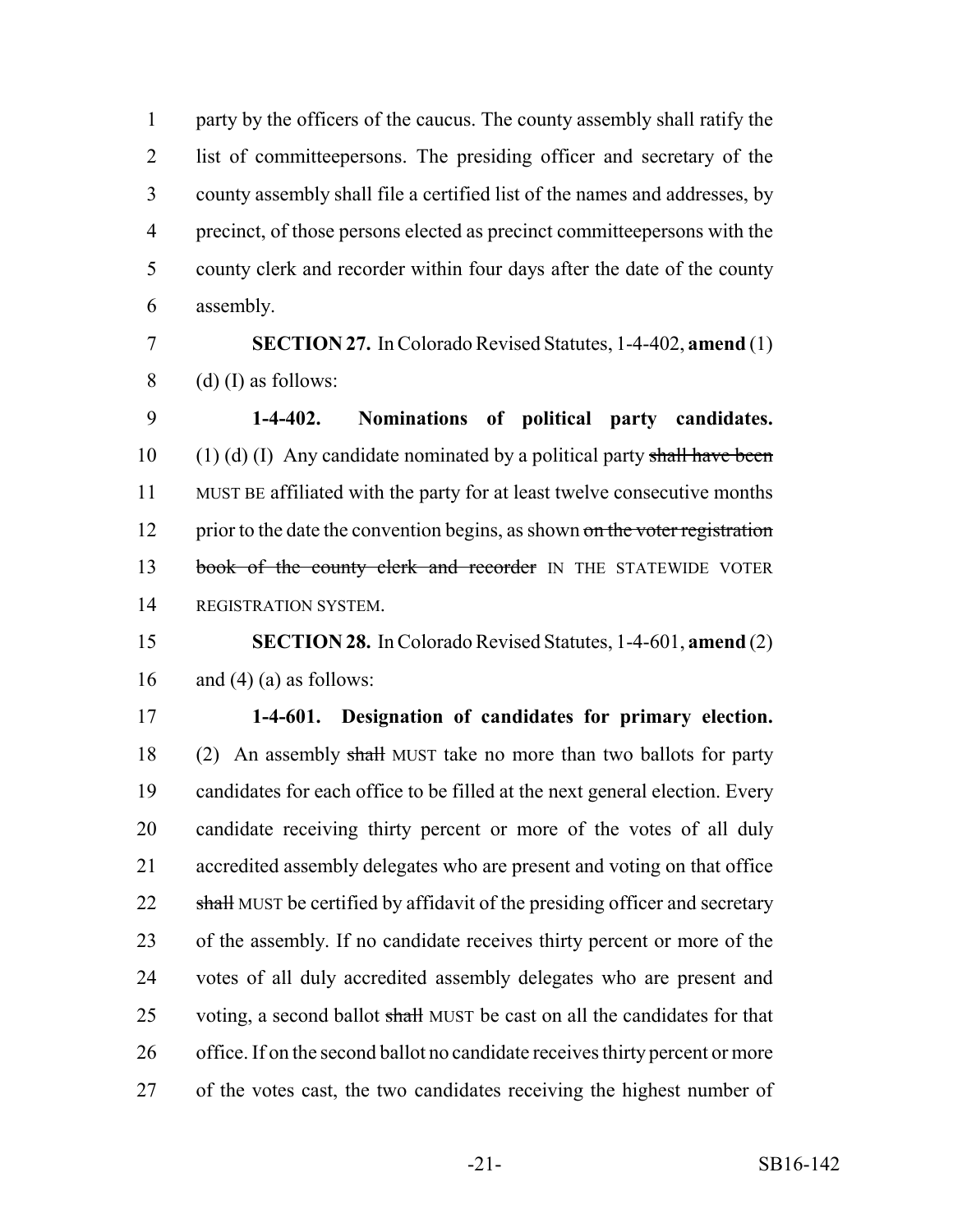1 votes shall MUST be certified as candidates for that office by the assembly. 2 The certificate of designation by assembly shall MUST state the name of 3 the office for which each person is a candidate and the candidate's name 4 and address, shall MUST designate in not more than three words the name 5 of the political party which the candidate represents, and shall MUST 6 certify that the candidate has been a member of the political party for the 7 period of time required by party rule or by subsection (4) of this section 8 if the party has no such rule. The candidate's affiliation, as shown on the 9 registration books of the county clerk and recorder IN THE STATEWIDE 10 VOTER REGISTRATION SYSTEM, is prima facie evidence of political party 11 membership. The certificate of designation shall MUST indicate the order 12 of the vote received at the assembly by candidates for each office, but no 13 assembly shall declare that any one candidate has received the nomination 14 of the assembly. The certificate of designation shall MUST be filed in 15 accordance with section 1-4-604. If two or more candidates receiving 16 designation under the provisions of this subsection  $(2)$  have received an 17 equal number of votes, the order of certification of designation shall be 18 IS determined by lot by the candidates. The assembly shall select a 19 vacancy committee for vacancies in designation or nomination only.

20 (4) (a) No person shall be IS eligible for designation by assembly 21 as a candidate for nomination at any primary election unless the person 22 was affiliated with the political party holding the assembly, as shown on 23 the registration books of the county clerk and recorder IN THE STATEWIDE 24 VOTER REGISTRATION SYSTEM, no later than the first business day of the 25 January immediately preceding the primary election, unless otherwise 26 provided by party rules.

27 **SECTION 29.** In Colorado Revised Statutes, 1-4-602, **amend** (5)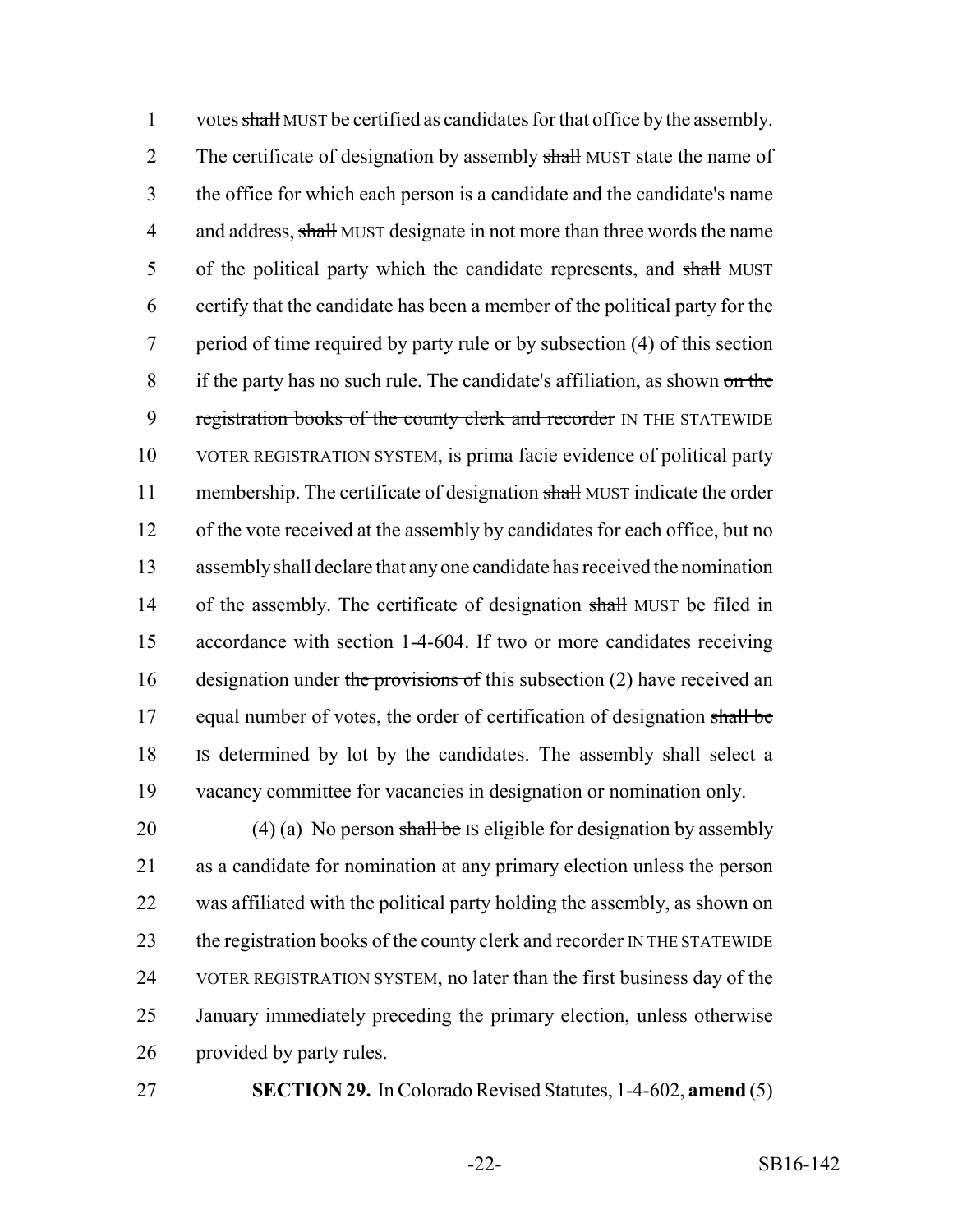as follows:

 **1-4-602. Delegates to party assemblies.** (5) As used in this section, "delegate" means a person who is a registered elector, has been a resident of the precinct for thirty days prior to the caucus, and has been affiliated with the political party holding the caucus for at least two months, as shown on the registration books of the county clerk and 7 recorder IN THE STATEWIDE VOTER REGISTRATION SYSTEM; except that any registered elector who has attained the age of eighteen years during the two months immediately preceding the caucus or any registered elector who has become a naturalized citizen during the two months immediately preceding the caucus may be a delegate even though the elector has been 12 affiliated with the political party for less than two months as shown on the 13 registration books of the county clerk and recorder IN THE STATEWIDE VOTER REGISTRATION SYSTEM. A delegate who moves from the precinct 15 where registered during the twenty-nine days prior to any caucus shall 16 become IS ineligible to serve as a delegate from that precinct.

 **SECTION 30.** In Colorado Revised Statutes, 1-4-801, **amend** (3) as follows:

 **1-4-801. Designation of party candidates by petition.** (3) No person shall be placed in nomination by petition on behalf of any political 21 party unless the person was affiliated with the political party, as shown  $\sigma$ 22 the registration books of the county clerk and recorder IN THE STATEWIDE VOTER REGISTRATION SYSTEM, no later than the first business day of the January immediately preceding the election for which the person desires to be placed in nomination.

 **SECTION 31.** In Colorado Revised Statutes, 1-4-802, **amend** (1) (g) as follows: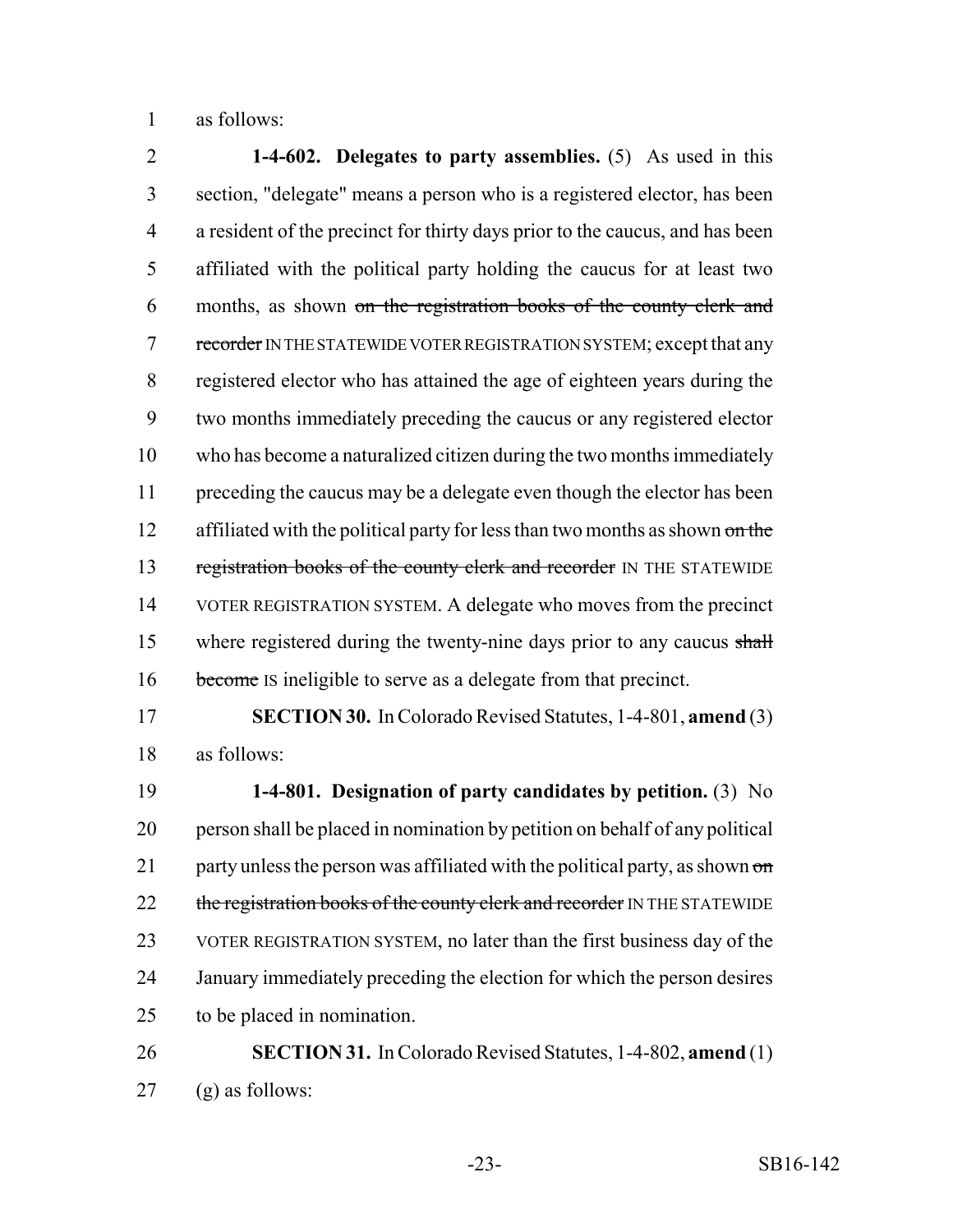**1-4-802. Petitions for nominating minor political party and unaffiliated candidates for a partisan office.** (1) Candidates for partisan public offices to be filled at a general or congressional vacancy election who do not wish to affiliate with a major political party may be nominated, other than by a primary election or a convention, in the following manner:

 (g) (I) For congressional vacancy elections, no person shall be placed in nomination by petition unless the person is an eligible elector and was registered as affiliated with a minor political party or as 10 unaffiliated, as shown on the registration books of the county clerk and 11 recorder IN THE STATEWIDE VOTER REGISTRATION SYSTEM, for at least twelve months prior to the last date the petition may be filed.

 (II) For general elections, no person shall be placed in nomination by petition unless the person is an eligible elector of the political subdivision or district in which the officer is to be elected and unless the person was registered as affiliated with a minor political party or as 17 unaffiliated, as shown on the registration books of the county clerk and 18 recorder IN THE STATEWIDE VOTER REGISTRATION SYSTEM, no later than the first business day of the January immediately preceding the general election for which the person desires to be placed in nomination; except that, if such nomination is for a nonpartisan election, the person shall be an eligible elector of the political subdivision or district and be a 23 registered elector, as shown on the registration books of the county clerk 24 and recorder IN THE STATEWIDE VOTER REGISTRATION SYSTEM, on the date of the earliest signature on the petition.

 **SECTION 32.** In Colorado Revised Statutes, 1-4-904, **amend** (2) (a) as follows: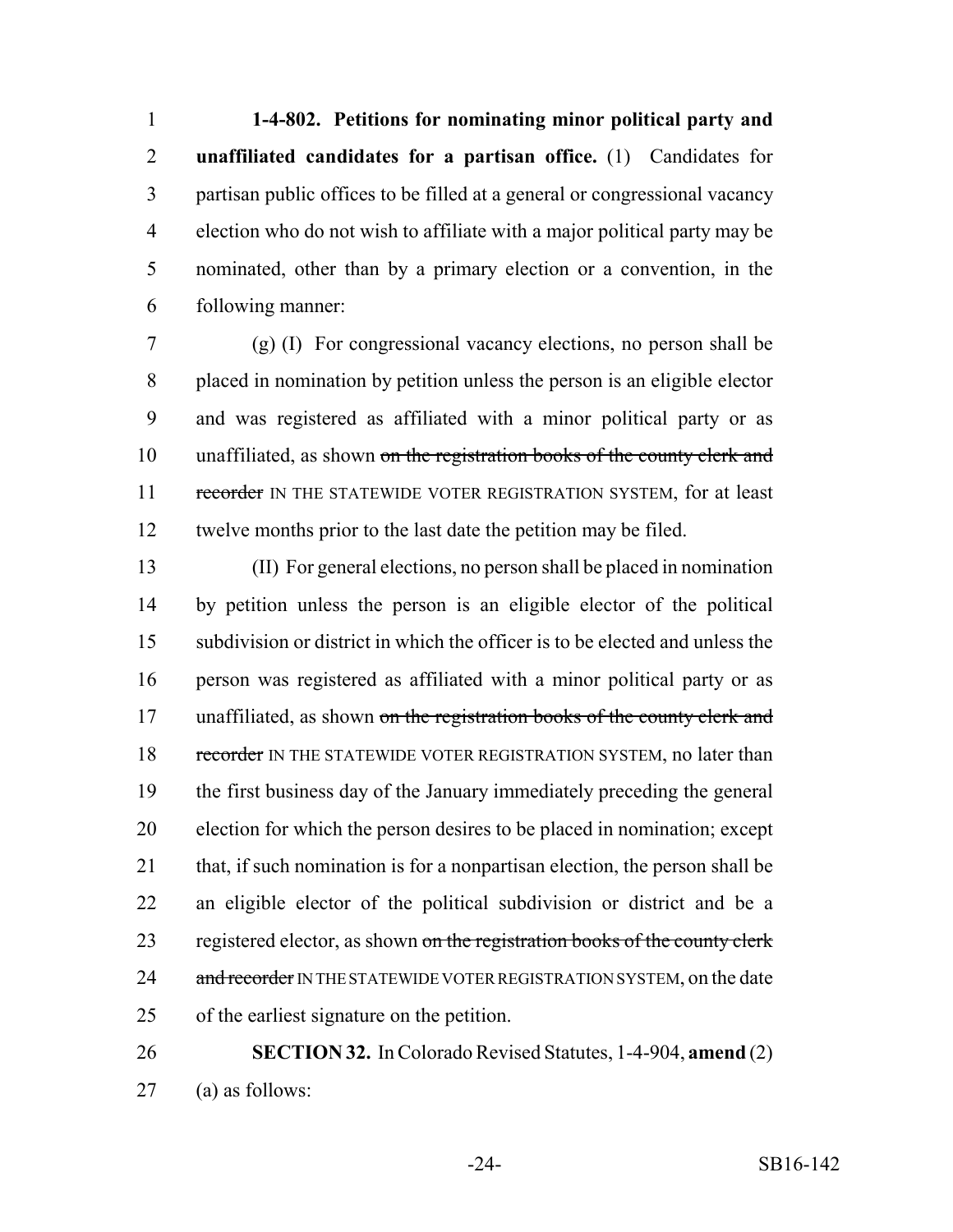**1-4-904. Signatures on the petitions.** (2) (a) For petitions to nominate candidates from a major political party in a partisan election, each signer shall MUST be affiliated with the major political party named in the petition and shall state the following to the circulator: That the signer has been affiliated with the major political party named in the petition for at least twenty-nine days as shown on the registration books 7 of the county clerk and recorder IN THE STATEWIDE VOTER REGISTRATION SYSTEM and that the signer has not signed any other petition for any other candidate for the same office.

 **SECTION 33.** In Colorado Revised Statutes, 1-4-905, **amend** (1) as follows:

 **1-4-905. Circulators.** (1) No person shall circulate a petition to nominate a candidate unless the person is a resident of the state, a citizen of the United States, at least eighteen years of age, and, for partisan candidates, registered to vote and affiliated with the political party mentioned in the petition at the time the petition is circulated, as shown 17 by the registration books of the county clerk and recorder IN THE STATEWIDE VOTER REGISTRATION SYSTEM.

 **SECTION 34.** In Colorado Revised Statutes, 1-4-1002, **amend** (9) (b) as follows:

 **1-4-1002. Vacancies in designation or nomination.** (9) (b) The vacancy committee, by a majority vote of its members present and voting at a meeting called for that purpose, shall select a person who meets all of the requirements of candidacy as of the date of the primary election and who is affiliated with the same political party or minor political party, 26 if any, shown on the registration books of the county clerk and recorder IN THE STATEWIDE VOTER REGISTRATION SYSTEM as the candidate whose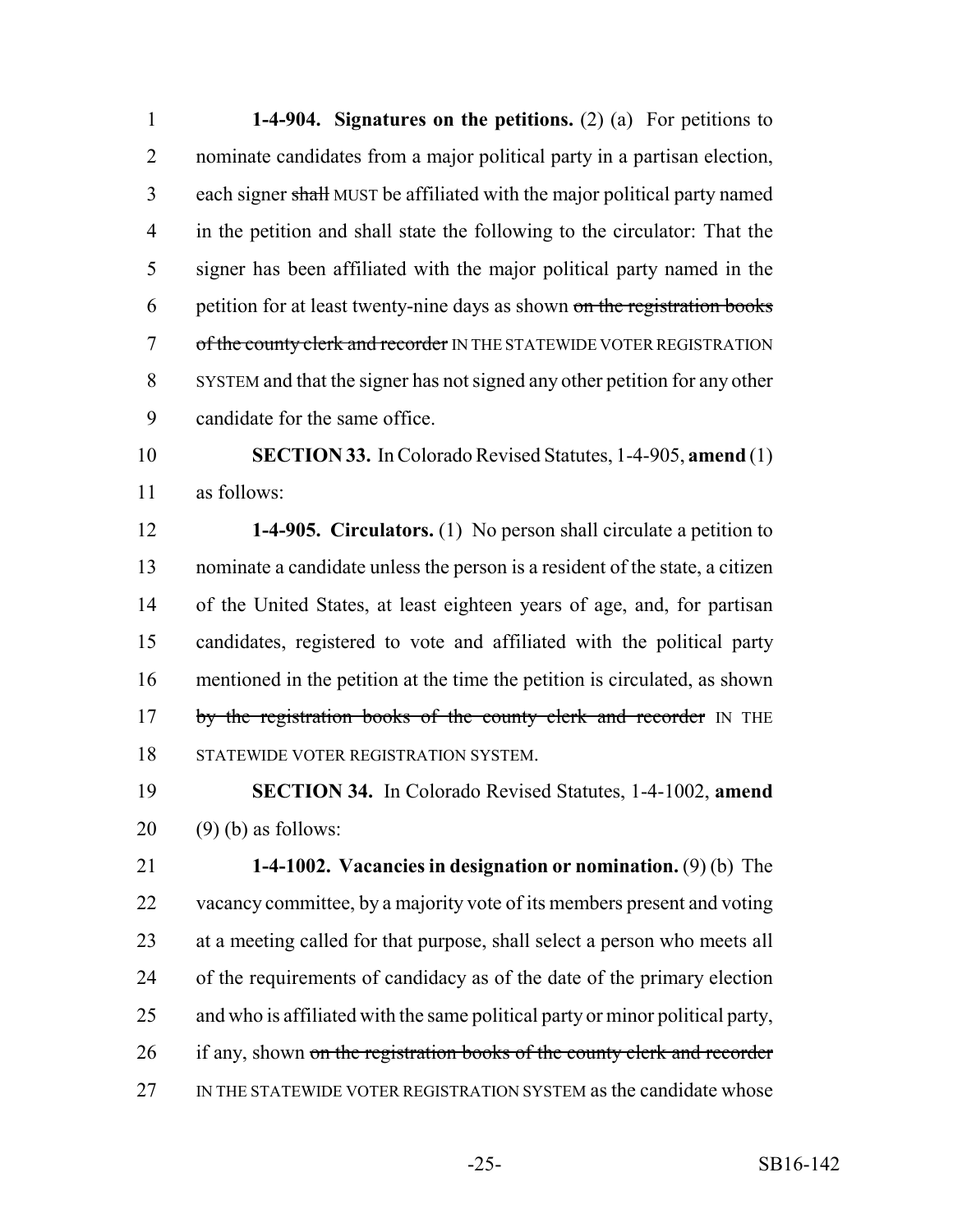declination, death, disqualification, resignation, or withdrawal caused the vacancy. No meeting shall be held until a quorum is present consisting of not less than one-half of the voting membership of the vacancy committee. No member of the vacancy committee may vote by proxy. The committee shall certify the selection to the secretary of state within seven days from the date the vacancy occurs. If the vacancy committee fails to certify a selection within seven days, the state chair of the same political party or minor political party as the candidate whose declination, death, disqualification, resignation, or withdrawal caused the vacancy, within seven days, shall fill the vacancy by appointing a person having the qualifications set forth in this subsection (9). The name of the person 12 selected or appointed by the state chair shall MUST be certified to the 13 secretary of state. The vacancy shall be IS filled until the next general 14 election after the vacancy occurs, when the vacancy shall be IS filled by election.

 **SECTION 35.** In Colorado Revised Statutes, 1-4-1304, **amend** 17 (2) introductory portion, (2) (b), and (3) as follows:

 **1-4-1304. Nomination of candidates.** (2) Nominations by a 19 minor political party, to be valid, shall MUST be made in accordance with 20 the party's constitution or bylaws. No nomination under this section shall 21 be IS valid for any general election held after January 1, 1999, unless the nominee:

 (b) Was registered as affiliated with the minor political party that 24 is making the nomination, as shown in the registration books of the 25 county clerk and recorder STATEWIDE VOTER REGISTRATION SYSTEM, no later than the first business day of the January immediately preceding the general election for which the person was nominated, unless otherwise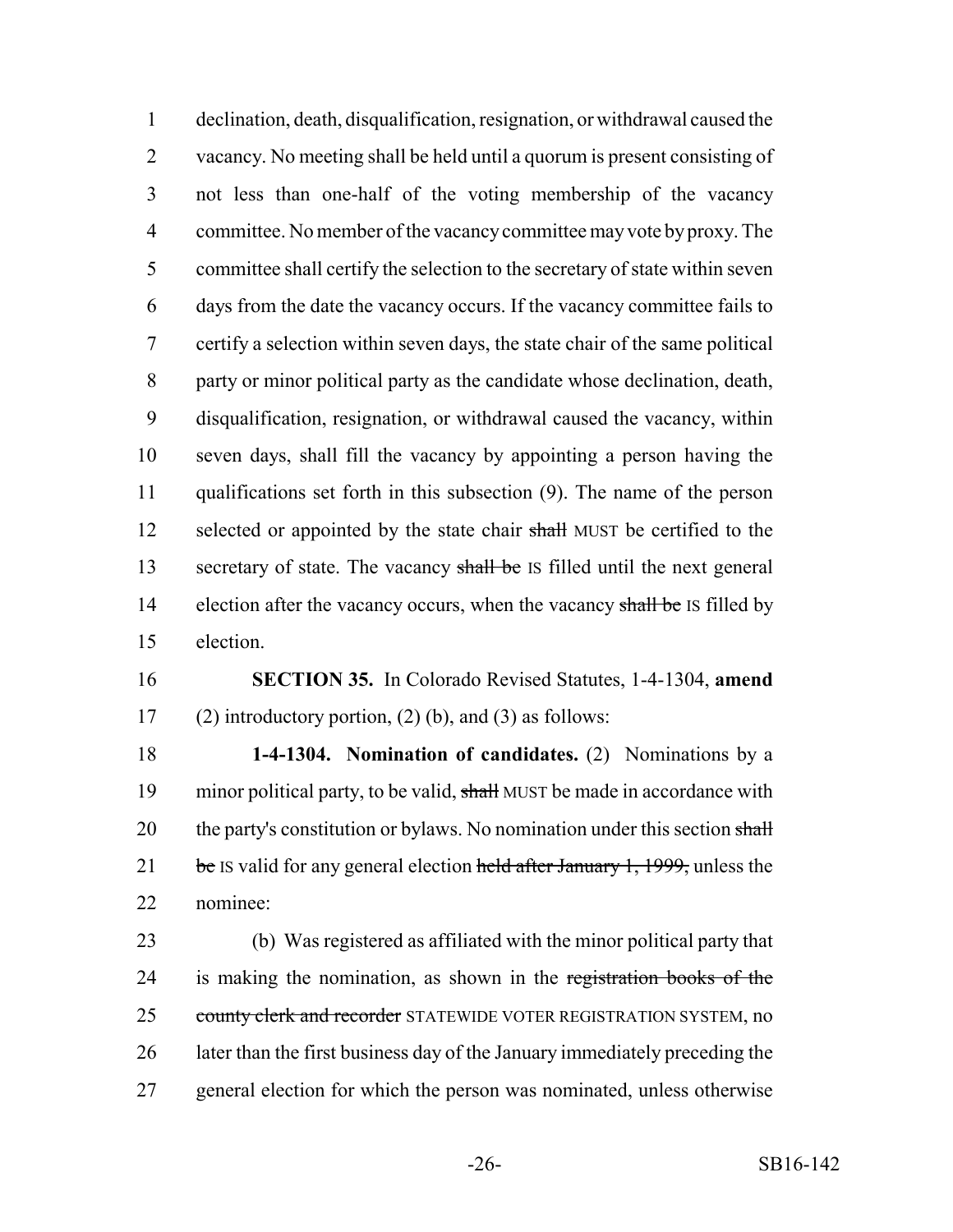provided in the constitution or bylaws of the minor political party; and

 (3) Any minor political party nominating candidates in accordance with this part 13 shall file a certificate of designation with the designated election official no later than four days after the assembly was held at 5 which the candidate was designated. The certificate of designation shall MUST state the name of the office for which each person is a candidate and the candidate's name and address, the date on which the assembly was 8 held at which the candidate was designated, shall MUST designate in not more than three words the name of the minor political party that the candidate represents, and shall MUST certify that the candidate is a member of the minor political party. The candidate's name may include one nickname, if the candidate regularly uses the nickname and the nickname does not include any part of a political party name. The 14 candidate's affiliation as shown on the registration books of the county 15 clerk and recorder IN THE STATEWIDE VOTER REGISTRATION SYSTEM is 16 prima facie evidence of party membership.

 **SECTION 36.** In Colorado Revised Statutes, 1-4-1305, **amend** (3) as follows:

 **1-4-1305. Disqualification of minor political party.** (3) Upon notification of disqualification of a minor political party, each registered 21 elector that is affiliated with such minor political party shall MUST be 22 designated on the registration books of the county clerk and recorder IN THE STATEWIDE VOTER REGISTRATION SYSTEM as "unaffiliated".

 **SECTION 37.** In Colorado Revised Statutes, 1-5-102.9, **amend** 25 (3) (f) as follows:

 **1-5-102.9. Voter service and polling centers - number required - services provided - drop-off locations - repeal.** (3) Each voter service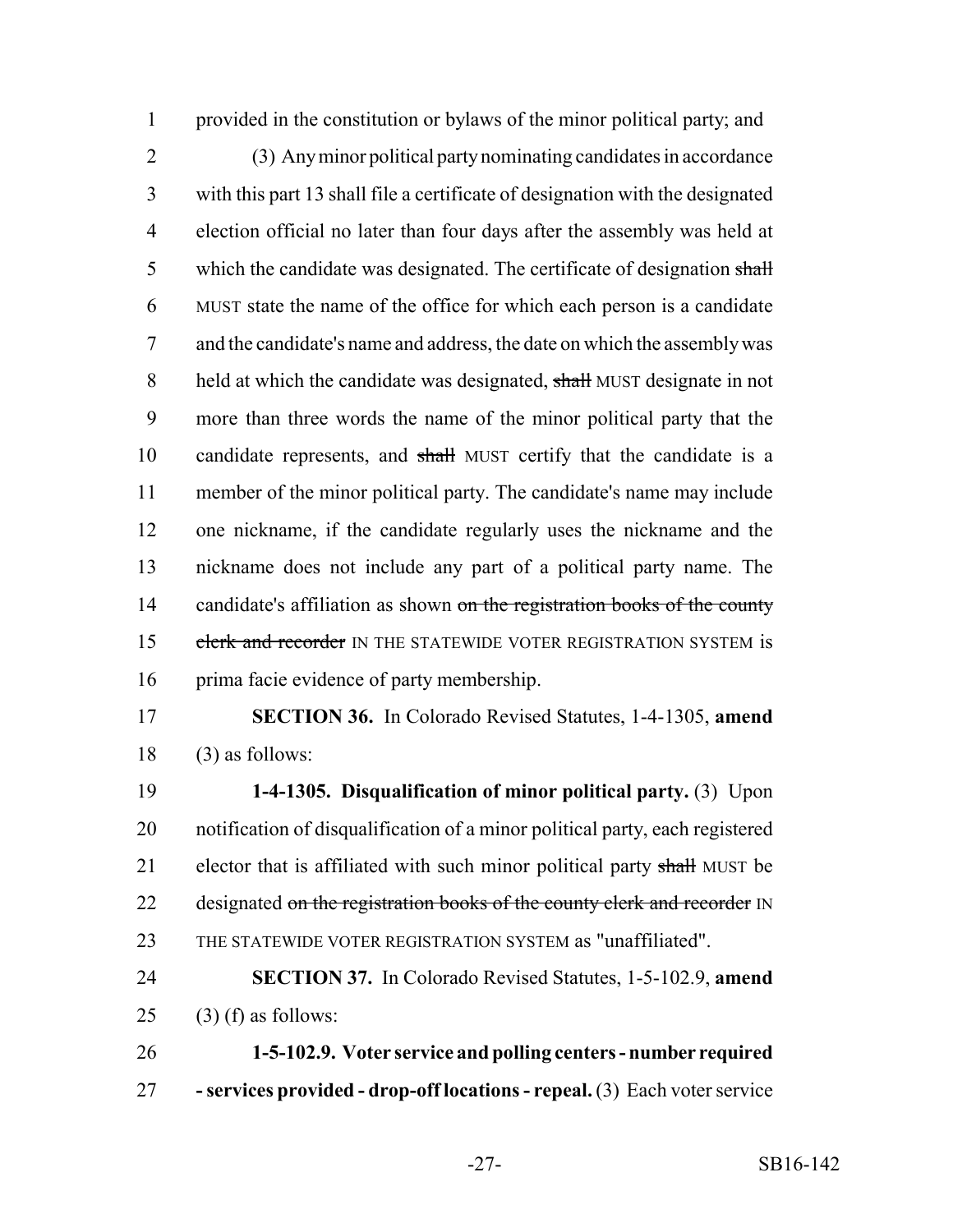and polling center must provide:

2 (f) Secure computer access; except that a county described in subparagraphs (II) and (III) of paragraph (a) of subsection (1) of this section may seek a waiver of this requirement upon demonstrating hardship and securing approval of a plan to access the statewide voter database and conduct real-time verification of voter eligibility via telephone or other means;

 **SECTION 38.** In Colorado Revised Statutes, 1-5-205, **repeal** (1) (e); and **add** (4) as follows:

 **1-5-205. Published and posted notice of election - content.** (1) The designated election official, or the coordinated election official if so provided by an intergovernmental agreement, no later than twenty days before each election, shall provide notice by publication of the election as described by section 1-1-104 (34), which notice must state, as applicable for the particular election for which notice is provided, the following:

#### (e) The complete ballot content.

 (4) FOR A PRIMARY MAIL BALLOT ELECTION, IN ADDITION TO THE 19 ITEMS DESCRIBED IN SUBSECTION (1) OF THIS SECTION, THE NOTICE SHALL ADVISE ELIGIBLE ELECTORS WHO ARE NOT AFFILIATED WITH A POLITICAL PARTY OF THE ELECTORS' ABILITY TO DECLARE AN AFFILIATION WITH A 22 POLITICAL PARTY AND VOTE IN THE PRIMARY ELECTION.

 **SECTION 39.** In Colorado Revised Statutes, 1-5-208, **amend** (6) as follows:

 **1-5-208. Election may be canceled - when.** (6) The governing body shall provide notice by publication of the cancellation of the 27 election. A copy of the notice shall MUST be posted at each polling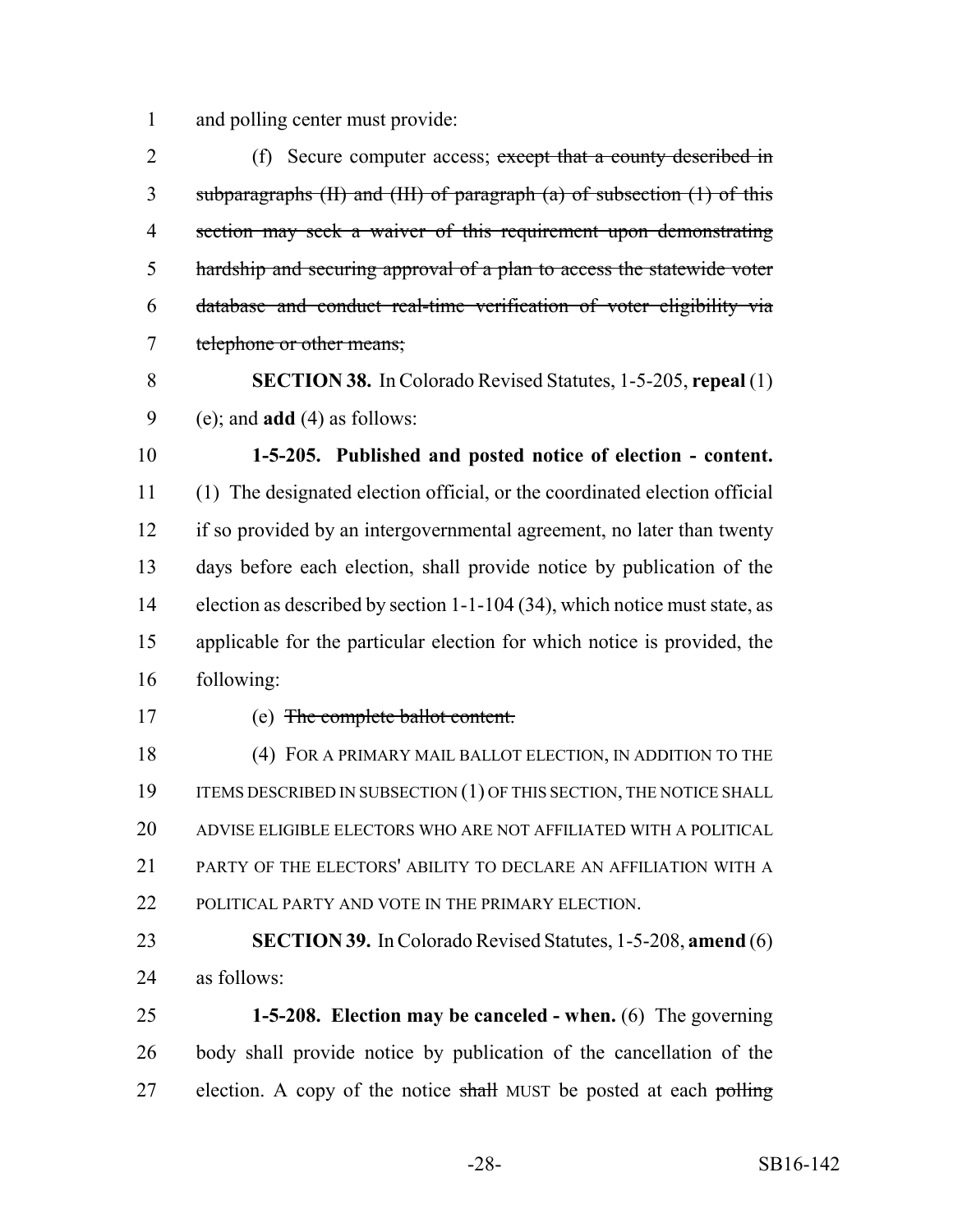1 location VOTER SERVICE AND POLLING CENTER of the political subdivision, in the office of the designated election official, and in the office of the clerk and recorder for each county in which the political subdivision is 4 located and, for special districts, a copy of the notice shall MUST be filed in the office of the division of local government. The governing body shall also notify the candidates that the election was canceled and that they were elected by acclamation.

 **SECTION 40.** In Colorado Revised Statutes, **amend** 1-5-302 as follows:

 **1-5-302. Computer lists may be used in lieu of original registration records.** For the purposes of all elections, the county clerk and recorder may substitute and supply computer lists of registered electors within the political subdivision for the original registration record. Following a primary, general, or congressional vacancy election, the county clerk and recorder shall record the date of election and, if a primary election, the party ballot received on the registered elector's 17 original registration record. retained and stored as provided in section  $18 \quad \frac{1-1-104}{(36)}$ .

 **SECTION 41.** In Colorado Revised Statutes, **amend** 1-5-413 as follows:

 **1-5-413. Sample ballots.** Sample ballots shall MUST be printed in 22 the form of official ballots, but upon paper of a different color from the 23 official ballots MUST BE CLEARLY MARKED AS "SAMPLE BALLOT". 24 Sample ballots shall MUST be delivered to the election judges and posted with the cards of instruction provided for in section 1-5-504. All sample ballots are subject to public inspection.

**SECTION 42.** In Colorado Revised Statutes, **amend** 1-5-506 as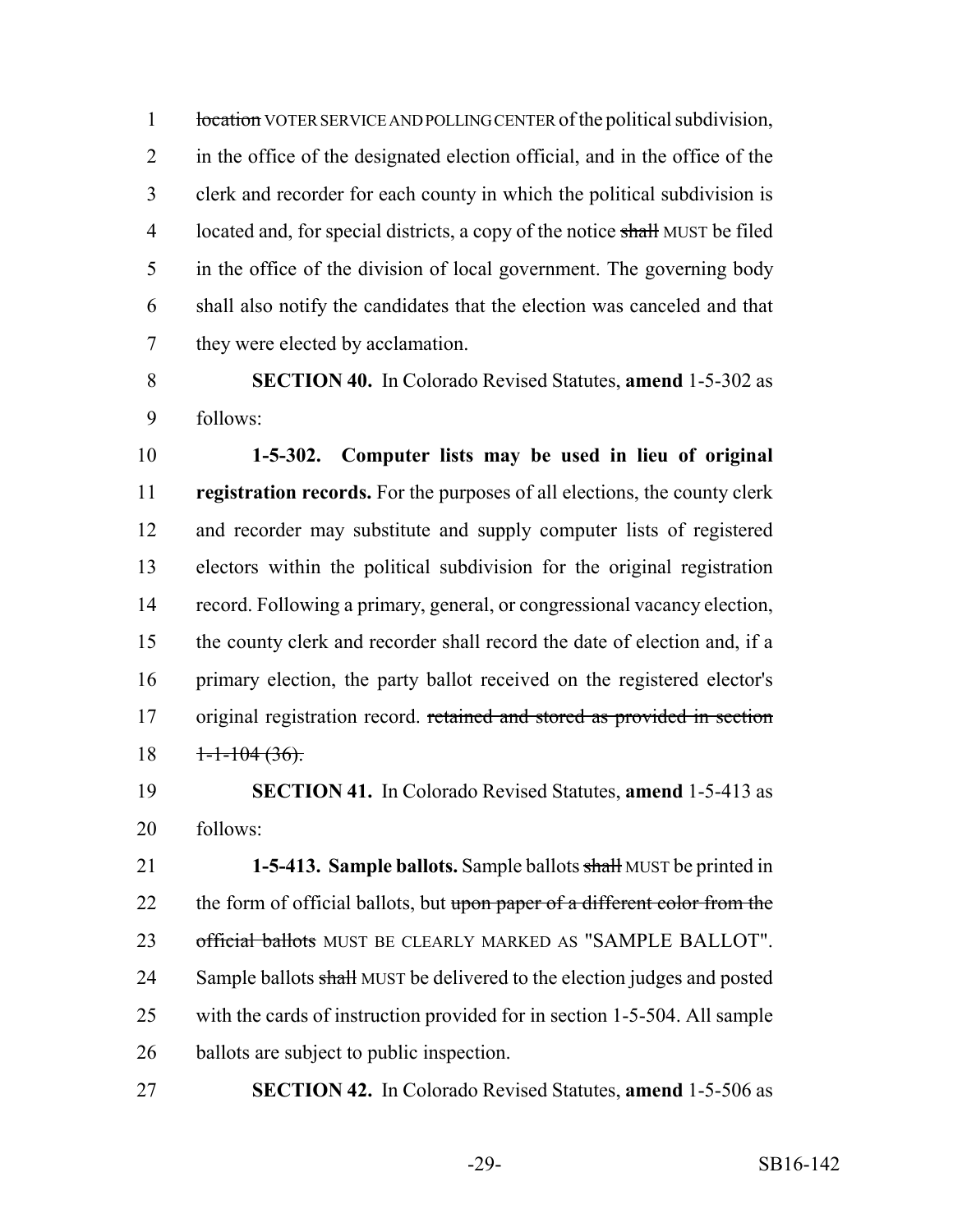follows:

 **1-5-506. Election expenses in nonpartisan elections.** The cost of conducting a nonpartisan election, including the cost of printing 4 mailing voter information cards pursuant to section 1-5-206, and supplies, 5 shall MUST be paid by the governing body calling the election.

 **SECTION 43.** In Colorado Revised Statutes, 1-5-613, **amend** (2) as follows:

 **1-5-613. Purchase and sale of voting equipment.** (2) On and 9 after May 28, 2004, The governing body or designated election official of a political subdivision may purchase a voting system only if the voting system has been certified for use in this state by the secretary of state in accordance with this part 6.

 **SECTION 44.** In Colorado Revised Statutes, 1-6-114, **amend** (1) as follows:

 **1-6-114. Oath of judges.** (1) Before beginning the duties of an 16 election judge, each person appointed as an election judge shall MUST take a self-affirming oath or affirmation in substantially the following form:

 I, ..................., do solemnly swear (or affirm) that I am a citizen of the United States and the state of Colorado; 21 that I am an eligible elector who resides in the county of .................... or within the ....... political subdivision; that I am a member of the ............... party (or that I am 24 unaffiliated with a political party) as shown on the 25 registration books of the county clerk and recorder IN THE STATEWIDE VOTER REGISTRATION SYSTEM; that I will perform the duties of judge according to law and the best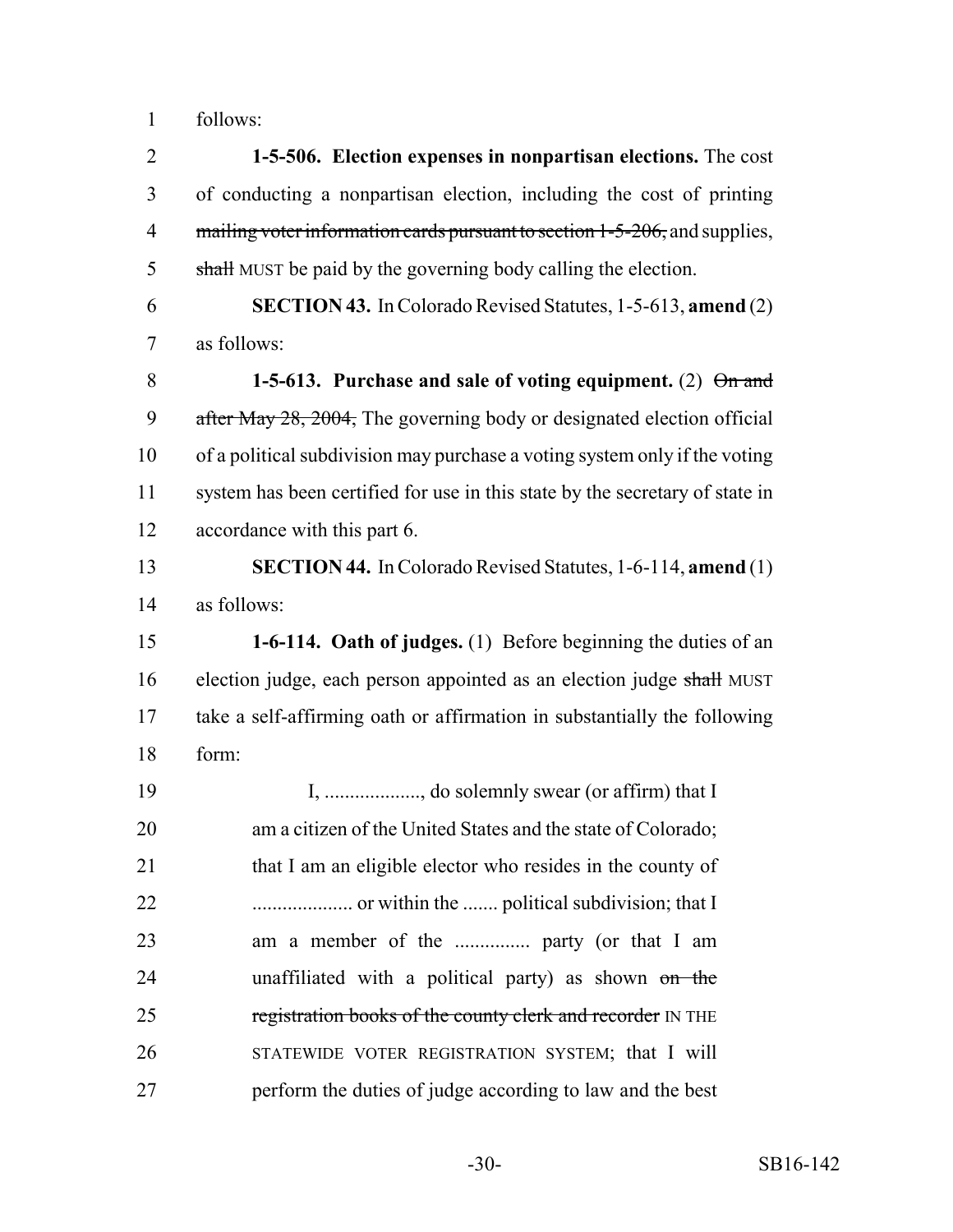| $\mathbf{1}$   | of my ability; that I will studiously strive to prevent fraud,                |
|----------------|-------------------------------------------------------------------------------|
| $\overline{2}$ | deceit, and abuse in conducting the same; that I will not try                 |
| 3              | to determine how any elector voted, nor will I disclose how                   |
| $\overline{4}$ | any elector voted if in the discharge of my duties as judge                   |
| 5              | such knowledge shall come COMES to me, unless called                          |
| 6              | upon to disclose the same before some court of justice; that                  |
| 7              | I have never been convicted of election fraud, any other                      |
| 8              | election offense, or fraud and that, if any ballots are                       |
| 9              | counted before the polls close on the date of the election,                   |
| 10             | I will not disclose the result of the votes until after the polls             |
| 11             | have closed and the results are formally announced by the                     |
| 12             | designated election official.                                                 |
| 13             | <b>SECTION 45.</b> In Colorado Revised Statutes, $1-7-114$ , add $(4)(c)$     |
| 14             | as follows:                                                                   |
| 15             | 1-7-114. Write-in votes. (4) (c) A DESIGNATED ELECTION                        |
| 16             | OFFICIAL MAY POST THE LIST OF ELIGIBLE WRITE-IN CANDIDATES ON THE             |
| 17             | OFFICIAL WEBSITE OF THE DESIGNATED ELECTION OFFICIAL.                         |
| 18             | <b>SECTION 46.</b> In Colorado Revised Statutes, 1-7-514, amend (3)           |
| 19             | as follows:                                                                   |
| 20             | 1-7-514. Random audit. (3) The secretary of state shall post the              |
| 21             | reports of any completed audit or investigation received pursuant to          |
| 22             | paragraph (c) of subsection (2) of this section on the official website of    |
| 23             | the department of state not later than five business days after receiving the |
| 24             | results of the completed audit or investigation. The clerk and recorder of    |
| 25             | the affected county may timely post the results of the completed audit or     |
| 26             | investigation on the official website of the county. The secretary shall      |
| 27             | publish once in a newspaper of general circulation throughout the state       |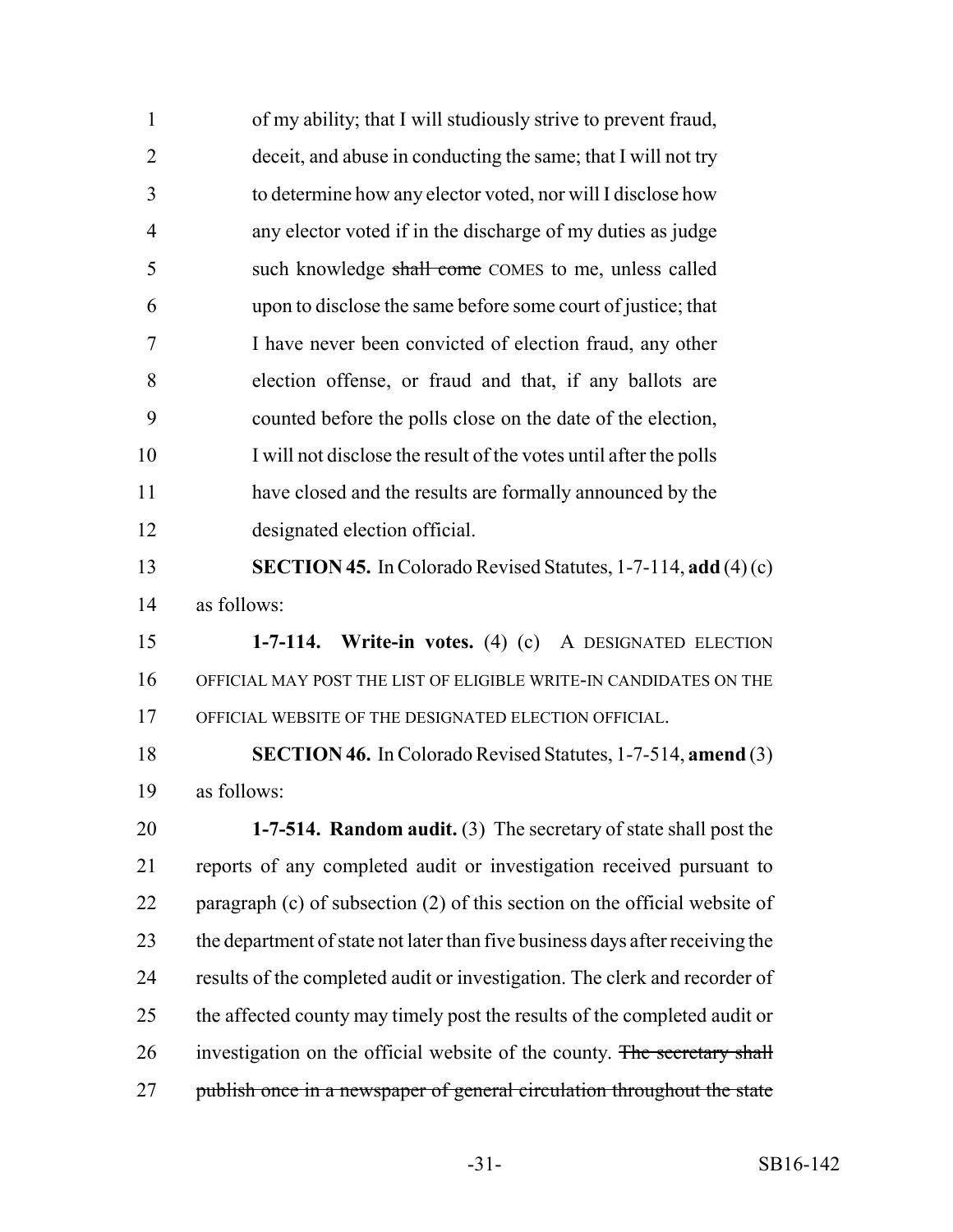notification to the public that the results have been posted on the department's website.

 **SECTION 47.** In Colorado Revised Statutes, **amend** 1-7-701 as follows:

 **1-7-701. Delivery of election returns, ballot boxes, and other election papers.** When all the votes have been read and counted, the election judges selected in accordance with section 1-6-109.5 shall deliver to the designated election official the certificate and statement required by section 1-7-601, ballot boxes and all keys to the boxes, paper tapes, "proms" or other electronic devices, the registration book RECORDS, pollbooks, accounting forms, spoiled ballots, unused ballots, ballot stubs, oaths, affidavits, and other election papers and supplies. The delivery 13 shall MUST be made at once and with all convenient speed, and 14 informality in the delivery shall DOES not invalidate the vote of any precinct when delivery has been made previous to the completion of the official abstract of the votes by the board of canvassers. The designated election official shall give a receipt for all items delivered.

 **SECTION 48.** In Colorado Revised Statutes, **amend** 1-7-905 as follows:

 **1-7-905. Preparation of notices.** (1) For November 21 COORDINATED elections, the county clerk and recorder shall be IS responsible for placing the ballot issue notices received from the various political subdivisions participating in the election in the proper order in 24 the ballot issue notice packet. As nearly as practicable, the notice shall MUST be in the order the ballot issues will appear on the ballot. The ballot 26 issue notice shall MUST be followed by a certification by the county clerk and recorder that the ballot issue notices are complete as submitted by the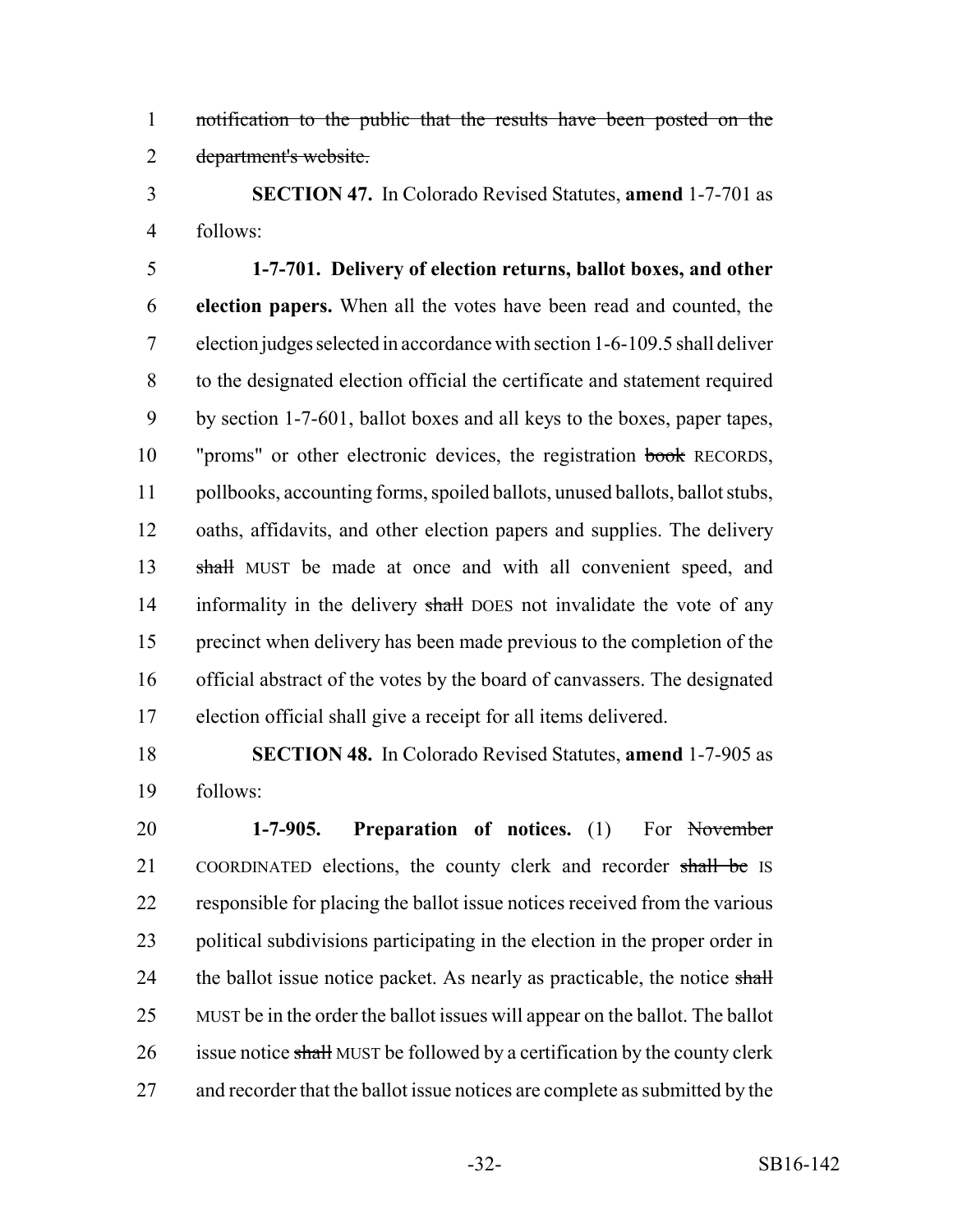1 political subdivisions. No additional information shall MAY be included as part of the ballot issue notice except as may be required by law. A general disclaimer may precede or follow the ballot issue notice which 4 may state STATES: "The information contained in this notice was prepared by persons required by law to provide summaries of ballot issues and fiscal information."

 (2) The designated election officials of overlapping political 8 subdivisions conducting an election other than in November A COORDINATED ELECTION shall confer concerning the preparation of the ballot issue notice no later than forty days prior to the date of the election. The political subdivisions conducting the election shall provide for preparation of any required ballot issue notice package by agreement in a form substantially as provided in section 1-7-116.

 **SECTION 49.** In Colorado Revised Statutes, 1-7-905.5, **amend** (1) as follows:

 **1-7-905.5. Form of notice.** (1) The ballot issue notice must begin with the words "All registered voters", regardless of whether the electors of the political subdivision must be registered electors to be eligible to vote in the election, and ends at the conclusion of the summary of comments. Any information included pursuant to section 1-5-206, information concerning procedure for an election or other information included with the ballot issue notice prior to the words "All registered voters" or after the conclusion of the summary of comments are not deemed to be part of the ballot issue notice.

 **SECTION 50.** In Colorado Revised Statutes, 1-7-906, **amend** (1) 26 and (3) as follows:

**1-7-906. Mailing of notices.** (1) For November COORDINATED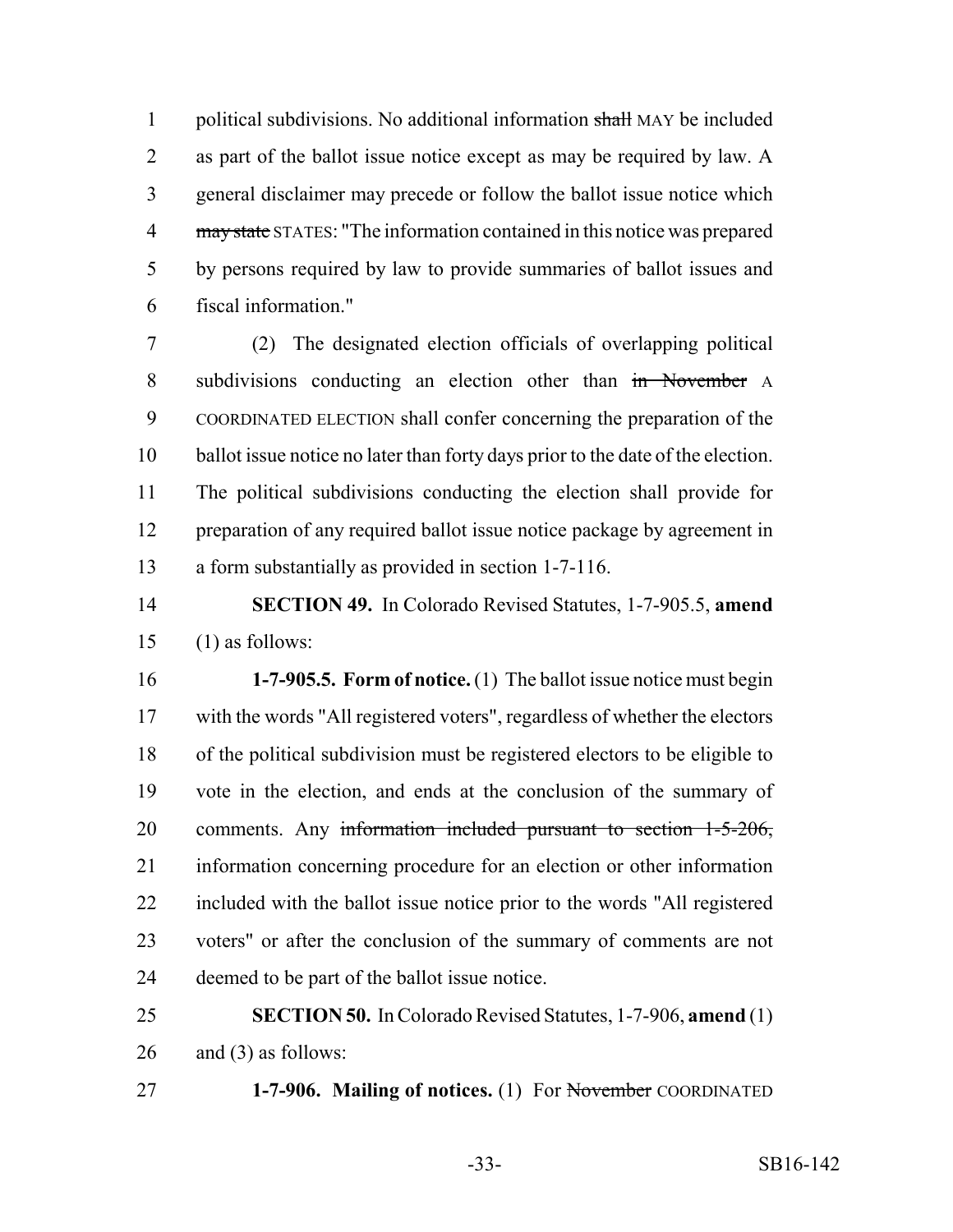elections, the county clerk and recorder as coordinated election official 2 shall mail the ballot issue notice packet to each address of one or more active registered electors who reside in the county or portions of the county in which registered voters of those districts submitting ballot issues reside.

 (3) The political subdivisions shall by agreement, in a form substantially as provided in sections 1-7-116 and 1-7-905, provide for mailing of any required ballot issue notice package for elections 9 conducted other than in November COORDINATED ELECTIONS.

 **SECTION 51.** In Colorado Revised Statutes, 1-7-1003, **amend** 11  $(5)$  (b) as follows:

 **1-7-1003. Conduct of elections using ranked voting methods - instant runoff voting - choice voting or proportional voting - reports.** (5) (b) A local government that conducts an election using a ranked voting method shall conduct a voter education and outreach campaign to familiarize electors with ranked voting in English and in every language in which a ballot is required to be made available pursuant 18 to this code and the federal "Voting Rights Act of 1965", 42 U.S.C. sec. 19 1973aa-1a 52 U.S.C. SEC. 10101 ET SEQ.

 **SECTION 52.** In Colorado Revised Statutes, **amend** 1-7.5-104 as follows:

 **1-7.5-104. Mail ballot elections - applicability - optional for political subdivisions other than a county.** For all general, primary, odd-year, coordinated, recall, and congressional vacancy elections, 25 conducted on or after July 1, 2013, and for any election in which the governing board of a political subdivision other than a county determines 27 that an election shall be by mail ballot, the county clerk and recorder or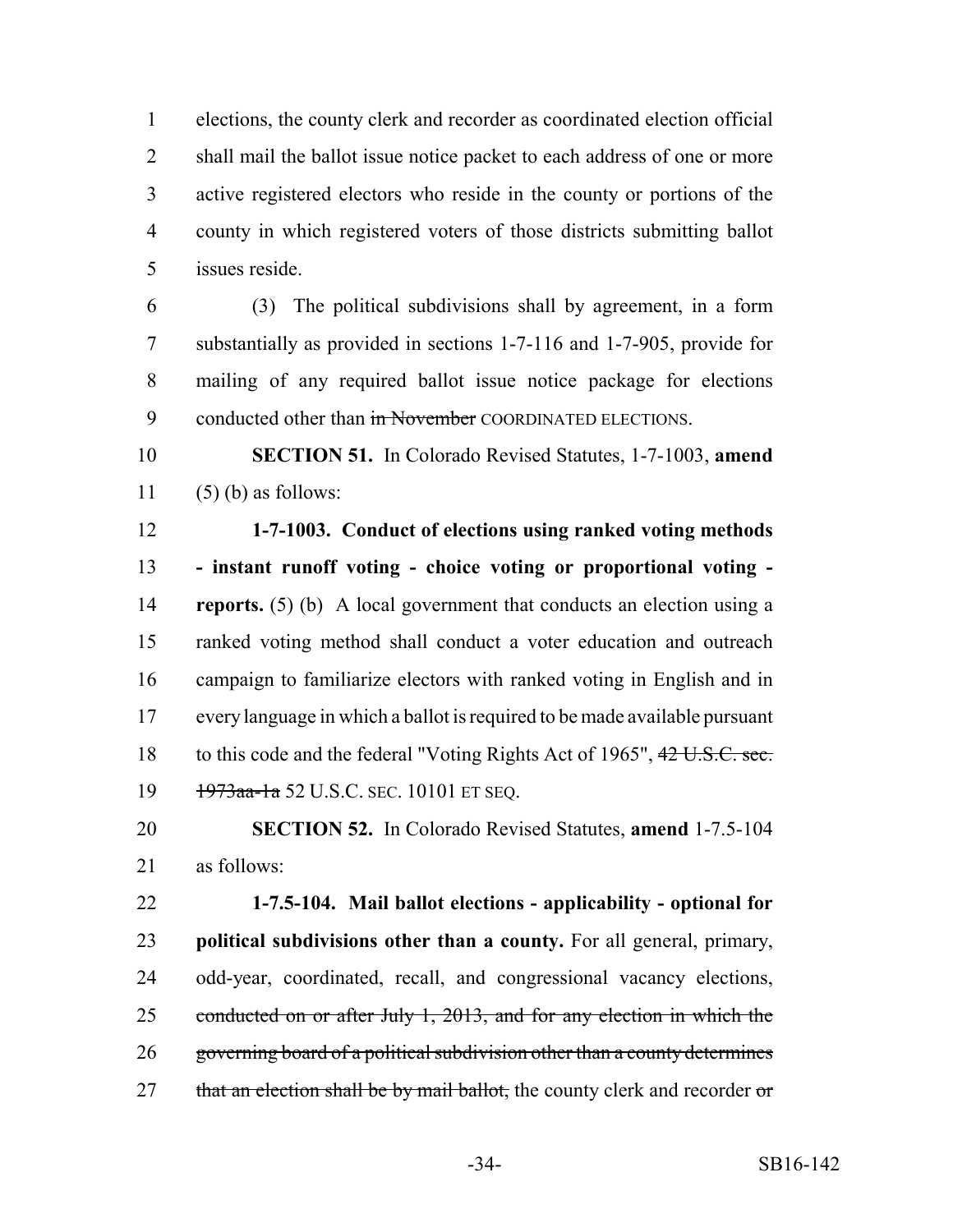designated election official for the political subdivision, as applicable, 2 shall conduct the election by mail ballot under the supervision of, and subject to rules promulgated in accordance with article 4 of title 24, C.R.S., by, the secretary of state.

5 **SECTION 53.** In Colorado Revised Statutes, 1-7.5-107, **amend** 6 (3) (a), (3) (d), (3.5) (a), (3.5) (f) introductory portion, (3.5) (f) (I), and 7 (3.5) (f) (II); and **repeal** (2), (2.5), and (3) (c) as follows:

8 **1-7.5-107. Procedures for conducting mail ballot election -** 9 **primary elections - first-time voters casting a mail ballot after having** 10 **registered by mail to vote - in-person request for ballot - repeal.** 11 (2) (a) For a municipal mail ballot election that is not coordinated with 12 the county clerk and recorder, no later than thirty days prior to election 13 day, the county clerk and recorder shall submit to the designated election 14 official of the municipality conducting the mail ballot election a full and 15 complete preliminary list of registered electors. For a special district mail 16 ballot election that is not coordinated with the county clerk and recorder, 17 the county clerk and recorder and county assessor of each county in which 18 a special district is located shall certify and submit to the designated 19 election official a list of property owners and a list of registered electors 20 residing within the affected district.

21 (b) No later than twenty days prior to election day, the county 22 clerk and recorder and county assessor required to submit a preliminary 23 list in accordance with paragraph (a) of this subsection  $(2)$  shall submit 24 to the appropriate authority a supplemental list of the names of eligible 25 electors or property owners whose names were not included on the 26 preliminary list.

27 (c) All lists of registered electors and lists of property owners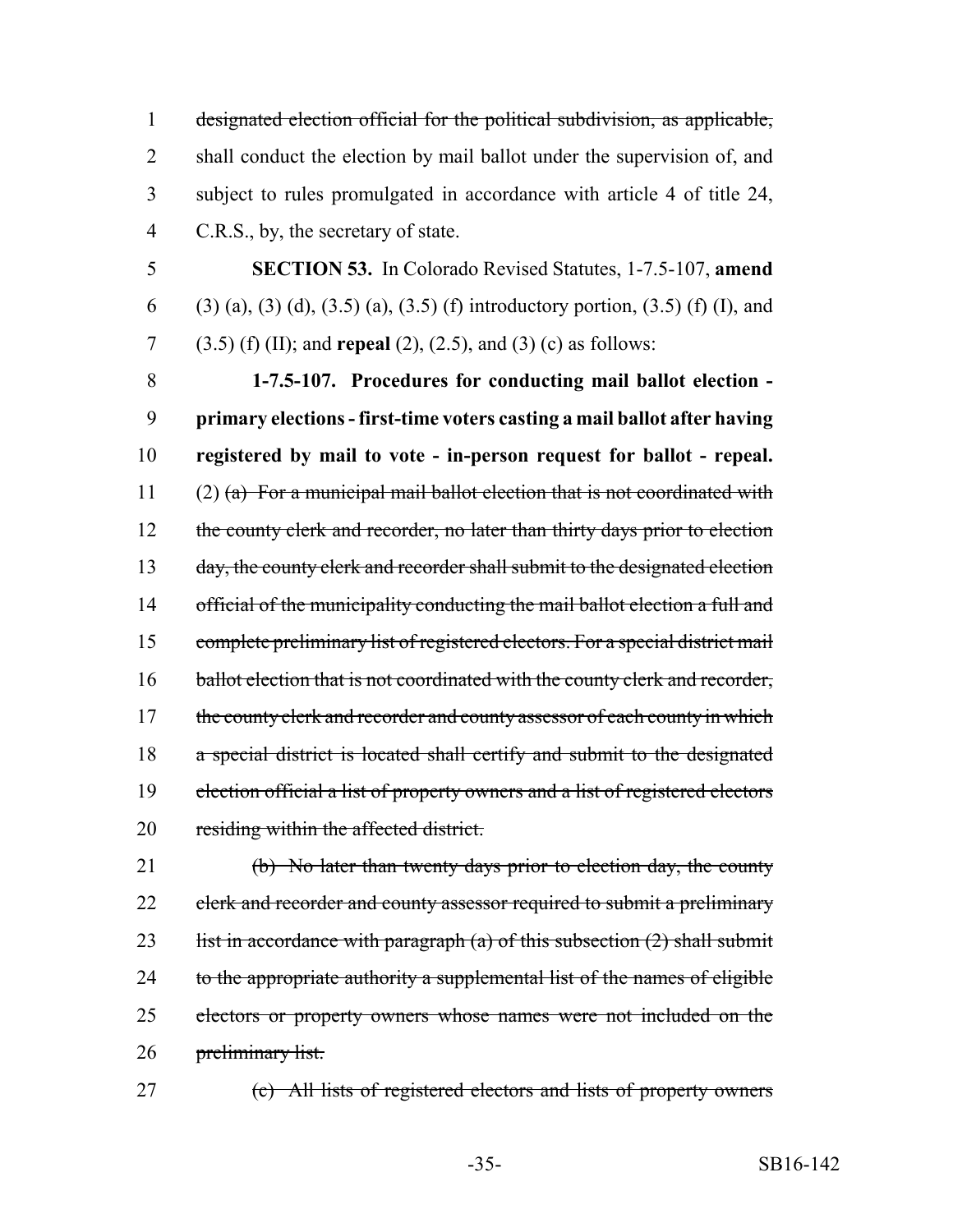1 provided to a designated election official under this section shall include 2 the last mailing address of each elector.

3 (2.5) (a) (I) No later than twenty days before a general, primary, or other mail ballot election, the county clerk and recorder or designated election official shall provide notice by publication of a mail ballot election conducted pursuant to the provisions of this article, which notice shall state, as applicable for the particular election for which the notice is 8 provided, the items set forth in section  $1-5-205$  (1) (a) to (1) (c).

9 (II) For a primary mail ballot election, in addition to the items 10 described in the notice required by subparagraph  $(I)$  of this paragraph  $(a)$ , 11 such notice shall advise eligible electors who are not affiliated with a 12 political party of the ability to declare an affiliation with a political party 13 and vote in the primary election.

14 (b) The notice required to be given by this subsection  $(2.5)$  shall 15 be in lieu of the notice requirements set forth in sections 1-5-205 (1) and 16 31-10-501 (1), C.R.S., as applicable for the particular election for which 17 such notice is required.

18 (3) (a) (I) EXCEPT AS PROVIDED IN SUBPARAGRAPH (II) OF THIS 19 PARAGRAPH (a), not sooner than twenty-two days before a general, 20 primary, or other mail ballot election, and no later than eighteen days 21 before the election, except as provided in subparagraph (II) of this 22 paragraph  $(a)$ , the county clerk and recorder or designated election 23 official shall mail to each active registered ELIGIBLE elector, at the last 24 mailing address appearing in the registration records and in accordance 25 with United States postal service regulations, a mail ballot packet, which 26 shall MUST be marked "DO NOT FORWARD. ADDRESS 27 CORRECTION REQUESTED.", or any other similar statement that is in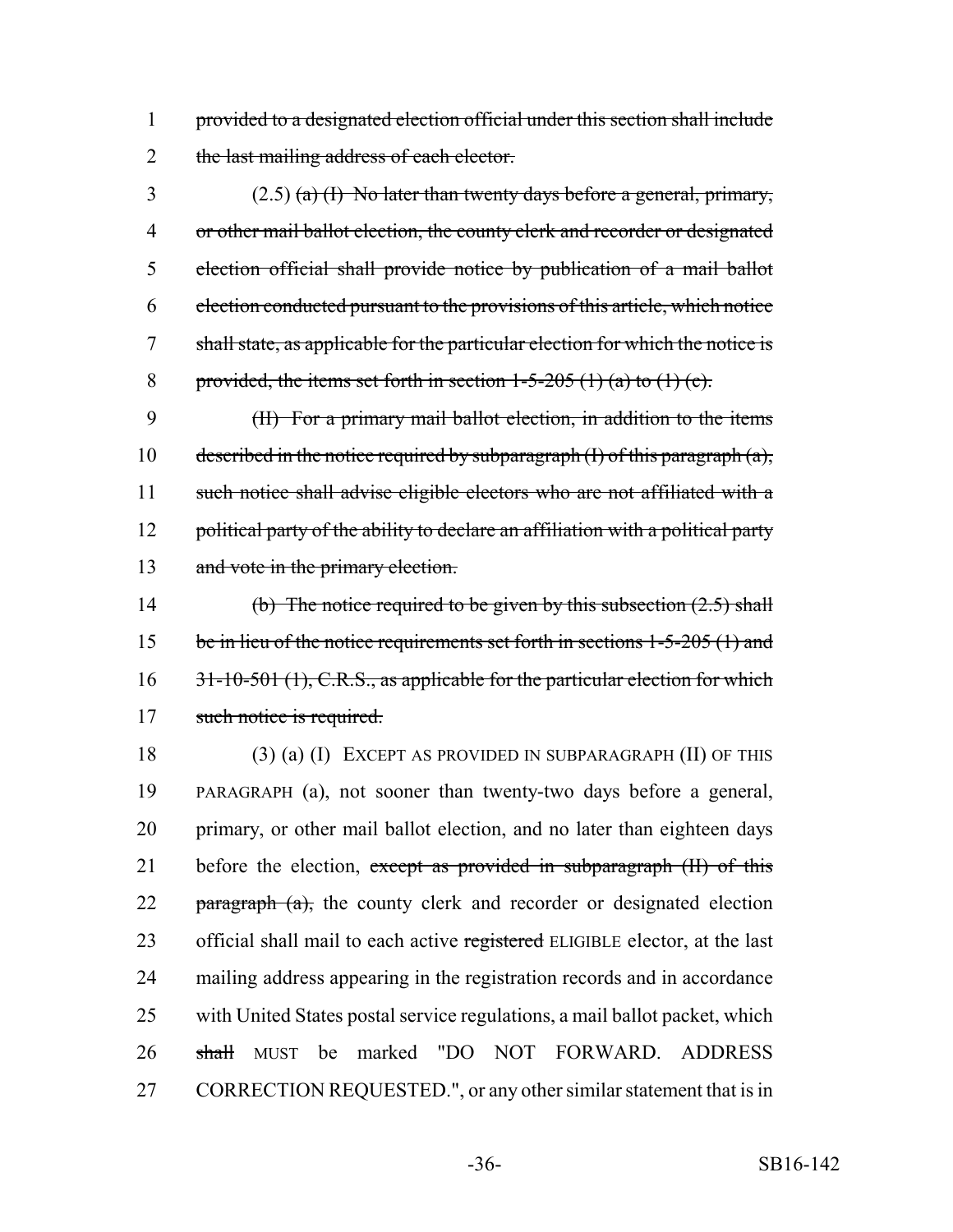accordance with United States postal service regulations. Nothing in this 2 subsection (3) affects any provision of this code governing the delivery of mail ballots to an absent uniformed services elector, nonresident overseas elector, or resident overseas elector covered by the federal "Uniformed and Overseas Citizens Absentee Voting Act", 42 U.S.C. sec. 6 1973ff et seq. 52 U.S.C. SEC. 20301 ET SEQ.

7 (II) For a primary mail ballot election, for a minor political party 8 candidate, the mail ballot packet shall MUST be mailed only to those 9 ACTIVE registered electors who are affiliated with the minor A political 10 party of such candidate THAT IS PARTICIPATING IN THE ELECTION. IF THE 11 TWENTY-SECOND DAY BEFORE AN ELECTION IS A SATURDAY, SUNDAY, OR 12 LEGAL HOLIDAY, THE COUNTY CLERK AND RECORDER OR DESIGNATED 13 ELECTION OFFICIAL MAY MAIL BALLOT PACKETS PURSUANT TO 14 SUBPARAGRAPH (I) OF THIS PARAGRAPH (a) ON THE FRIDAY IMMEDIATELY 15 PRECEDING THE TWENTY-SECOND DAY.

16 (c) For a special district mail ballot election, no sooner than 17 twenty-two days prior to election day, and until 7 p.m. on election day, 18 mail ballots shall be made available at the designated election official's 19 office, or the office designated in the mail ballot plan filed with the 20 secretary of state, for eligible electors who are not listed on the list of 21 property owners or the registration list but who are authorized to vote 22 pursuant to section 32-1-806, C.R.S., or other applicable law.

 (d) An eligible elector may obtain a replacement ballot if the ballot was destroyed, spoiled, lost, or for some other reason not received by the eligible elector. An eligible elector may obtain a ballot if a mail 26 ballot packet was not sent to the elector because the eligibility of the elector could not be determined at the time the mail ballot packets were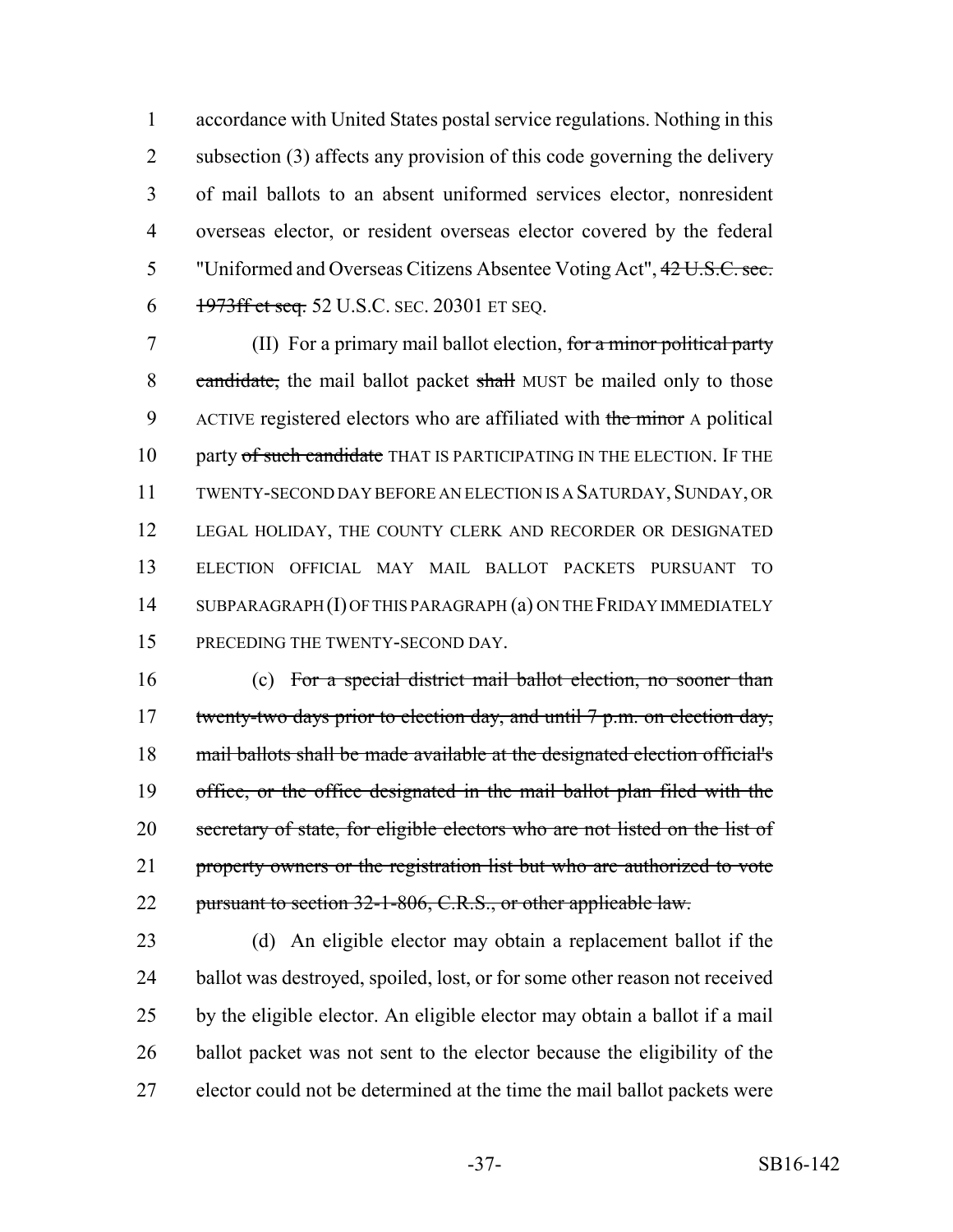1 mailed. The designated election official shall keep a record of each ballot 2 issued in accordance with this paragraph (d). together with a list of each 3 ballot obtained pursuant to paragraph (c) of this subsection (3).

4 (3.5) (a) Unless otherwise provided by section  $1-2-501$  (1.5) 5 SECTION 1-2-201 (5), the requirements of this subsection  $(3.5)$  shall apply 6 to a person who registered to vote by mail in accordance with part  $5 \text{ of }$ 7 article 2 of this title and who

 $(H)$  has not previously voted in an election in Colorado.  $\sigma$  (II) Is reregistering to vote after moving from one county in this state to another and the election in which the person intends to vote takes 11 place prior to the creation by the department of state of a computerized

12 statewide voter registration list that satisfies the requirements of part 3 of 13 article 2 of this title.

14 (f) Notwithstanding any other provision of law, the requirements 15 of this subsection  $(3.5)$  shall DO not apply to any person who is:

16 (I) Entitled to vote by absentee ballot under the federal 17 "Uniformed and Overseas Citizens Absentee Voting Act", 42 U.S.C. sec. 18 1973ff et seq. 52 U.S.C. SEC. 20301 ET SEQ.;

19 (II) Provided the right to vote otherwise than in person under 20 section (b) (2) (B) (ii) of the federal "Voting Accessibility for the Elderly 21 and Handicapped Act",  $42 \text{ U.S.C. sec.}$  1973ee-1 52 U.S.C. SEC. 20102 ET 22  $SEQ$ ; or

23 **SECTION 54.** In Colorado Revised Statutes, 1-8.3-102, **amend** 24 (4) and (5) as follows:

25 **1-8.3-102. Definitions.** In this article:

26 (4) "Federal postcard application" means the application 27 prescribed under section 101 (b) (2) of the federal "Uniformed and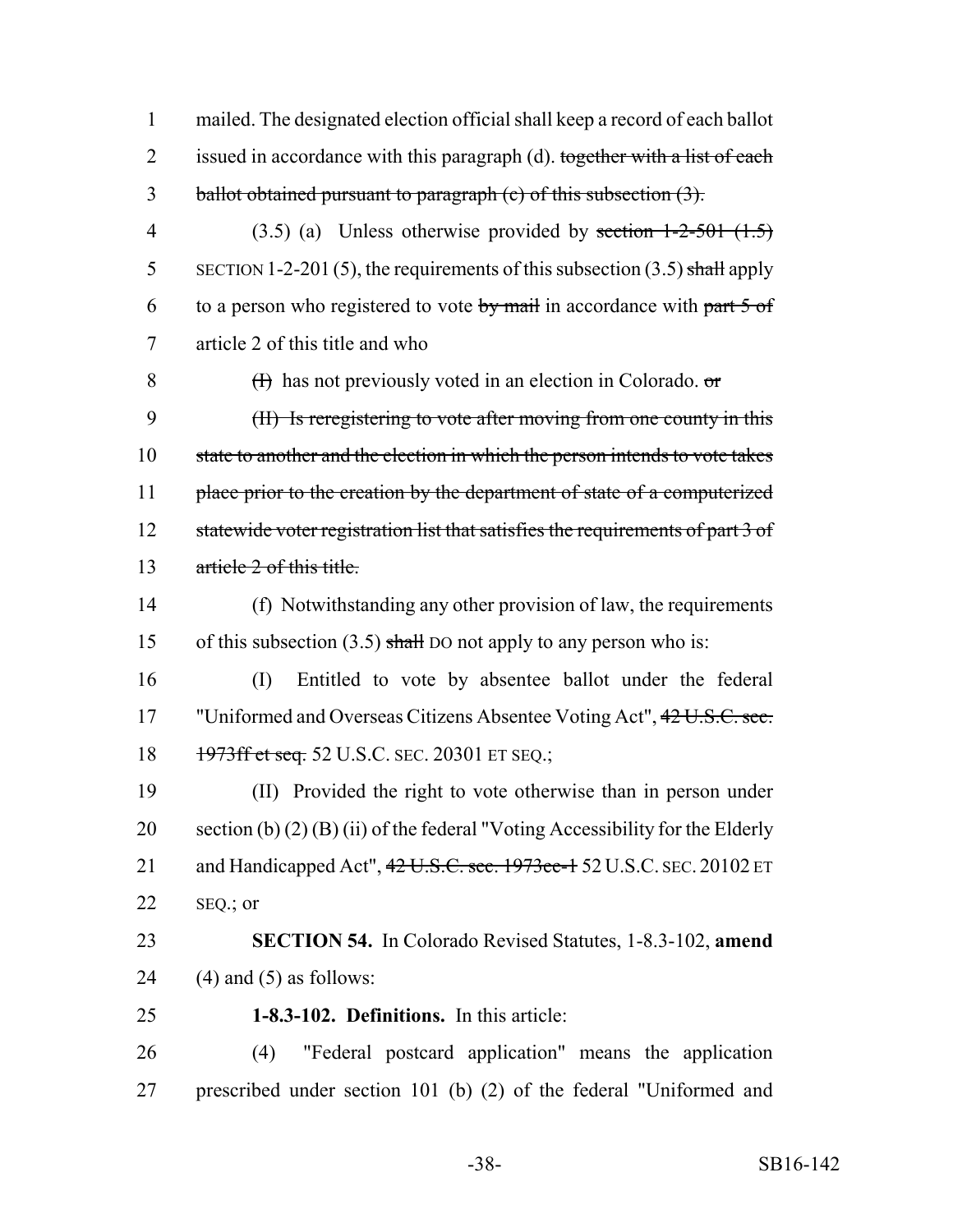Overseas Citizens Absentee Voting Act", 42 U.S.C. sec. 1973ff (b) (2) 52 U.S.C. SEC. 20301 (b) (2).

 (5) "Federal write-in absentee ballot" means the ballot described in section 103 of the federal "Uniformed and Overseas Citizens Absentee 5 Voting Act",  $42 \text{ U.S.C. sec.}$  1973ff-2 52 U.S.C. SEC. 20303.

 **SECTION 55.** In Colorado Revised Statutes, 1-8.3-104, **amend**  $7 \quad (1)$  and  $(2)$  as follows:

 **1-8.3-104. Role of secretary of state.** (1) The secretary of state is the state official responsible for implementing this article and the state's responsibilities under the federal "Uniformed and Overseas Citizens 11 Absentee Voting Act", 42 U.S.C. sec. 1973ff et seq. 52 U.S.C. SEC. 20301 ET SEQ.

 (2) The secretary of state shall make available to covered voters information regarding voter registration procedures for covered voters and procedures for casting ballots. The secretary of state may delegate the responsibility under this subsection (2) only to the state office designated in compliance with section 102 (b) (1) of the federal "Uniformed and Overseas Citizens Absentee Voting Act", 42 U.S.C. sec. 1973ff-1 (b) (1) 52 U.S.C. SEC. 20302 (b) (1).

 **SECTION 56.** In Colorado Revised Statutes, 1-8.3-105, **amend** (1) as follows:

 **1-8.3-105. Effect of "Uniformed and Overseas Citizens Absentee Voting Act" - emergency authority of secretary of state.** (1) In the event of any conflict between this article and any provisions of 25 the federal "Uniformed and Overseas Citizens Absentee Voting Act", 26 U.S.C. sec. 1973ff et seq. 52 U.S.C. SEC. 20301 ET SEQ., the provisions of the federal act shall control, and all designated election officials who are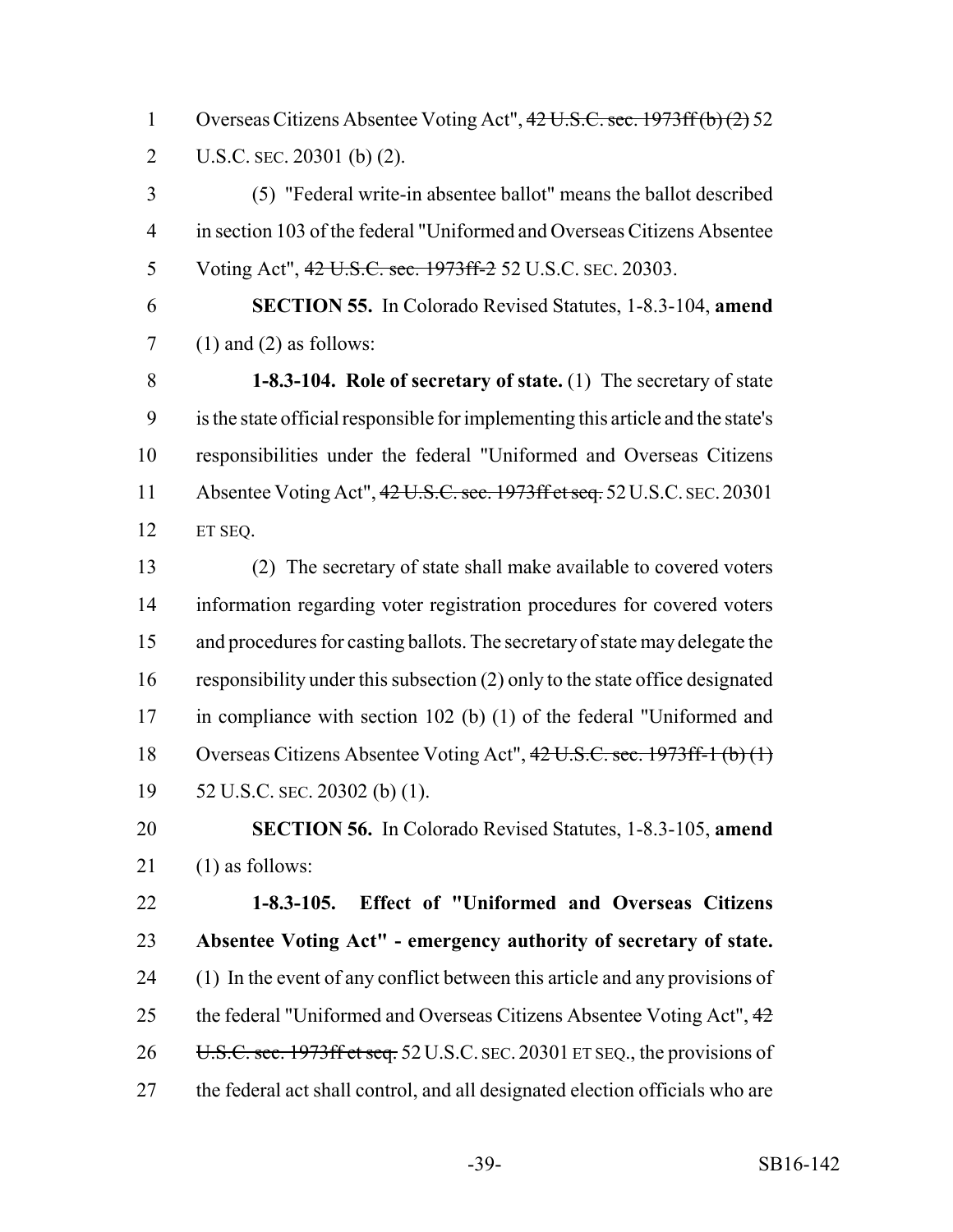charged with the performance of duties under this code shall perform the duties and discharge the obligations placed upon them by the federal act. **SECTION 57.** In Colorado Revised Statutes, 1-8.3-110, **amend** (1) as follows:

 **1-8.3-110. Transmission of unvoted ballots.** (1) For an election described in section 1-8.3-103 for which this state has not received a waiver pursuant to section 579 of the federal "Military and Overseas 8 Voter Empowerment Act",  $42 \text{ U.S.C. } 1973 \text{ ff-1 (g)} (2) 52 \text{ U.S.C. } \text{SEC.}$  20302 (g) (2), not later than forty-five days before the election, the election official in each jurisdiction charged with distributing a ballot and balloting materials shall transmit a ballot and balloting materials to all covered voters who by that date submit a valid ballot application.

### **SECTION 58.** In Colorado Revised Statutes, **amend** 1-8.3-114 as follows:

 **1-8.3-114. Declaration.** A ballot shall include or be accompanied by the signed affirmation required by the federal "Uniformed and Overseas Citizens Absentee Voting Act", 42 U.S.C. sec. 1973ff, et seq. 52 U.S.C. SEC. 20301 ET SEQ.

 **SECTION 59.** In Colorado Revised Statutes, 1-9-101, **amend** (1) 20 (b) (I), (1) (b) (III), and (3) as follows:

 **1-9-101. Challenge of illegal or fraudulent registration.** (1) (b) In rendering a decision, the county clerk and recorder has the following options:

 (I) If the county clerk and recorder finds sufficient evidence to support the allegations in the challenge, he or she shall cancel the 26 registered elector's name from the registration book STATEWIDE VOTER REGISTRATION SYSTEM; or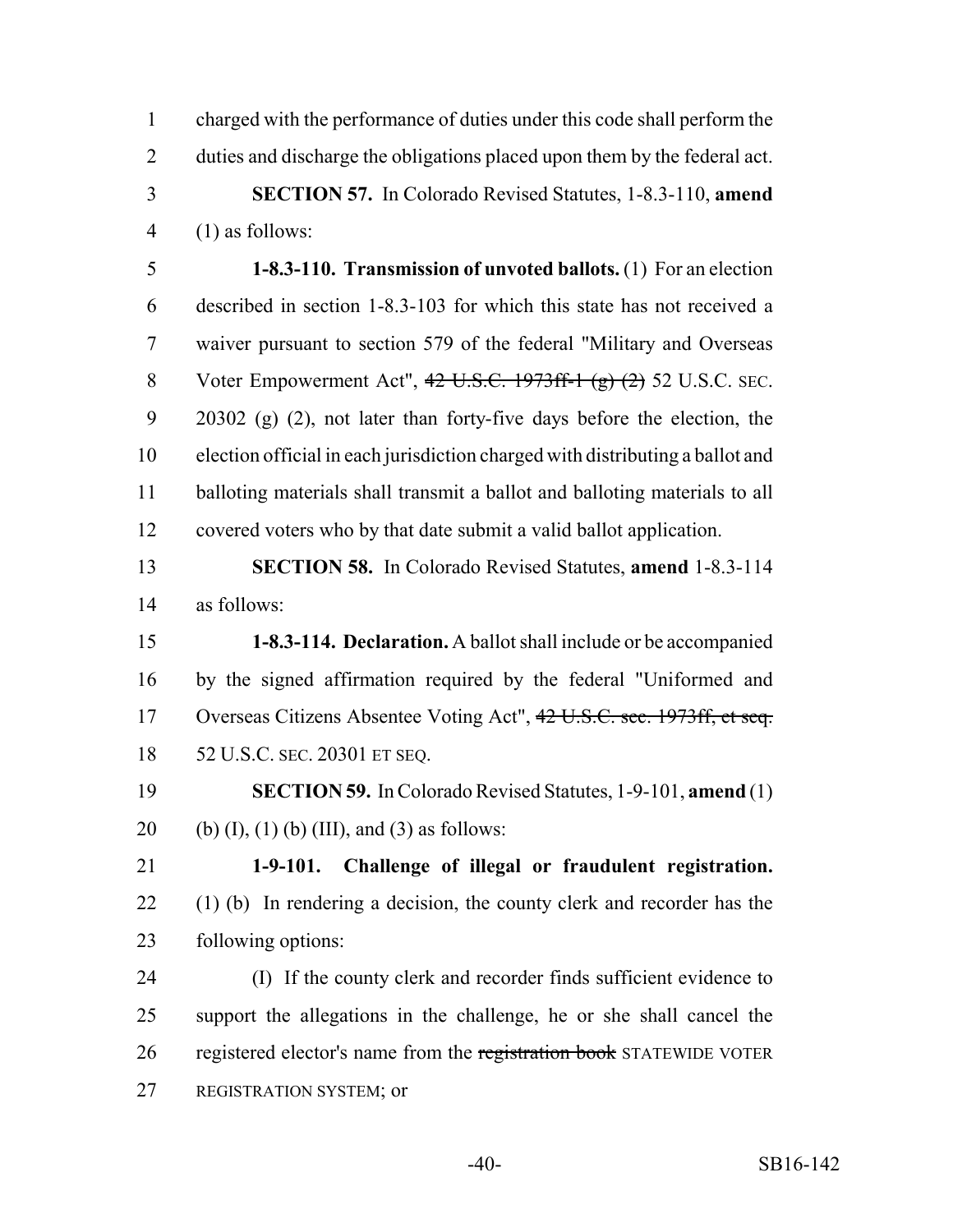(III) If the county clerk and recorder finds no evidence or insufficient evidence to support the allegations in the challenge, he or she shall deny the challenge to cancel the registered elector's name from the 4 registration book STATEWIDE VOTER REGISTRATION SYSTEM.

 (3) The court shall hear the testimony and other evidence and investigate summarily and, within forty-eight hours after the close of the evidence, determine whether or not the charges are sustained. Only 8 competent legal evidence shall MAY be received at the hearing or considered by the court, and no name registered in accordance with law 10 shall be canceled from the registration book STATEWIDE VOTER REGISTRATION SYSTEM unless it is proven that the challenged person does not reside at the address provided by the person at the time of registration. 13 No presumption shall MAY be made against any person whose registration is challenged merely because of the failure of that person to attend the 15 hearing. The court shall have HAS the power to subpoena any person as a witness at the hearing and make any necessary investigation to ascertain the truth of any of the charges in the petition if the method of the investigation does not cause unnecessary delay or interfere with the final disposition of the cause within the time provided for in this section. The 20 hearing on any petition shall be IS summary and final and shall not be IS NOT subject to delay. At the close of the hearing, the court shall announce 22 the names in the petition as to which the charges have been sustained and 23 shall direct the clerk of the court to certify forthwith to the county clerk and recorder the lists of names of those persons, with their addresses, arranged alphabetically and according to precinct. The county clerk and recorder, upon receipt of the list from the court, shall forthwith cancel 27 those names from the registration book STATEWIDE VOTER REGISTRATION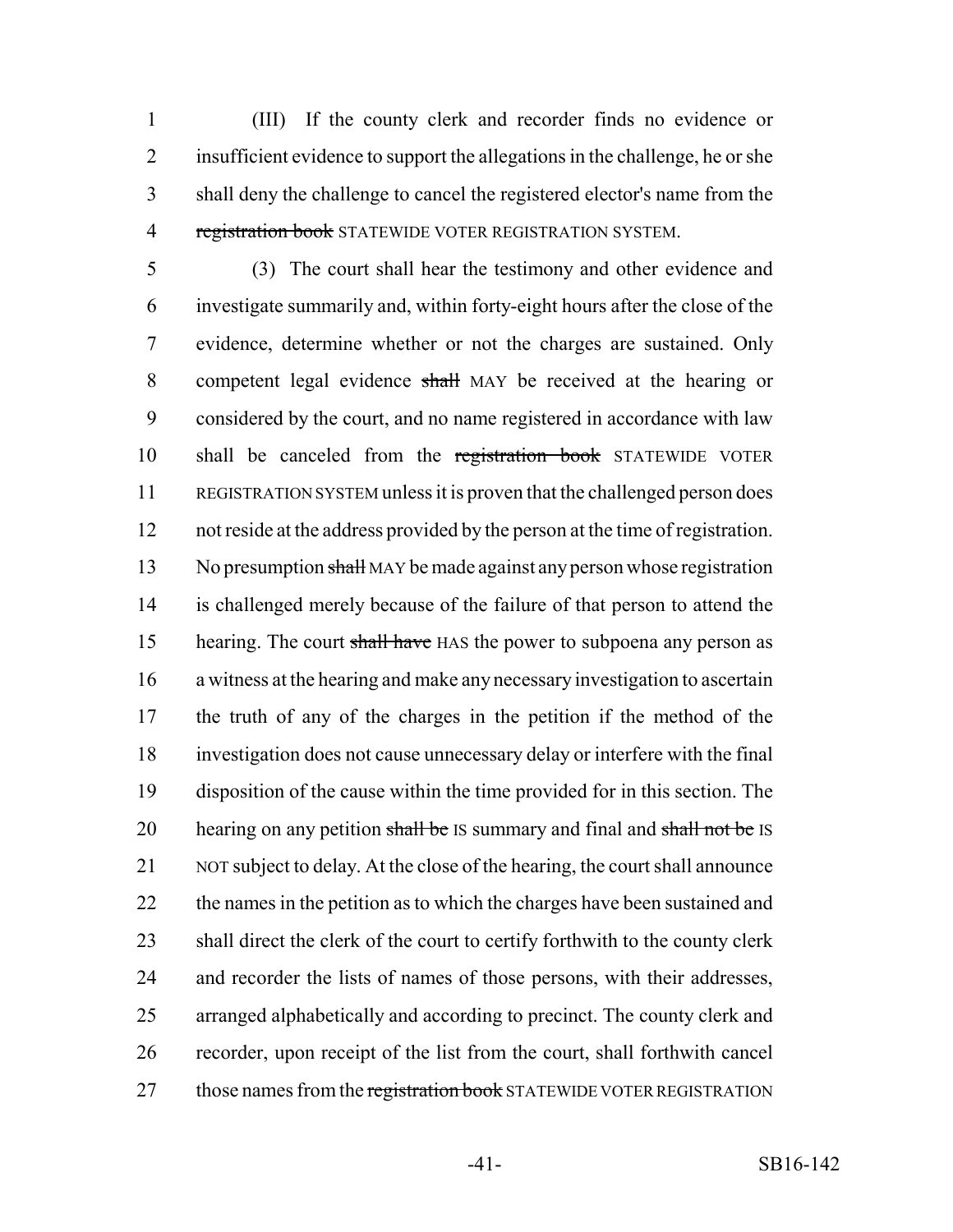SYSTEM for the proper precinct with the notation that the names were canceled pursuant to court order, giving the date of the order. The 3 decision of the court is final, and no appeal shall lie LIES to any other court; except that the supreme court, in the exercise of its discretion, may review any such proceedings in a summary way.

 **SECTION 60.** In Colorado Revised Statutes, 1-10-101, **amend**  $7 \qquad (3)$  as follows:

 **1-10-101. Canvass board for partisan elections - appointment, fees, oaths.** (3) Prior to assuming their duties, the members of the canvass board shall swear or affirm the following: "I, ...................., do 11 solemnly swear (or affirm) that I am a registered elector in precinct ...., in the county of ....................; that I am a registered member of the .............. party as shown on the registration books of the county clerk and 14 recorder IN THE STATEWIDE VOTER REGISTRATION SYSTEM; and that I will faithfully perform the duties required of a member of the county canvass board."

# **SECTION 61.** In Colorado Revised Statutes, 1-10-105, **amend** (1) as follows:

 **1-10-105. Election results - certification by secretary of state.** (1) After receiving the final abstracts of votes cast for all elections from the counties, including any recounts, the secretary of state shall prepare 22 and certify an THE official statewide abstract of votes cast ELECTION RESULTS for all candidates, ballot issues, and ballot questions that the 24 secretary of state certified for the ballot. For each contest, the statewide 25 abstract of votes cast shall CERTIFIED ELECTION RESULTS MUST show the 26 total number of votes received, with subtotals for each county in which the candidate was on the ballot, and the ballot wording for each ballot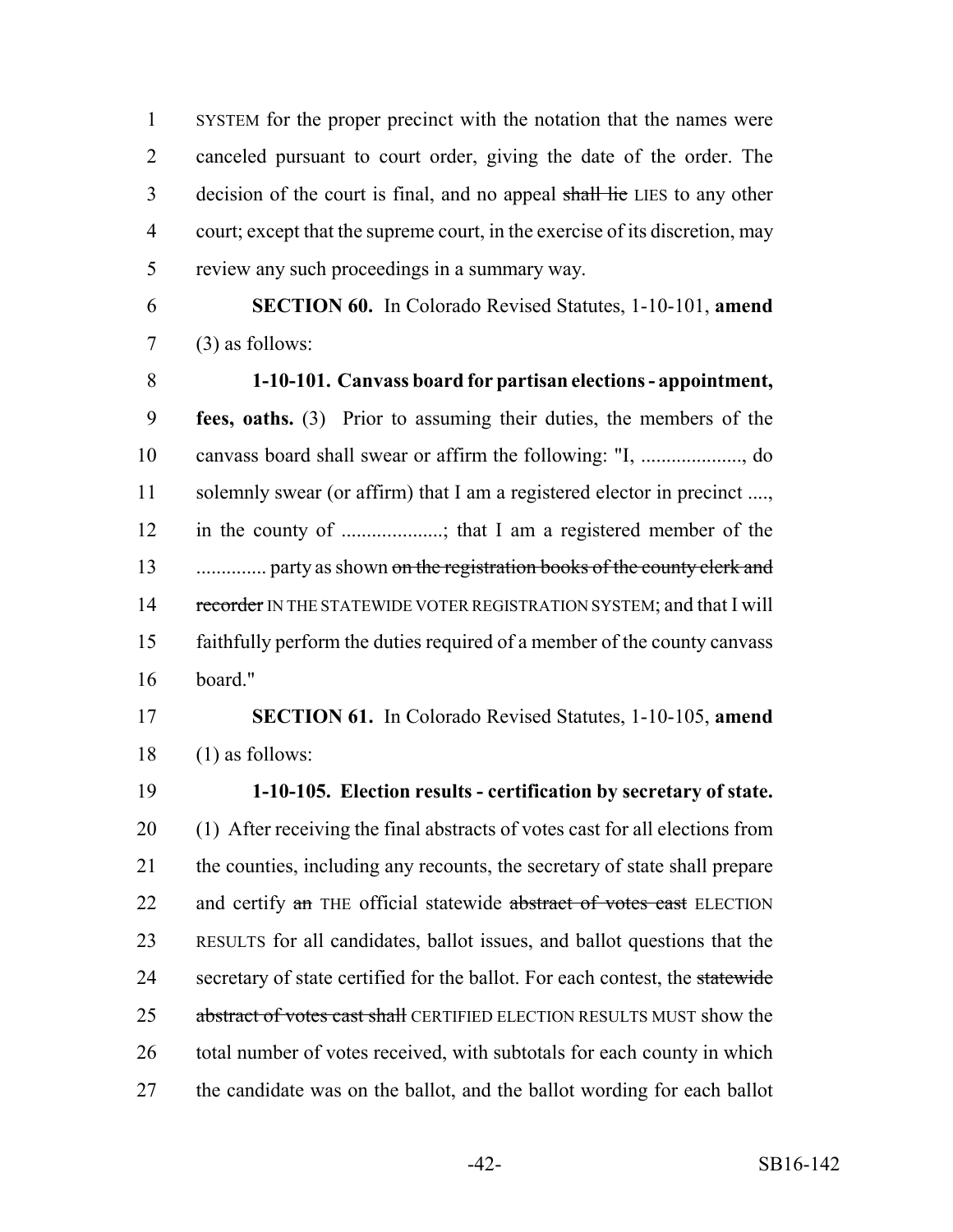issue and ballot question.

 **SECTION 62.** In Colorado Revised Statutes, **amend** 1-11-105 as follows:

 **1-11-105. Certificates of election for national, state, and district officers.** Immediately after the final statewide abstract of votes 6 cast has been prepared RESULTS OF AN ELECTION HAVE BEEN CERTIFIED PURSUANT TO SECTION 1-10-105 (1), the secretary of state shall make and transmit a certificate of election, certified under the secretary of state's seal of office, to each of the persons declared to be elected to national, state, and district offices of state concern and shall record in a book to be kept for that purpose each such certification. If the secretary of state is unable to certify the candidate elected to a state or district office of state 13 concern, no such certification of election shall MAY be transmitted by the secretary of state until the candidate elected has been determined.

 **SECTION 63.** In Colorado Revised Statutes, 1-11-302, **amend** (1) introductory portion as follows:

 **1-11-302. Causes of special legislative election.** (1) The state senate or the state house of representatives, acting by resolution, may call a special legislative election for a state senate or house of representatives 20 district following the 2000 general election and any general election 21 thereafter pursuant to this part 3 if:

 **SECTION 64.** In Colorado Revised Statutes, **amend** 1-11-305 as follows:

 **1-11-305. Notice of special legislative election.** The county clerk and recorder shall give notice of the special legislative election pursuant 26 to section 1-5-206 SECTION 1-5-205.

**SECTION 65.** In Colorado Revised Statutes, 1-12-114, **amend**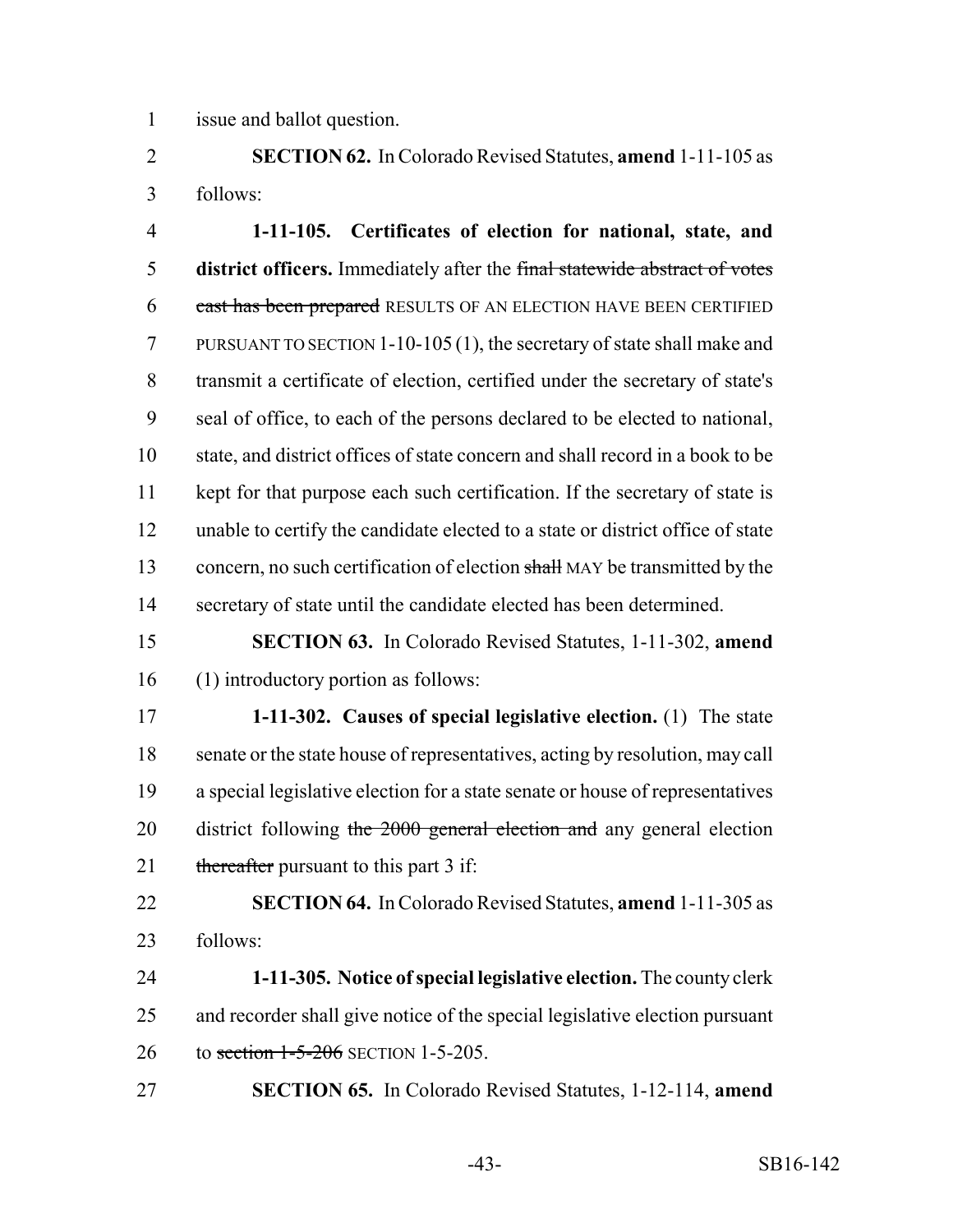1  $(4)$  as follows:

 **1-12-114. Mail ballots - plan required - voter service and polling centers - number required - definition.** (4) As used in this section, and for purposes of article XXI of the state constitution, "part of said general election" means the inclusion of the questions of both the recall of an incumbent and the election of the incumbent's successor on mail ballots that are sent by mail, available at voter service and polling centers, or otherwise delivered to an elector as permitted by law, from the date for holding the election through the last day of voting in a general election pursuant to section 1-4-201. Notwithstanding this definition, to maximize participation of voters covered by the federal "Uniformed and 12 Overseas Citizens Absentee Voting Act", 42 U.S.C. sec. 1973ff et seq. 52 U.S.C. SEC. 20301 ET SEQ., all candidate races, ballot issues, and ballot 14 questions that a covered voter is eligible to vote on shall MUST be included on the ballots required to be sent pursuant to that act, and 16 recall-related ballot questions shall MUST be sent separately on ballots that adhere to the deadlines set forth in this section.

 **SECTION 66.** In Colorado Revised Statutes, 1-12-203, **amend** 19  $(3)$  (a) as follows:

 **1-12-203. Vacancies in general assembly.** (3) (a) The vacancy committee, by a majority vote of its members present and voting at a meeting called for that purpose and open to the public, shall select a person who possesses the constitutional qualifications for a member of 24 the general assembly and who is affiliated with the same political party 25 or minor political party, if any, shown on the registration books of the 26 county clerk and recorder IN THE STATEWIDE VOTER REGISTRATION SYSTEM as the former member whose seat is vacant. No meeting shall be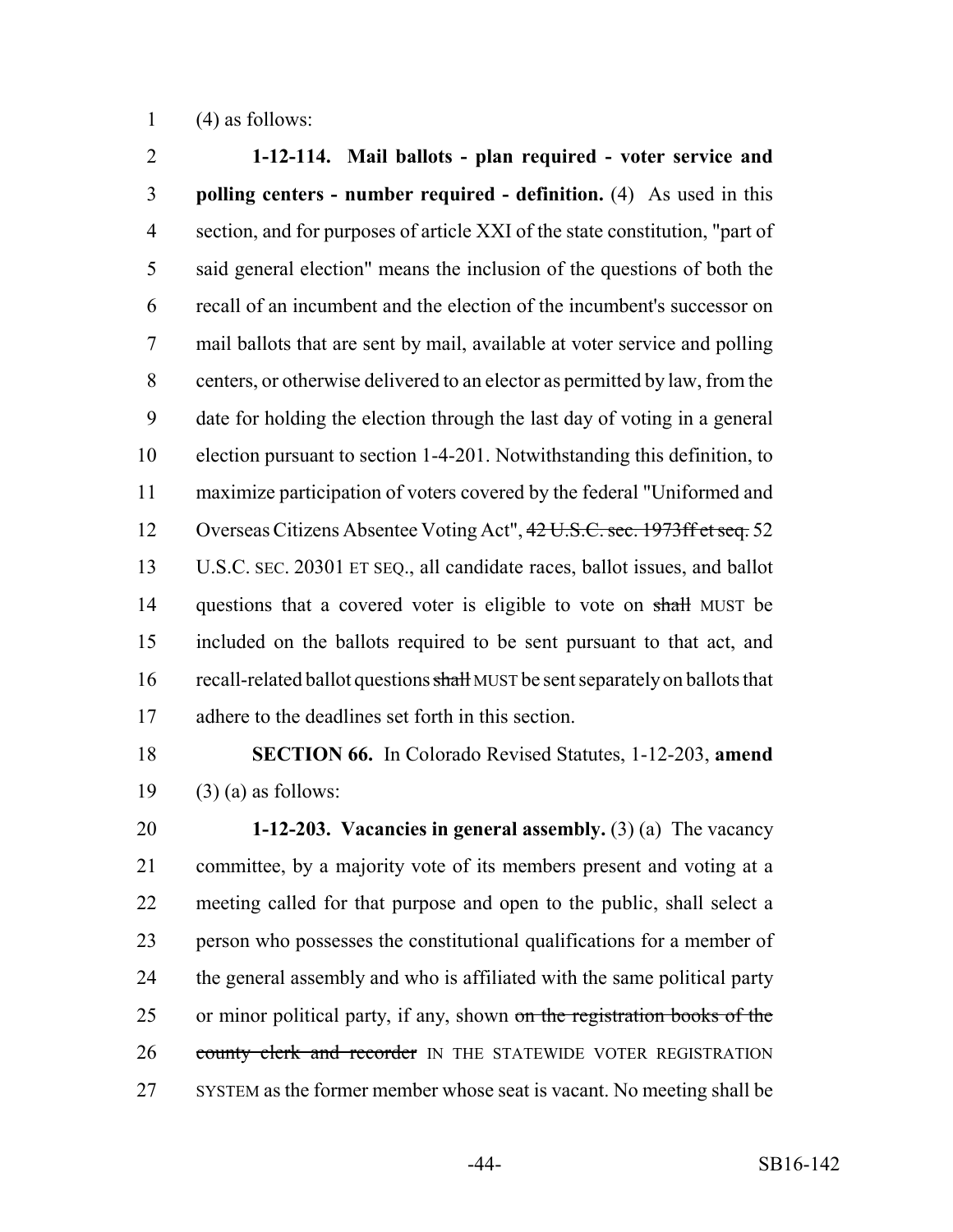held until a quorum is present consisting of not less than one-half of the voting membership of the vacancy committee. No member of the vacancy committee may vote by proxy. The committee shall certify the selection to the secretary of state within thirty days from the date the vacancy occurs; except that, in the case of a vacancy filled pursuant to section  $6 - 1-4-1002(2.5)$ , the committee shall certify the selection within thirty days after the date of the general election affected by the vacancy. If the vacancy committee fails to certify a selection within thirty days in accordance with the provisions of this subsection (3), the governor, within five days, shall fill the vacancy by appointing a person having the qualifications set forth in this subsection (3). The name of the person 12 selected or appointed shall MUST be certified to the secretary of state.

# **SECTION 67.** In Colorado Revised Statutes, 1-12-206, **amend** (5) as follows:

 **1-12-206. Vacancies in the office of county commissioner.** (5) Any person appointed to a vacancy in the office of county 17 commissioner under this section shall MUST be a resident of the county 18 and reside within the district, if any, in which the vacancy exists and shall MUST be a member of the same political party or minor political party, if 20 any, shown on the registration books of the county clerk and recorder IN THE STATEWIDE VOTER REGISTRATION SYSTEM as the vacating 22 commissioner. Any person appointed pursuant to this section shall hold HOLDS the office until the next general election or until the vacancy is filled by election according to law.

 **SECTION 68.** In Colorado Revised Statutes, **amend** 1-13-203 as follows:

**1-13-203. Procuring false registration.** It is unlawful for any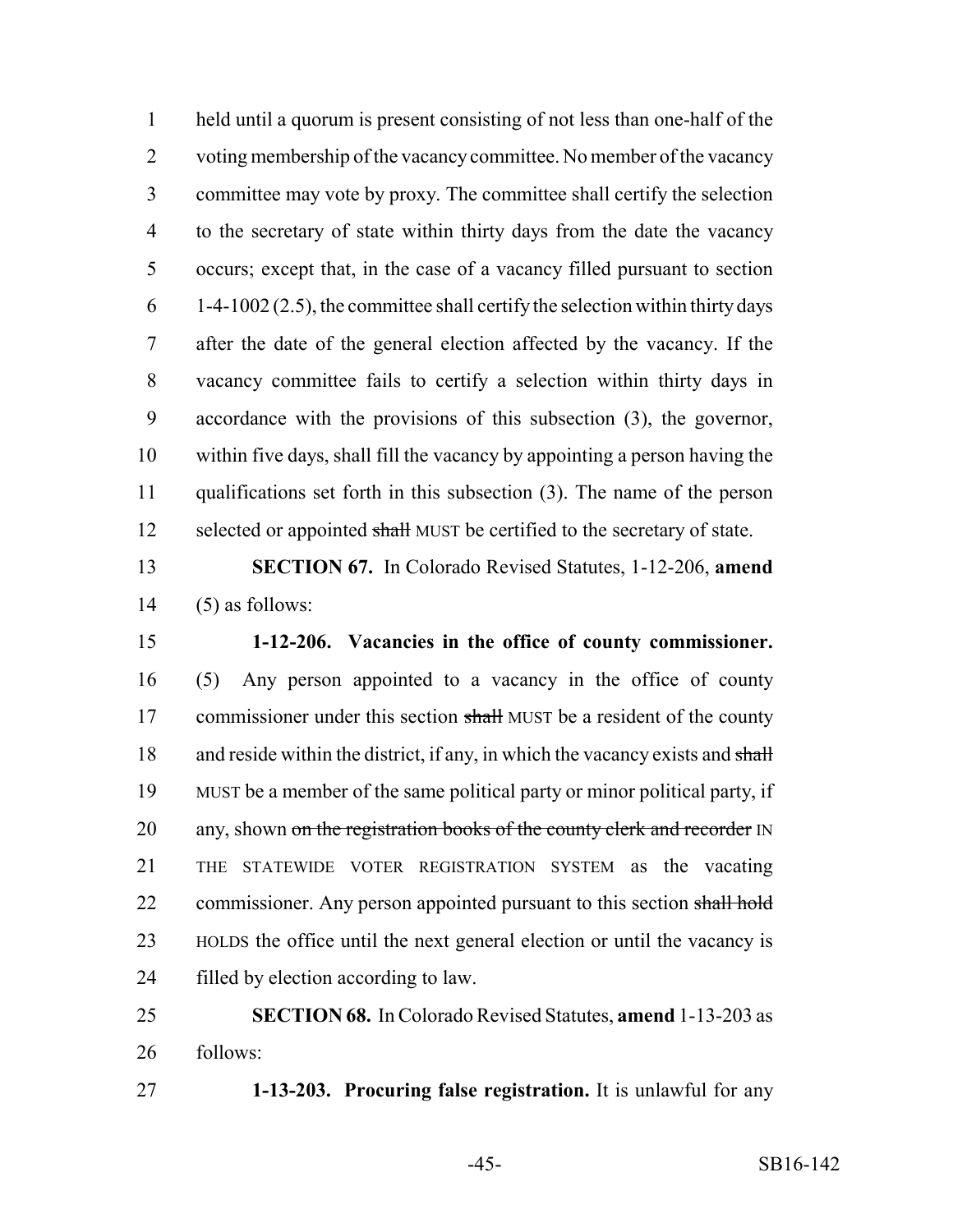1 person to procure his or her own name, or the name of any other person, 2 to be registered in the registration book of STATEWIDE VOTER 3 REGISTRATION SYSTEM FOR a precinct in which such person is not, at the 4 time of such registration, entitled to be registered or for any person to 5 procure any fictitious name to be registered in the registration book of any 6 precinct STATEWIDE VOTER REGISTRATION SYSTEM. Any person who 7 violates any of the provisions of this section shall be punished by a fine 8 of not more than five thousand dollars, or by imprisonment in the county 9 jail for not more than eighteen months, or by both such fine and 10 imprisonment. Each violation shall be IS considered a separate offense.

11 **SECTION 69.** In Colorado Revised Statutes, **amend** 1-13-302 as 12 follows:

 **1-13-302. Fraudulent voting in precinct caucus, assembly, or convention.** Any person who fraudulently participates and votes in a precinct caucus, assembly, or convention when he OR SHE is not a 16 member of the political party holding such THE precinct caucus, assembly, 17 or convention, as shown on the registration books of the county clerk and 18 recorder IN THE STATEWIDE VOTER REGISTRATION SYSTEM, is guilty of a misdemeanor and, upon conviction thereof, shall be punished as provided in section 1-13-111.

21 **SECTION 70.** In Colorado Revised Statutes, **amend** 1-13-703 as 22 follows:

23 **1-13-703. Tampering with statewide voter registration system,** 24 **registration list, or pollbook.** (1) Any person who mutilates or erases 25 any name, figure, or word in any registration book, registration list or 26 pollbook; or who removes such registration book, A registration list or 27 pollbook or any part thereof from the place where it has been deposited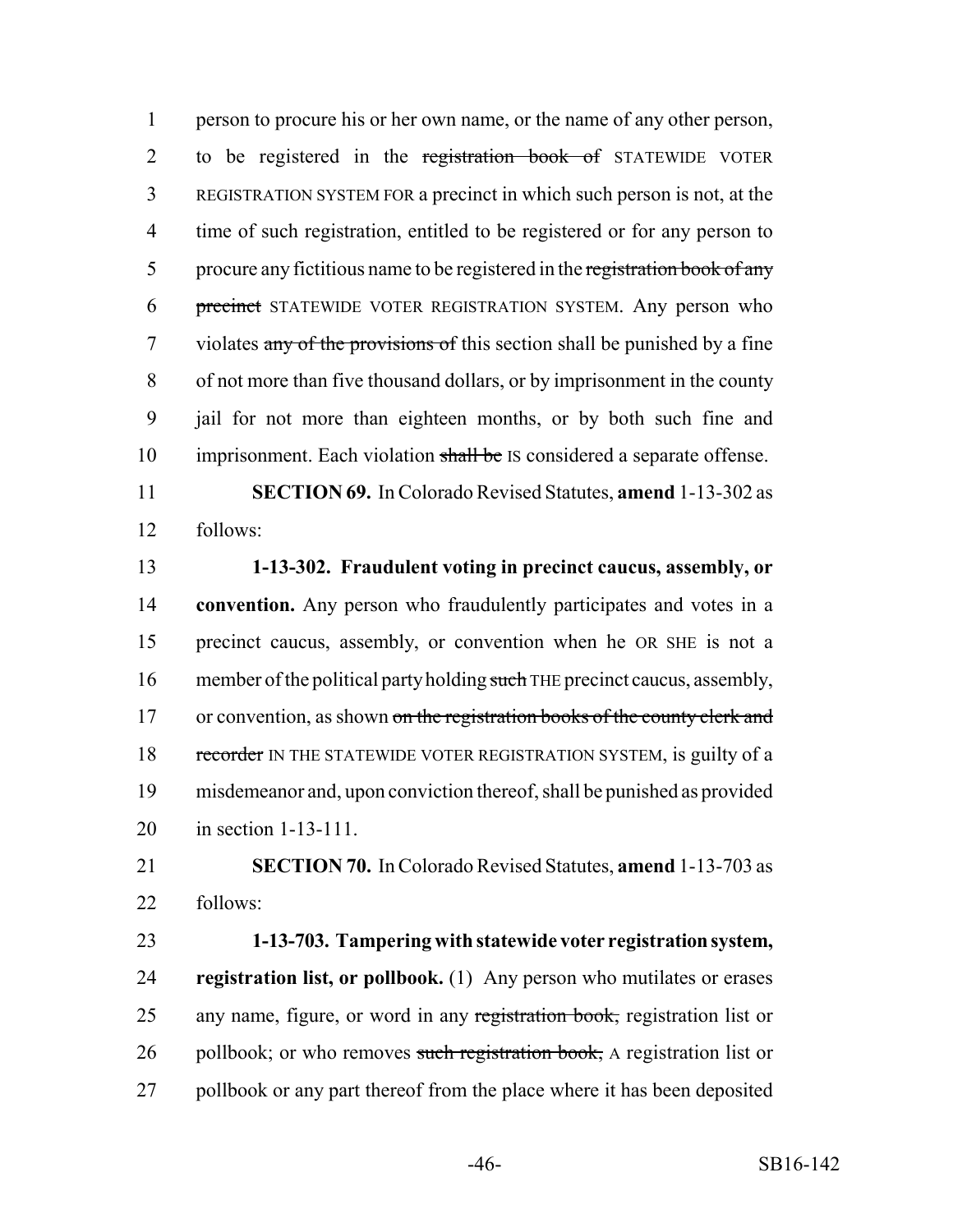with an intention to destroy the same, or to procure or prevent the election of any person, or to prevent any voter from voting; or who destroys any 3 registration book, registration list or pollbook or part thereof is guilty of a misdemeanor and, upon conviction thereof, shall be punished as provided in section 1-13-111.

 (2) ANY PERSON WHO KNOWINGLY ACCESSES WITHOUT AUTHORIZATION THE STATEWIDE VOTER REGISTRATION SYSTEM COMMITS A CLASS 6 FELONY AND SHALL BE PUNISHED AS PROVIDED IN SECTION 9 18-1.3-401, C.R.S.

 **SECTION 71.** In Colorado Revised Statutes, **amend** 1-13-710 as follows:

 **1-13-710. Voting twice - penalty.** (1) Any voter who votes more 13 than once or, having voted once, offers to vote again IN THE STATE, OR, DURING A FEDERAL ELECTION, VOTES IN THIS STATE AND ANOTHER STATE, shall be punished by a fine of not more than five thousand dollars or by imprisonment in the county jail for not more than eighteen months, or by both such fine and imprisonment.

 (2) NOTHING IN THIS SECTION PROHIBITS A VOTER FROM VOTING IN A SPECIAL DISTRICT ELECTION AS A PROPERTY OWNER IN ACCORDANCE 20 WITH ARTICLE 13.5 OF THIS TITLE OR PART 8 OF ARTICLE 1 OF TITLE 32, C.R.S.

 **SECTION 72.** In Colorado Revised Statutes, **amend** 1-13-714 as follows:

 **1-13-714. Electioneering - removing and return of ballot - definition.** (1) No person shall do any electioneering on the day of any election, OR DURING THE TIME WHEN VOTING IS PERMITTED FOR ANY ELECTION, within any polling location or in any public street or room or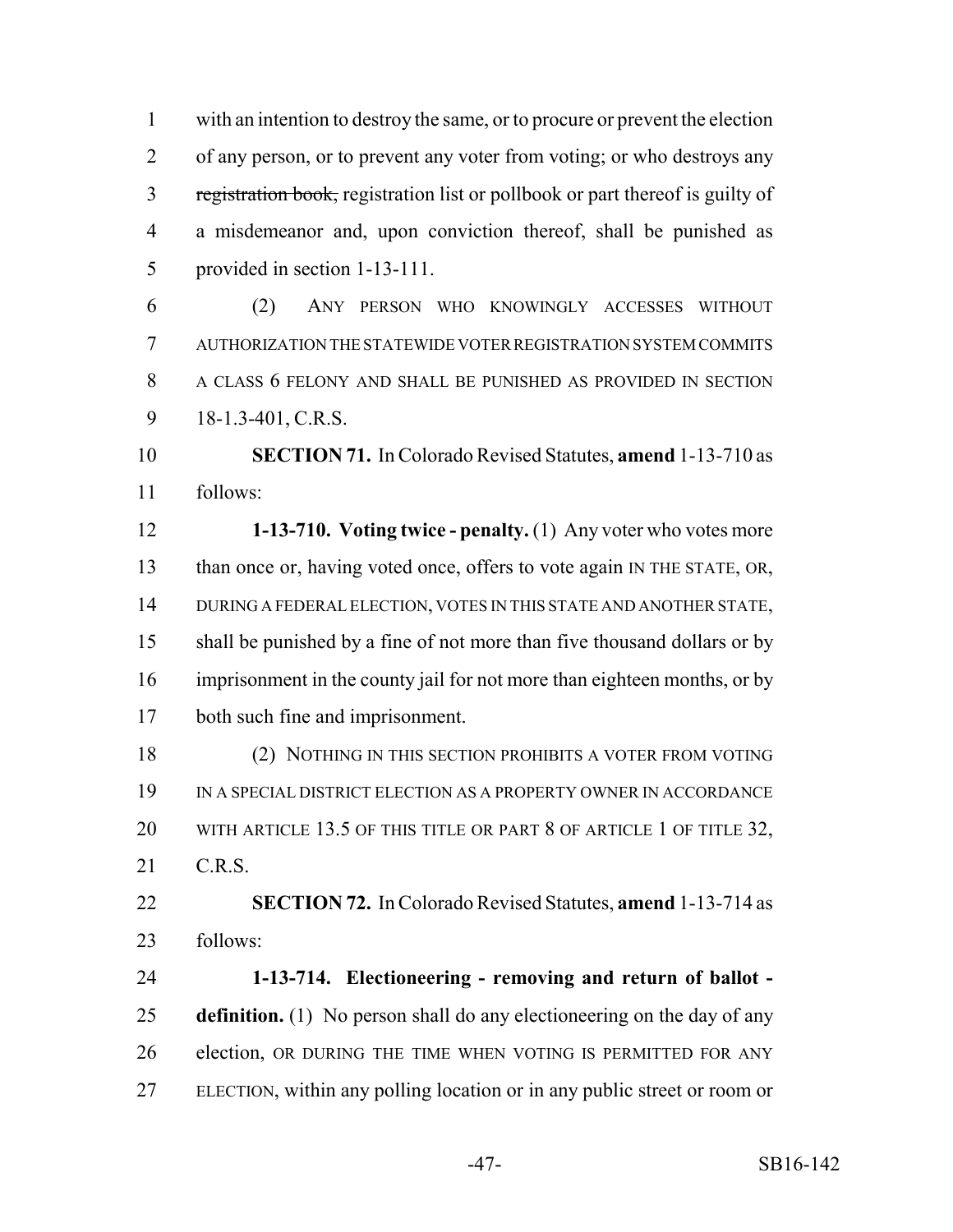in any public manner within one hundred feet of any building in which a polling location is located, as publicly posted by the designated election official. As used in this section, the term "electioneering" includes campaigning for or against any candidate who is on the ballot or any ballot issue or ballot question that is on the ballot. "Electioneering" also includes soliciting signatures for a candidate petition, a recall petition, or a petition to place a ballot issue or ballot question on a subsequent ballot. "Electioneering" does not include a respectful display of the American flag.

 (2) Except as necessary for ballot counting, no person may remove any official ballot from the polling location before the closing of the polls.

 (3) Any person who violates any provision of this section is guilty of a misdemeanor and, upon conviction thereof, shall be punished as provided in section 1-13-111.

 **SECTION 73.** In Colorado Revised Statutes, 1-13.5-1105, **amend** (3), (4) (d), (4) (e) (II), and (5) (b) as follows:

 **1-13.5-1105. Procedures for conducting independent mail ballot election.** (3) Subsequent to the preparation of ballots, but prior to the mailing required under subsection (4) of this section, a designated election official shall provide a mail ballot to an eligible elector 22 requesting the ballot at the office designated in the mail ballot plan. filed 23 with the secretary of state.

 (4) (d) Not sooner than twenty-two days prior to election day, and 25 until 7 p.m. on election day, mail ballots  $\frac{1}{2}$  MUST be made available at 26 the office designated in the mail ballot plan filed with the secretary of 27 state for eligible electors who are not listed or who are listed as "Inactive"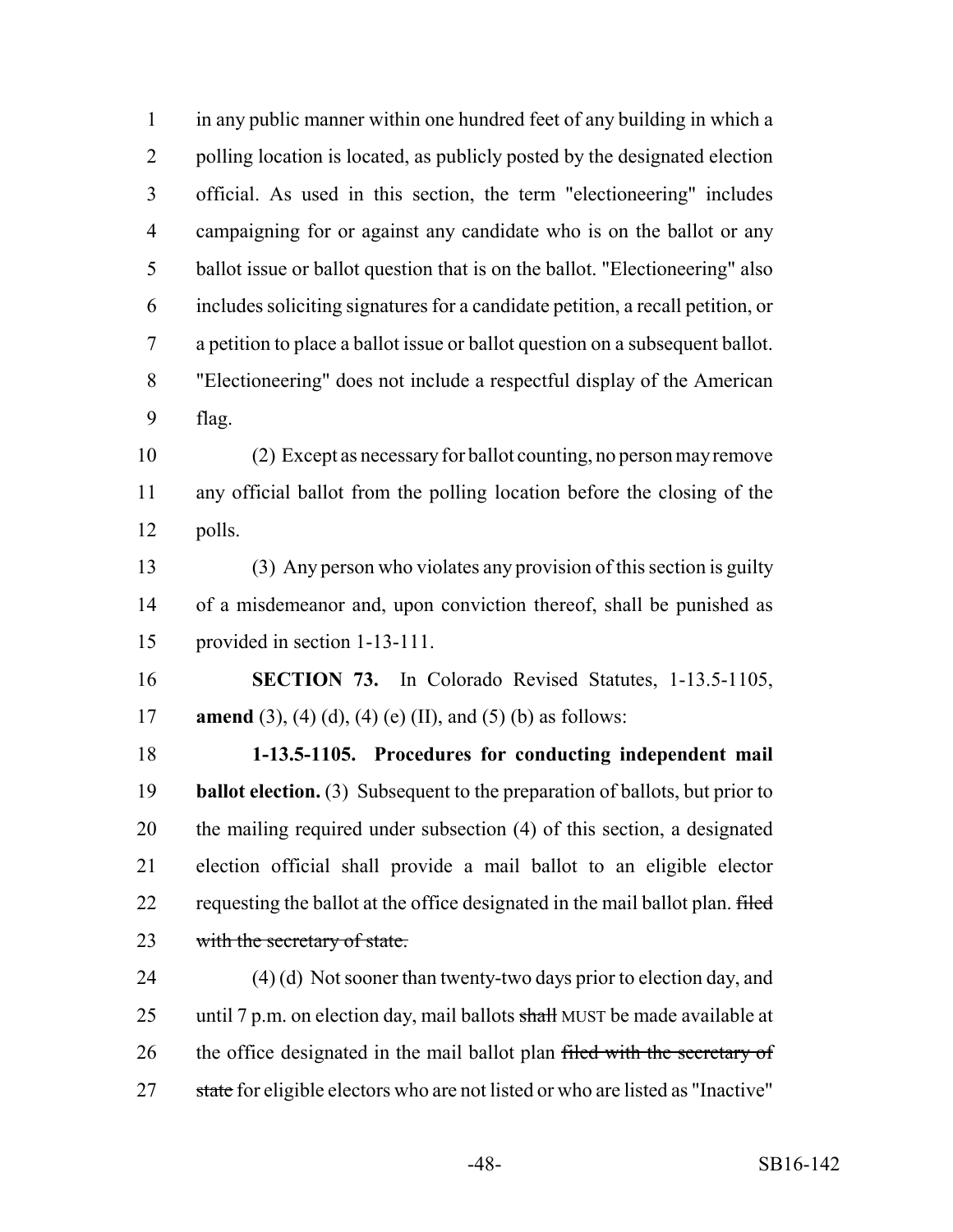on the county voter registration records or, for special district independent mail ballot elections, not listed on the property owners list or the registration list but who are authorized to vote pursuant to section 1-13.5-202 or other applicable law.

 (e) (II) A designated election official or election judge shall not transmit a mail ballot packet under this paragraph (e) unless a sworn statement requesting the ballot is received on or before election day. A ballot may be transmitted directly to the eligible elector requesting the 9 ballot at the office designated in the mail ballot plan filed with the 10 secretary of state or may be mailed to the eligible elector at the address provided in the sworn statement. Such ballots may be cast no later than 7 p.m. on election day.

 (5) (b) The eligible elector may return the marked ballot to the designated election official by United States mail or by depositing the ballot at the office of the official or any place identified in the mail ballot plan by the designated election official. The ballot must be returned in the return envelope. If an eligible elector returns the ballot by mail, the elector must provide postage. The ballot shall MUST be received at the 19 office identified in the mail ballot plan filed with the secretary of state or 20 an identified depository, which shall MUST remain open until 7 p.m. on 21 election day. The depository shall MUST be identified by the designated election official and located in a secure place under the supervision of the designated election official, an election judge, or another person named by the designated election official.

 **SECTION 74.** In Colorado Revised Statutes, 24-72-305.6, **amend** (2) as follows:

**24-72-305.6. County clerk and recorder access to criminal**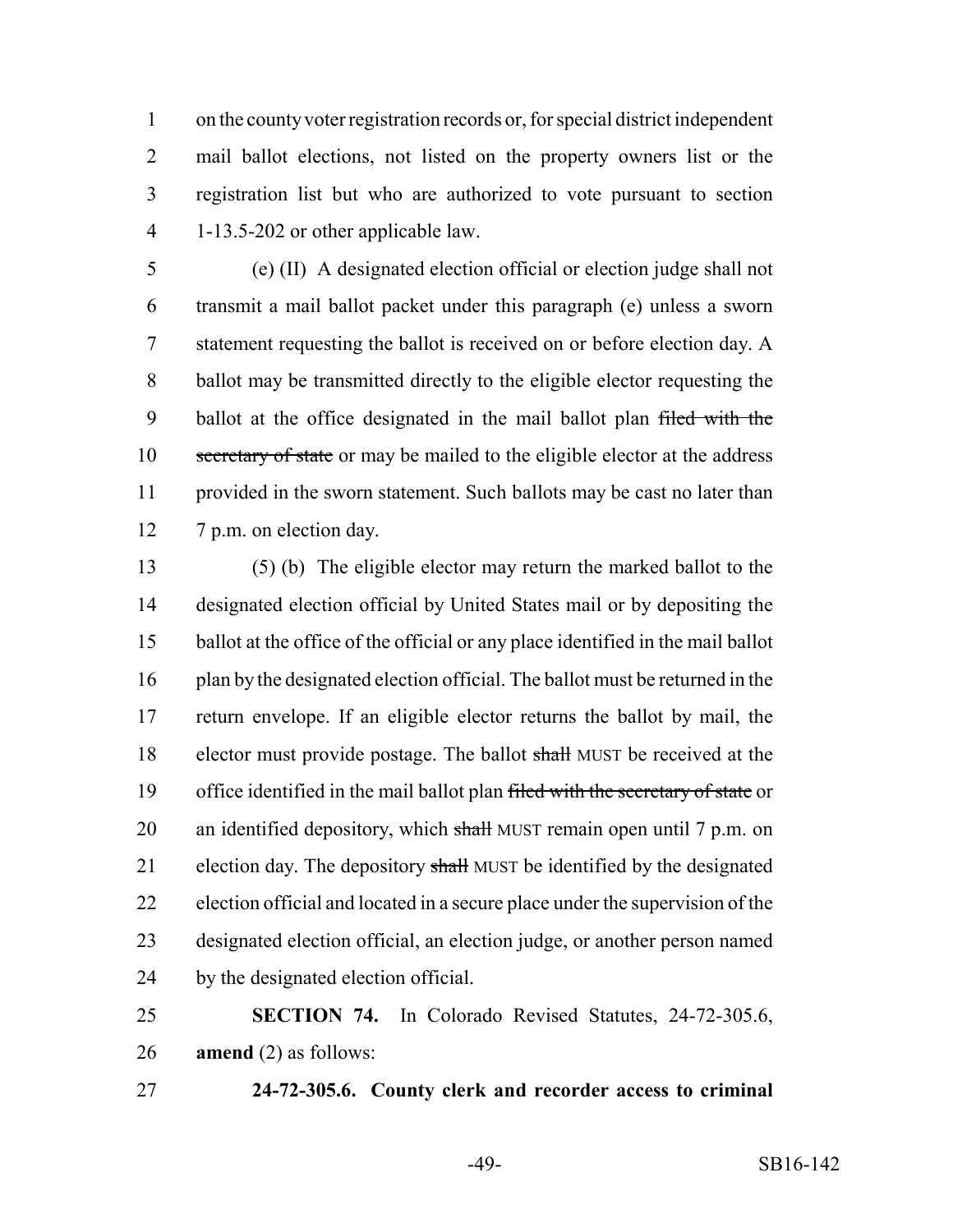**history records of election judges and employees - rules.** (2) A county clerk and recorder may request, in his or her discretion, the criminal history records from the public website maintained by the Colorado bureau of investigation for an election judge serving in the county. THE SECRETARY OF STATE MAY, BY RULE PROMULGATED IN ACCORDANCE WITH ARTICLE 4 OF THIS TITLE, REQUIRE THAT CERTAIN DUTIES MAY BE PERFORMED ONLY BY THOSE ELECTION JUDGES FOR WHOM A COUNTY CLERK AND RECORDER HAS REQUESTED CRIMINAL HISTORY RECORDS PURSUANT TO THIS SUBSECTION (2). SUCH DUTIES MAY INCLUDE ACCESSING THE STATEWIDE VOTER REGISTRATION SYSTEM ESTABLISHED 11 PURSUANT TO SECTION 1-2-301, C.R.S. **SECTION 75.** In Colorado Revised Statutes, 30-35-904, **amend** (3) (b) as follows: **30-35-904. Formation of districts.** (3) (b) At the top of each 15 page of the petition shall MUST be printed, in plain red letters no smaller 16 than the impression of ten-point, bold-faced type, the following: **WARNING: IT IS AGAINST THE LAW:** For anyone to sign this petition with any name other than his own, or to knowingly sign his name more than once for the same measure, or to sign such petition when not a registered elector. **DO NOT SIGN THIS PETITION UNLESS YOU ARE A REGISTERED ELECTOR** TO BE A REGISTERED ELECTOR, YOU MUST BE: 25 1. At least eighteen years of age. 26 2. A citizen of the United States. 27 3. A resident of the state of Colorado for at least thirty-two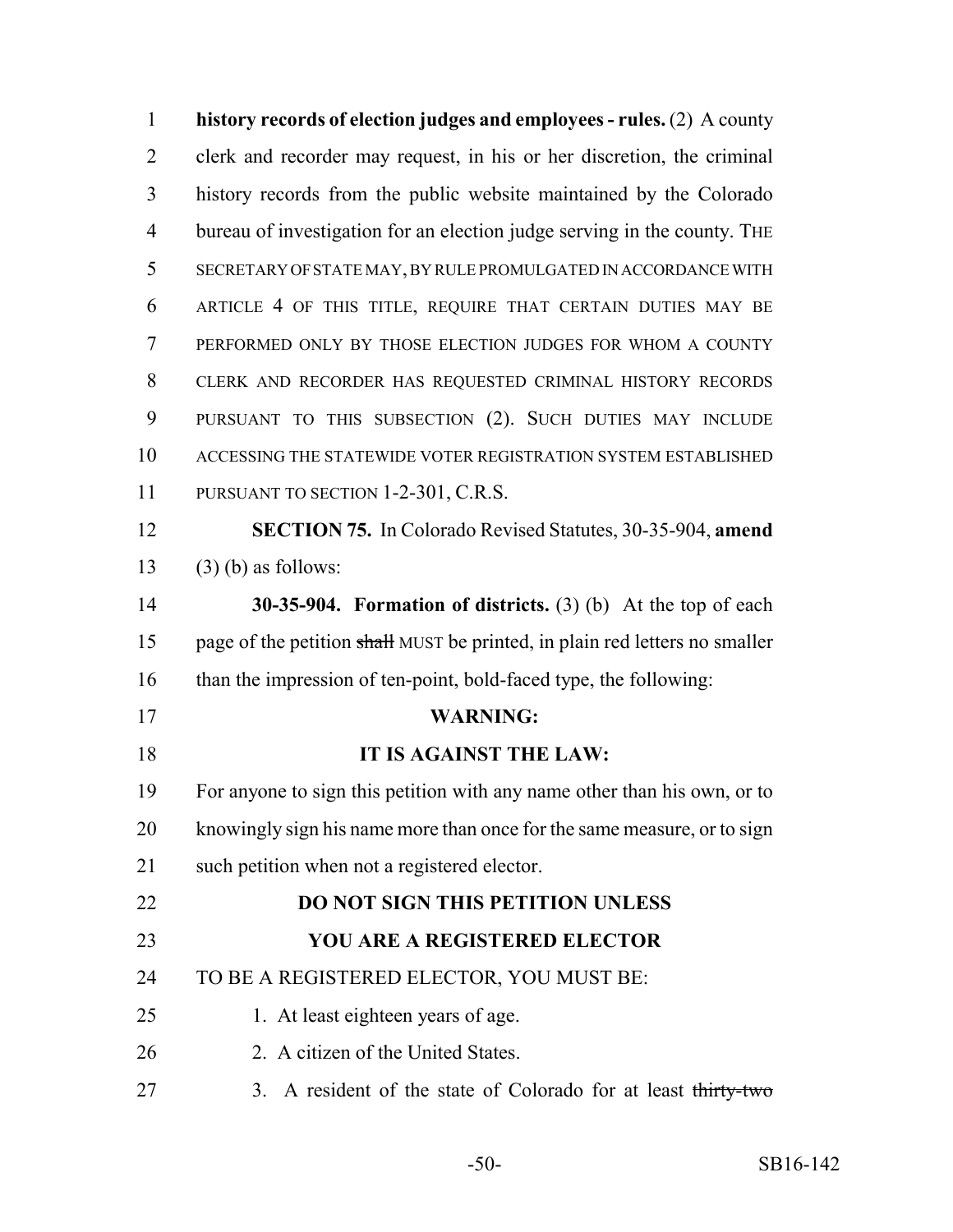TWENTY-TWO days.

2 4. A resident of the precinct in which you live. for at least thirty-two days.

5. Registered to vote in the county.

 Do not sign this petition unless you have read or had read to you the proposal in its entirety and understand its meaning.

 **SECTION 76.** In Colorado Revised Statutes, **amend** 31-10-306 as follows:

 **31-10-306. Write-in candidate affidavit.** The governing body of a municipality may provide by ordinance that no write-in vote for any municipal office shall be counted unless an affidavit of intent has been 12 filed with the clerk by the person whose name is written in prior to twenty SIXTY-FOUR days before the day of the election indicating that such person desires the office and is qualified to assume the duties of that office if elected.

 **SECTION 77.** In Colorado Revised Statutes, **amend** 31-10-507 as follows:

 **31-10-507. Election may be cancelled - when.** In any ordinance adopted by the governing body of the municipality requiring an affidavit of intent for write-in candidates as provided in section 31-10-306, the governing body may also provide that, if the only matter before the voters is the election of persons to office and if, at the close of business on the **nineteenth** SIXTY-FOURTH day before the election, there are not more candidates than offices to be filled at such election, including candidates filing affidavits of intent, the clerk, if instructed by resolution of the governing body either before or after such date, shall cancel the election and by resolution declare the candidates elected. If so provided by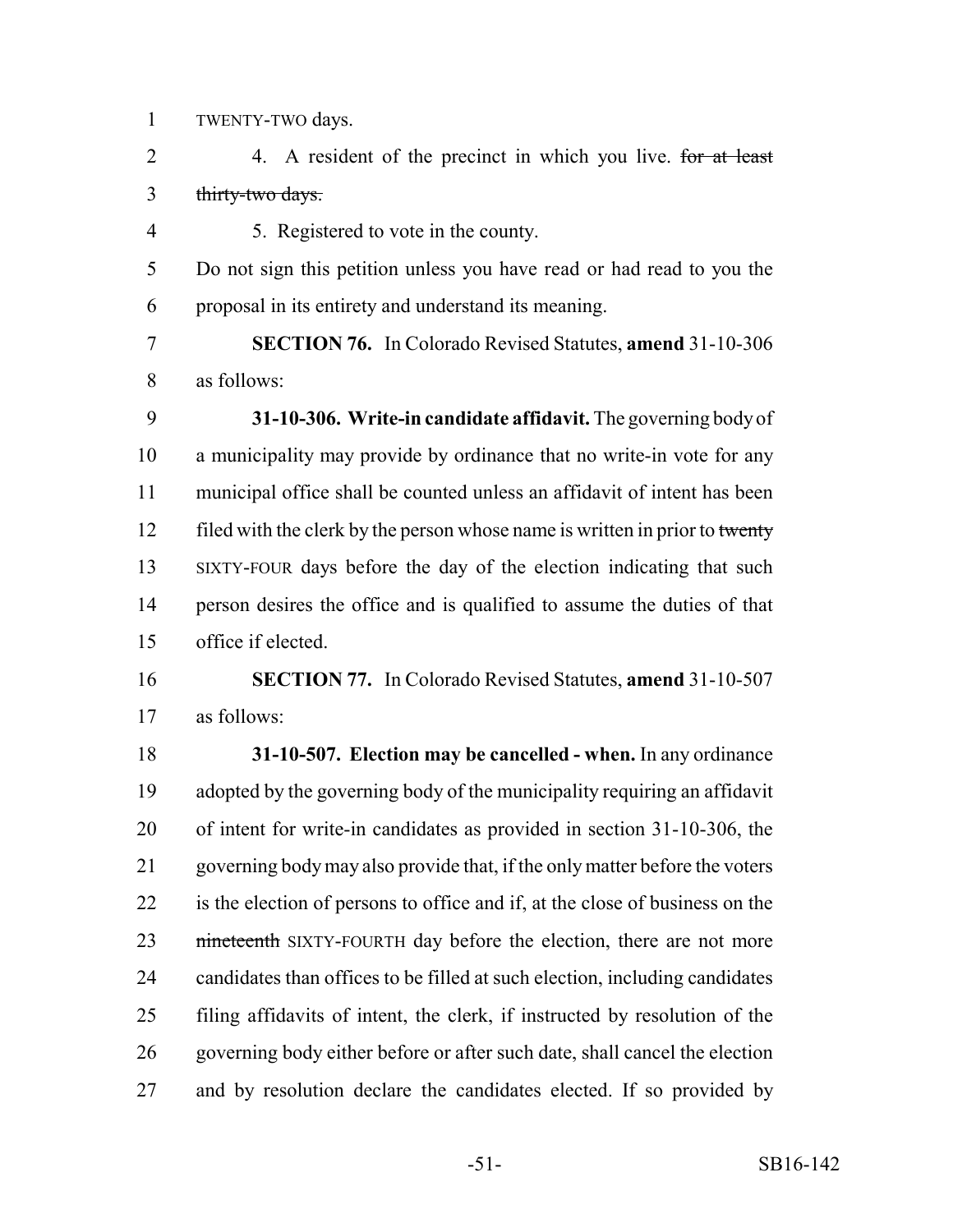ordinance, upon such declaration the candidates shall be deemed elected. Notice of such cancellation shall be published, if possible, in order to inform the electors of the municipality, and notice of such cancellation shall be posted at each polling place and in not less than one other public place. **SECTION 78.** In Colorado Revised Statutes, 31-25-501, **amend**  $7 \quad (1.7)$  (a) as follows: **31-25-501. Definitions.** As used in this part 5, unless the context otherwise requires: (1.7) (a) "Elector of the district" means a person who, at the designated time or event, is registered to vote in the general election in this state and: (I) Who has been IS a resident of the district or the area to be 14 included in the district; for not less than thirty days; or (II) Who or whose spouse OR CIVIL UNION PARTNER owns taxable real or personal property within the district or the area to be included in the district whether or not said person resides within the district. **SECTION 79.** In Colorado Revised Statutes, 32-1-806, **amend**  $(2)$  as follows: **32-1-806. Persons entitled to vote at special district elections.** (2) Any person desiring to vote at any election as an eligible elector pursuant to section 32-1-103 (5) (a) (II) shall sign a self-affirmation that the person is an elector of the special district. The self-affirming oath or 24 affirmation shall MUST be on a form that contains in substance the following: "I, (printed name) , who reside at (address) , am an elector of this (name of special district) district and desire to vote at this election.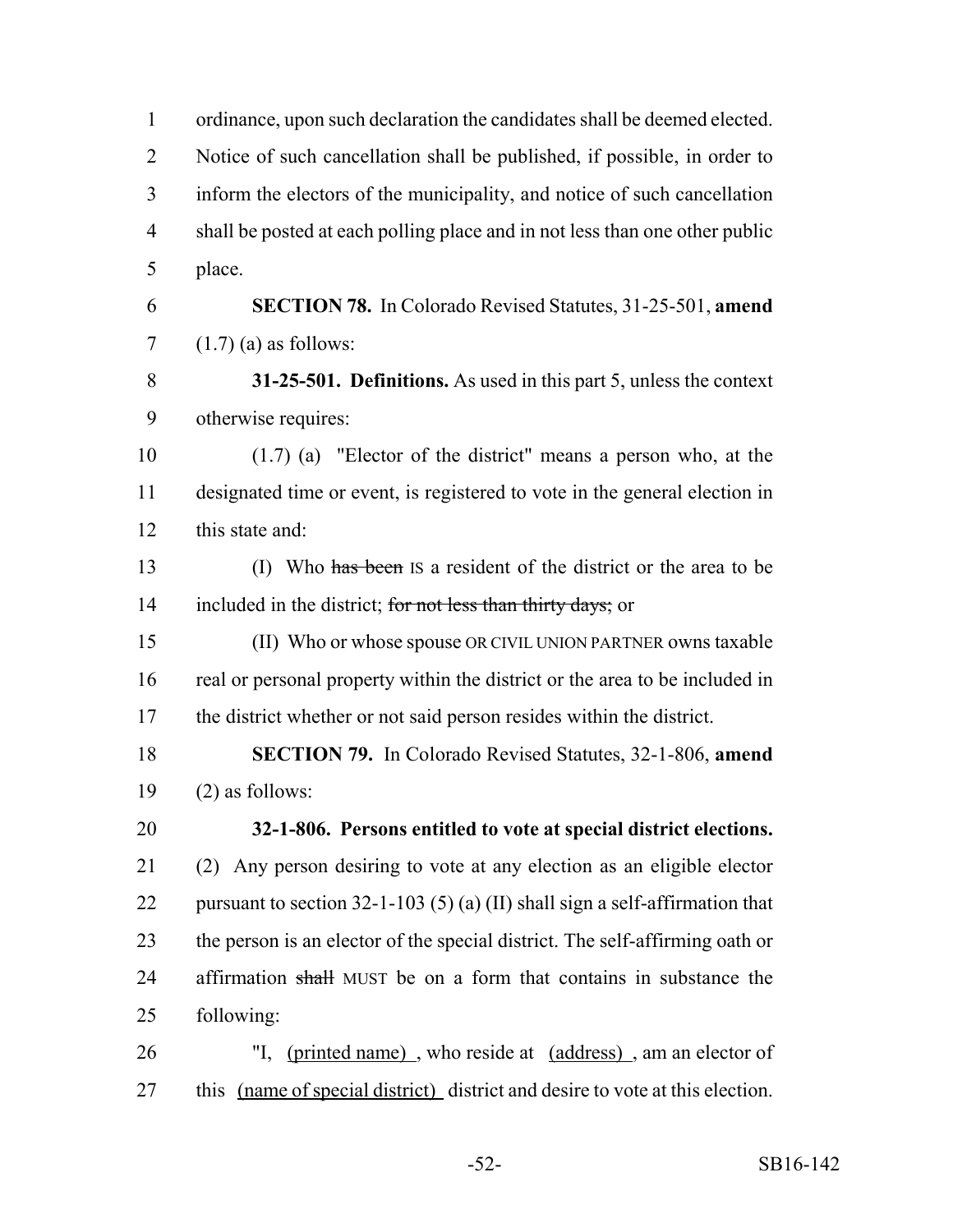| $\mathbf{1}$   | I do solemnly swear (or affirm) that I am registered to vote in the state of  |
|----------------|-------------------------------------------------------------------------------|
| $\overline{2}$ | Colorado and qualified to vote in this special district election as:          |
| 3              | A resident of the district or area to be included in the district; for        |
| $\overline{4}$ | not less than thirty days; or                                                 |
| 5              | The owner of taxable real or personal property situated within the            |
| 6              | boundaries of the special district or area to be included within the special  |
| 7              | district; or                                                                  |
| 8              | A person who is obligated to pay taxes under a contract to                    |
| 9              | purchase taxable property in the special district or the area to be included  |
| 10             | within the special district; or                                               |
| 11             | The spouse OR CIVIL UNION PARTNER of <u>(name of spouse OR CIVIL</u>          |
| 12             | UNION PARTNER) who is the owner of taxable real or personal property          |
| 13             | situated within the boundaries of the special district or area to be included |
| 14             | within the special district.                                                  |
| 15             | I have not voted previously at this election.                                 |
| 16             | Date                                                                          |
| 17             |                                                                               |
| 18             | <b>SECTION 80.</b> In Colorado Revised Statutes, 37-45-103, amend             |
| 19             | $(4)$ (a) (I) and (4) (a) (II) as follows:                                    |
| 20             | 37-45-103. Definitions. As used in this article, unless the context           |
| 21             | otherwise requires:                                                           |
| 22             | $(4)$ (a) "Elector" means a person who, at the designated time or             |
| 23             | event, is qualified to vote in general elections in this state, and:          |
| 24             | (I) Who has been IS a resident of the district or the area to be              |
| 25             | included in the district; for not less than thirty-two days; or               |
| 26             | (II) Who or whose spouse OR CIVIL UNION PARTNER owns taxable                  |
| 27             | real or personal property within the district or the area to be included in   |